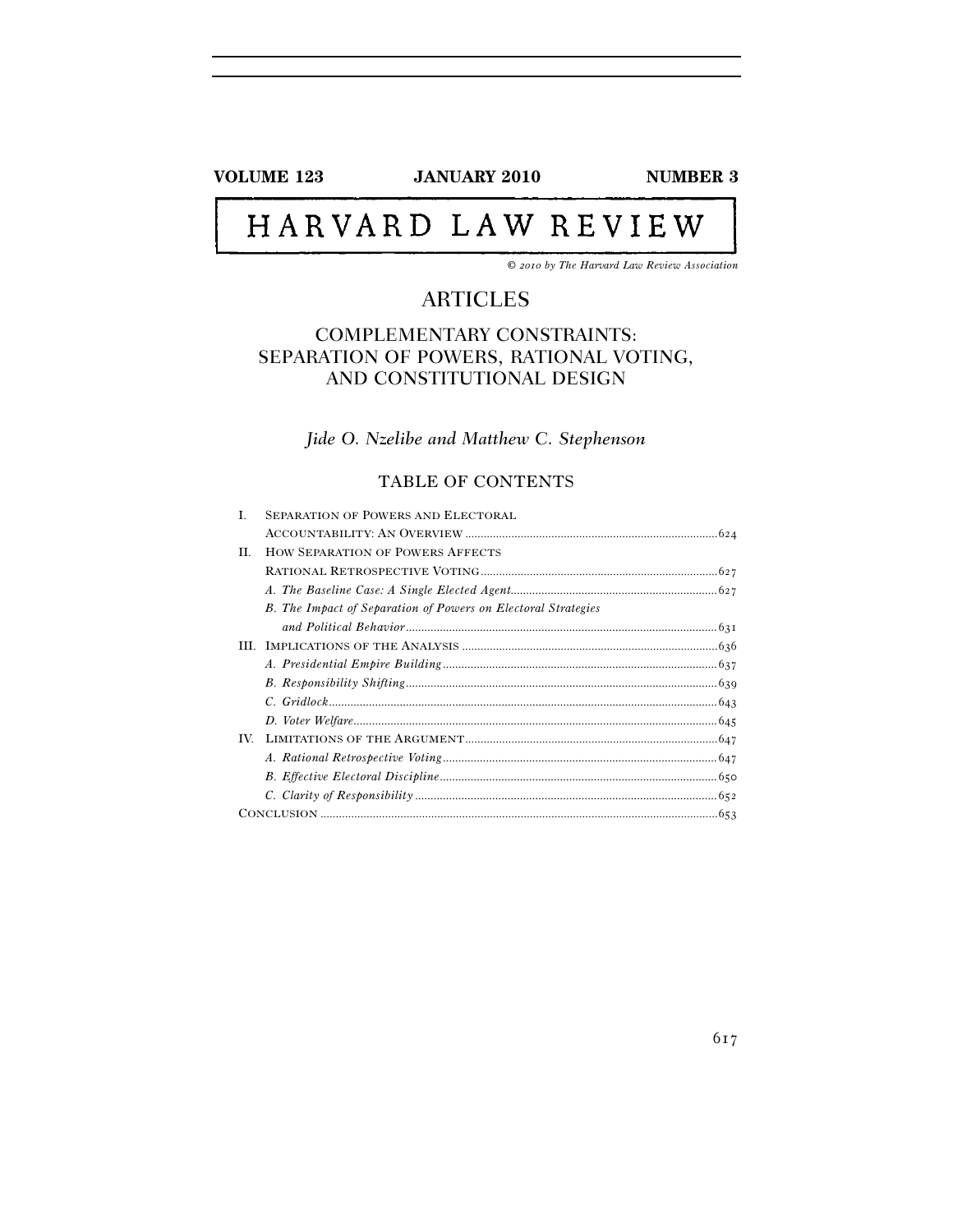# COMPLEMENTARY CONSTRAINTS: SEPARATION OF POWERS, RATIONAL VOTING, AND CONSTITUTIONAL DESIGN

# *Jide O. Nzelibe*<sup>∗</sup>  *and Matthew C. Stephenson*∗∗

*This Article explores how the separation of powers affects voters' electoral strategies, and how this interaction influences the performance of different institutional arrangements. We show that when one political agent, such as the President, acts unilaterally, voters are likely to respond asymmetrically to policy successes and failures in order to offset the risk that the President may be biased or "captured" by special interest groups. When political agents act in concert — such as when the President seeks congressional authorization for a policy initiative — voters prefer a more refined strategy, with less acute asymmetries between political rewards and punishments. Our analysis has positive and normative implications. First, it suggests that presidents do not always prefer to operate with as little congressional interference as possible. Second, it provides a rationalist account for "responsibility shifting" by elected officials — behavior that is usually thought to derive from voter confusion or irrationality. Third, it suggests that separation of powers does not necessarily induce "gridlock" or otherwise reduce the likelihood of policy change. Fourth, it suggests that although separation of powers enhances the efficacy of the electoral constraint on politicians, voter welfare is higher*  when separation of powers is "optional" rather than mandatory, as when the President *may seek congressional authorization for policy initiatives but is not required to do so.* 

he voter, the political theorist V.O. Key once observed, is the "ra-The voter, the political theorist V.O. Key once observed, is the "rational god of vengeance and of reward." The extent to which voters can influence policy choices by rewarding or punishing politicians has long been a central concern for both political science and legal scholarship. Few political systems, however, rely solely on voter

<sup>∗</sup> Professor of Law, Northwestern University Law School. ∗∗ Assistant Professor of Law, Harvard Law School.

We are grateful to David Austen-Smith, Kenneth Ayotte, David Baron, David Barron, Jack Beerman, Tom Brennan, Lisa Bressman, Ryan Bubb, Ethan Bueno de Mesquita, Alvaro Bustos, John Coates, Einer Elhauge, Dick Fallon, Jake Gersen, Jim Greiner, Louis Kaplow, Daryl Levinson, Katerina Linos, Dan Meltzer, Gerry Neuman, Anne Joseph O'Connell, Nathaniel Persily, Eric Posner, Todd Rakoff, Max Schanzenbach, Ken Shepsle, Jed Shugerman, Kathy Spier, David Super, Adrian Vermeule, Abe Wickelgren, John Yoo, Kathy Zeiler, and participants in faculty workshops at Harvard, Michigan, Columbia, USC, and Georgetown Law Schools, as well as participants at the Harvard Conference on Political Economy and Public Law, for helpful comments on earlier drafts.<br><sup>1</sup> V.O. KEY, JR., POLITICS, PARTIES, & PRESSURE GROUPS 568 (5th ed. 1964). Ironically,

Key's specific usage of this famous and oft-misquoted phrase was skeptical: "The Founding Fathers, by the provision for midterm elections, built into the constitutional system a procedure whose strange consequences lack explanation in any theory that personifies the electorate as a rational god of vengeance and of reward." *Id.* Nonetheless, as Professor Larry Bartels has observed, this phrase has become commonly associated with V.O. Key's more optimistic account of the rational retrospective voter spelled out in *The Responsible Electorate* in 1966. *See* LARRY M. BARTELS, UNEQUAL DEMOCRACY 126 n.29 (2008).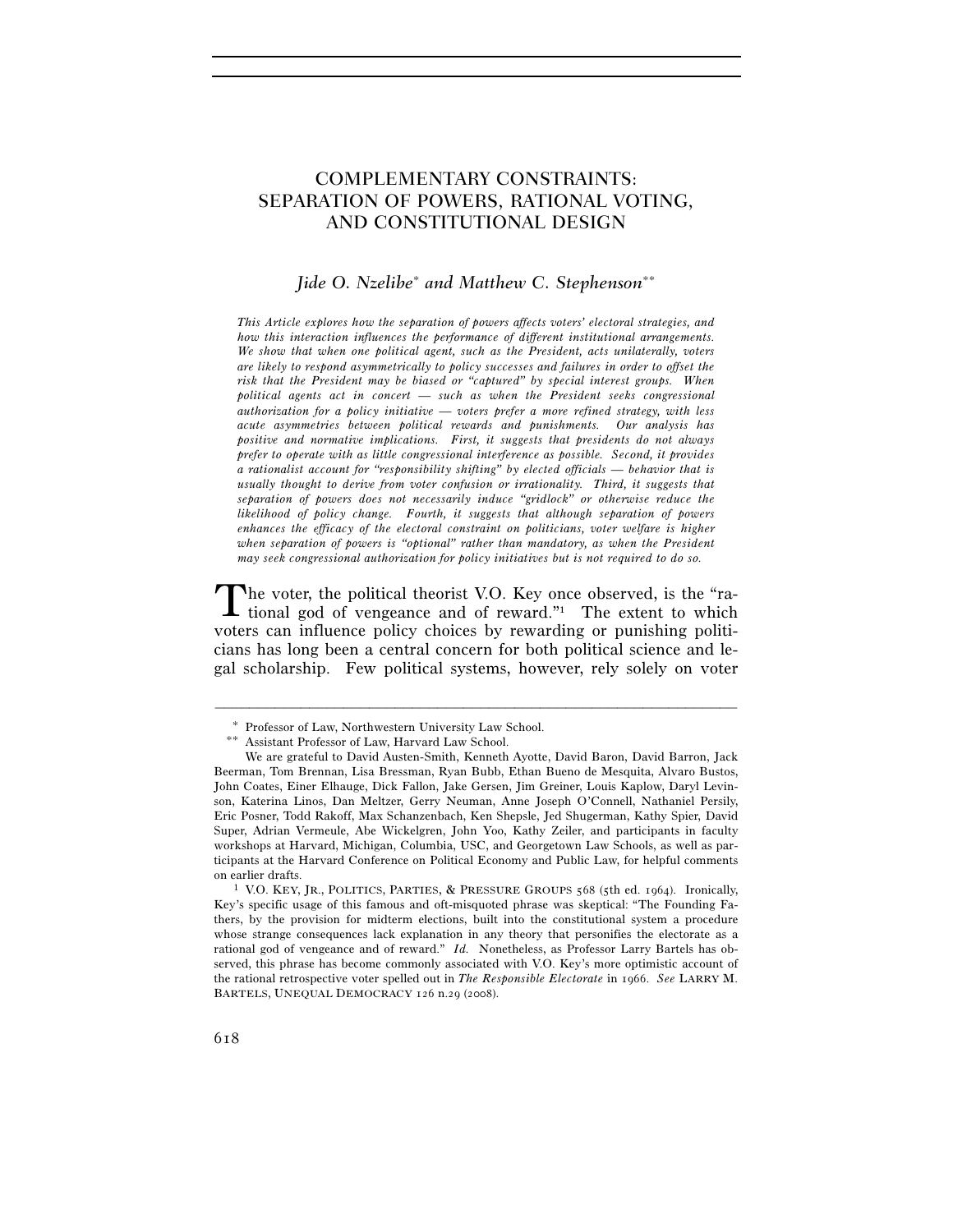discipline to constrain elected policymakers. Instead, most advanced democracies rely on a combination of both electoral discipline and some form of internal separation of powers to reduce political "agency slack" (the deviation between the behavior of political agents and what the voter-principals would prefer). Electoral accountability ameliorates agency slack by punishing poorly performing incumbents and rewarding successful ones.2 Separation of powers ameliorates agency slack by reducing the possibility that a biased or parochial interest group will be able to use the power of the state for its own ends.3

While the academic literature contains numerous sophisticated treatments of both elections and separation of powers, the literature has paid surprisingly little attention to how these different forms of institutional control interact.4 The possibility of such interaction raises a

<sup>2</sup> *See generally, e.g.*, TIMOTHY BESLEY, PRINCIPLED AGENTS? (2006); MORRIS P. FIORI-NA, RETROSPECTIVE VOTING IN AMERICAN NATIONAL ELECTIONS (1981); G. BINGHAM POWELL, JR., ELECTIONS AS INSTRUMENTS OF DEMOCRACY (2000); David Austen-Smith & Jeffrey Banks, *Electoral Accountability and Incumbency*, *in* MODELS OF STRATEGIC CHOICE IN POLITICS 121 (Peter C. Ordeshook ed., 1989); George W. Downs & David M. Rocke, *Conflict, Agency, and Gambling for Resurrection: The Principal-Agent Problem Goes to War*, 38 AM. J. POL. SCI. 362 (1994); James D. Fearon*, Electoral Accountability and the Control of Politicians: Selecting Good Types Versus Sanctioning Poor Performance*, *in* DEMOCRACY, ACCOUNTABILI-TY, AND REPRESENTATION 55 (Adam Przeworski et al. eds., 1999); John Ferejohn, *Incumbent Performance and Electoral Control*, 50 PUB. CHOICE 5 (1986); G. Bingham Powell, Jr. & Guy D. Whitten, *A Cross-National Analysis of Economic Voting: Taking Account of the Political Context*,  $37 \text{ AM}$ . J. POL. SCI.  $391 \text{ (1993)}$ .

<sup>&</sup>lt;sup>3</sup> See, e.g., THE FEDERALIST NO. 51, at 289-90 (James Madison) (Clinton Rossiter ed., 1999) ("[T]he great security against a gradual concentration of the several powers in the same department consists in giving to those who administer each department the necessary constitutional means and personal motives to resist encroachments of the others."); *see also, e.g.*, AKHIL REED AMAR, AMERICA'S CONSTITUTION 63–64 (2005) (arguing that separation of powers not only prevents tyranny, but also facilitates a division of labor that promotes government efficiency); LOUIS FISHER, CONSTITUTIONAL CONFLICTS BETWEEN CONGRESS AND THE PRESI-DENT 10 (4th ed., rev. 1997) ("Without the power to resist encroachments by another branch, a department might find its powers drained to the point of extinction."); Martin H. Redish & Elizabeth J. Cisar, *"If Angels Were To Govern": The Need for Pragmatic Formalism in Separation of Powers Theory*, 41 DUKE L.J. 449, 487–506 (1991) (advocating the enforcement of separation of powers to prevent tyranny and bolster democracy); Cass R. Sunstein, *Interest Groups in American Public Law*, 38 STAN. L. REV. 29, 43 (1985) ("[T]he separation of powers scheme was designed with the recognition that even national representatives may be prone to the influence of 'interests' that are inconsistent with the public welfare."); *cf.* Witold J. Henisz, *The Institutional Environment for Economic Growth*, 12 ECON. & POL. 1 (2000); George Tsebelis, *Decision Making in Political Systems: Veto Players in Presidentialism, Parliamentarism, Multicameralism and Multipartyism*, 25 BRIT. J. POL. SCI. 289 (1995). 4 There are some notable exceptions to this general statement. *See* Christopher R. Berry &

Jacob E. Gersen, *The Unbundled Executive*, 75 U. CHI. L. REV. 1385 (2008); Jacob E. Gersen, *Unbundled Powers*, 96 VA. L. REV. (forthcoming Apr. 2010); Tim Groseclose & Nolan McCarty, *The Politics of Blame: Bargaining Before an Audience*, 45 AM. J. POL. SCI. 100 (2001); Timothy Hellwig & David Samuels*, Electoral Accountability and the Variety of Democratic Regimes*, 38 BRIT. J. POL. SCI. 65 (2008); M. Elizabeth Magill, *The Real Separation in Separation of Powers Law*, 86 VA. L. REV. 1127 (2000); Torsten Persson et al.*, Separation of Powers and Political Accountability*, 112 Q.J. ECON. 1163 (1997); David J. Samuels & Matthew Soberg Shugart, *Presiden-*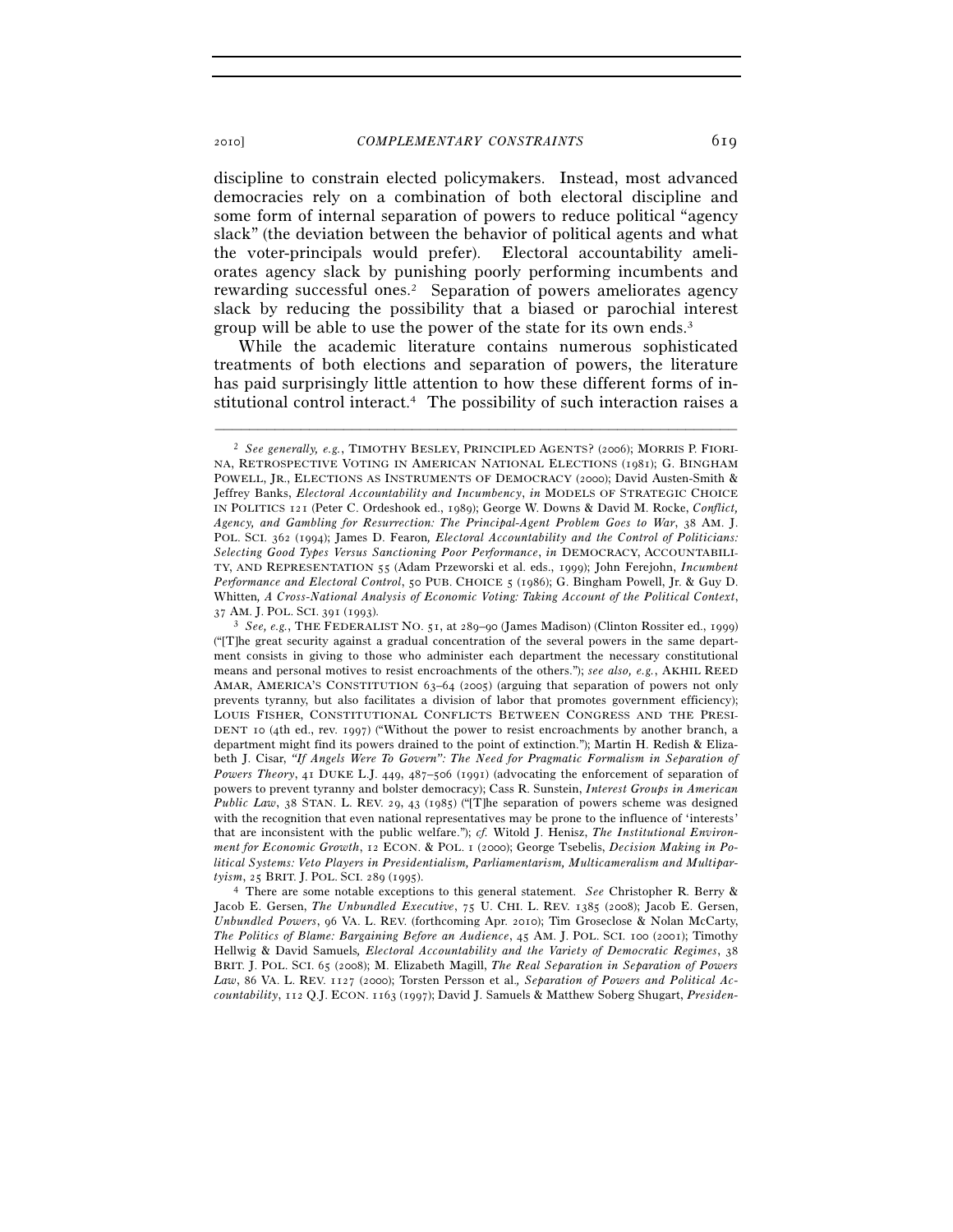number of important questions. To what extent does the separation of powers influence how voters wield their electoral power to reward or punish incumbent politicians? Is the separation of powers principally a *substitute* for electoral discipline, restraining biased government actors when voters are not able to do so effectively? Or might certain separation of powers regimes *complement* electoral accountability, making electoral discipline more effective than it would be otherwise? The answers to these questions bear on a more significant question: What institutional configuration best serves voter welfare? Are voters better off when one institution has exclusive control over a policy decision? Are they better off when two or more institutions *must* act together, as when the President must get congressional authorization or Congress must secure presidential approval? Or would rational voters prefer a system in which the different branches of government have the *option* of acting jointly or unilaterally?

While this Article does not aspire to provide comprehensive answers to these questions, it contributes to our understanding of these issues by analyzing how separation of powers and electoral accountability interact in a particular political environment. We consider a setting in which rational retrospective voters can observe both ex post policy outcomes and the decisionmaking process — including which institutions participated and the positions that they took — but voters can observe neither politicians' true preferences nor whether the decision taken was the correct one from an ex ante perspective. Moreover, we assume that while voters cannot observe whether a politician is biased, voters can infer (from the politician's party affiliation or other information) the likely direction of any such bias.<sup>5</sup> In this environment, we show that rational voters will adjust their punishment and

*tialism, Elections and Representation*, 15 J. THEORETICAL POL. 33 (2003); Justin Fox & Richard Van Weelden, Partisanship and the Effectiveness of Oversight (May 20, 2009) (unpublished manuscript), *available at* http://papers.ssrn.com/sol3/papers.cfm?abstract\_id=1325580; Razvan Vlaicu, Executive Performance Under Direct and Hierarchical Accountability Structures: Theory and Evidence (Dec. 1, 2008) (unpublished manuscript), *available at* http://papers.ssrn.com/sol3/papers. cfm?abstract\_id=1051661; Razvan Vlaicu, Legislative Spending Bias, Fragmentation of Fiscal Power and Electoral Accountability (Feb. 2007) (unpublished manuscript), *available at* http:// papers.ssrn.com/sol3/papers.cfm?abstract\_id=1079882. For our own prior contributions to the study of the interaction between separation of powers and electoral behavior, see Jide Nzelibe, *Are Congressionally Authorized Wars Perverse?*, 59 STAN. L. REV. 907 (2007); Matthew C. Stephenson, *Court of Public Opinion: Government Accountability and Judicial Independence*, 20 J.L. ECON. & ORG. 379 (2004); Matthew C. Stephenson, *Optimal Political Control of the Bureaucracy*, 107 MICH. L. REV. 53 (2008); and Matthew C. Stephenson & Jide O. Nzelibe, *Political Accountability Under Alternative Institutional Regimes*, 22 J. THEORETICAL POL. (forthcoming 2010). 5 For clarification, we use the term *bias* to capture any difference between the President's

preferences and those of the median voter. Thus, in our stylized illustrations in Part II, the source of the President's bias is due to the capture of the President by an interest group; otherwise, the President and the median voter would have the same preferences and the President would be considered *unbiased.*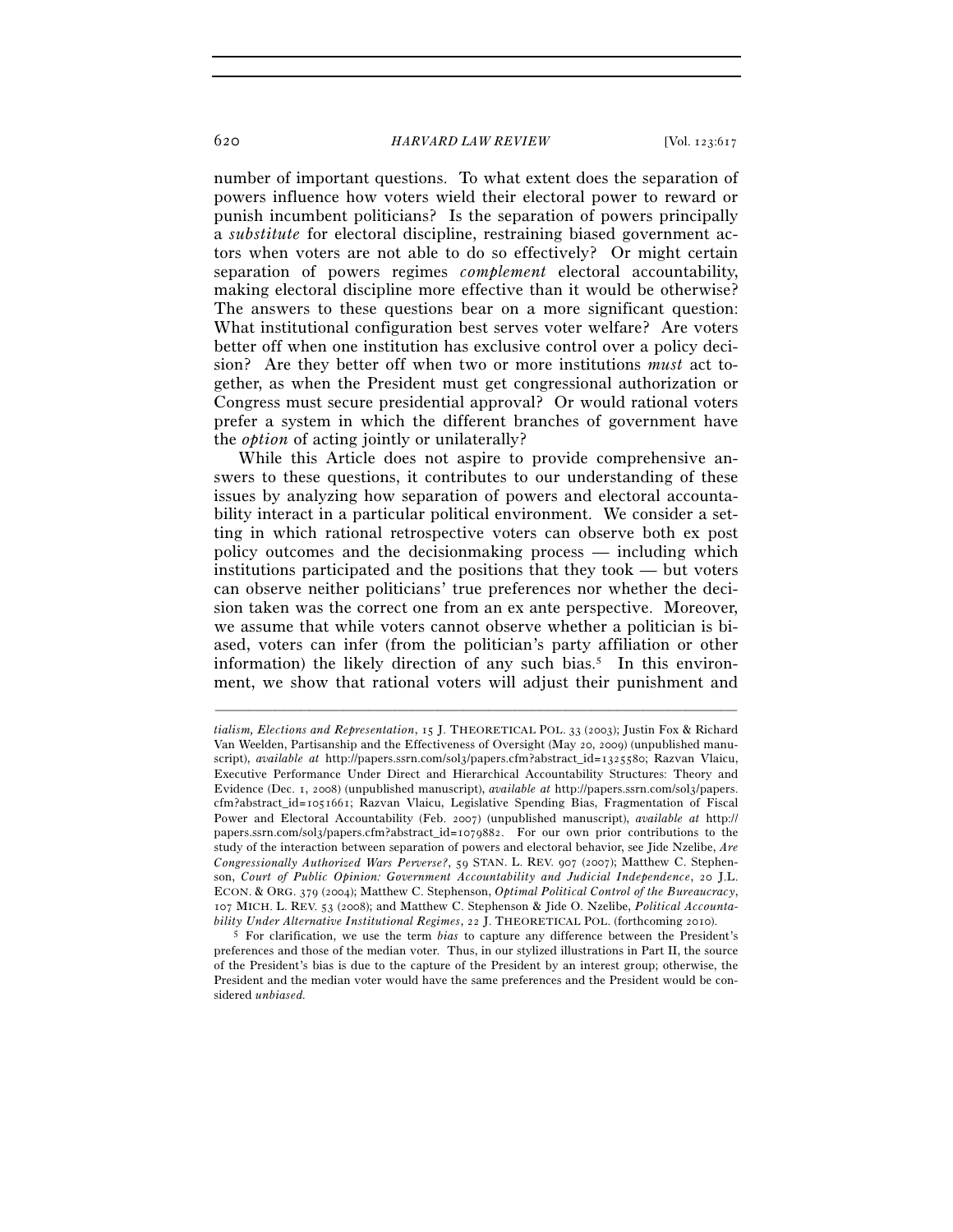reward strategies to compensate for the expected bias of the political decisionmakers but will do so in markedly different ways under different separation of powers regimes. This interaction between the institutional regime and rational voters' electoral strategies has positive implications for political behavior as well as normative implications for optimal institutional design.

A sketch of our argument is as follows. Consider as a baseline case a situation in which all authority over some policy decision is concentrated in a single elected official, such as the President. The President may be biased, but the voters are not sure whether he is. The voters are also unsure about which policy would best serve their interests. In this case, a rational voter would prefer an asymmetric reward and punishment strategy: When the President takes an action that is consistent with his possible biases, voters will reward him less generously if the policy succeeds and punish him more harshly if it fails. (For example, voters who suspect that the President might be excessively enthusiastic about military interventions abroad might punish the President more harshly if an intervention fails and reward the President less generously if it succeeds.) In contrast, if the President's action goes against his likely biases, voters will reward success more generously and punish failure less harshly. In this way, voters offset (imperfectly) the biases to which the President may fall prey.

This asymmetric strategy, however, has significant costs. These costs are due to the voters' uncertainty about both the correct policy choice and the true magnitude of the President's bias. If the incumbent President is more biased in favor of a particular policy than the voters expected, the voters' electoral strategy will not adequately deter unwarranted action (resulting in "false positives"). On the other hand, if the President turns out to be less biased than expected, the voters' electoral strategy will deter action even in some cases where that action would have been in the voters' interest ("false negatives").

An institutional separation of powers allows for a more refined strategy, reducing the probability of false positives and false negatives. The reason is that when voters can use electoral rewards and punishments to manipulate the incentives of *two* actors rather than one, they do not need to impose such large asymmetries in the rewards for success and the punishments for failure. So, for example, when independent branches make policy jointly — as when the President seeks and receives congressional authorization for a military intervention abroad — rational retrospective voters can employ a more nuanced strategy, with less of an asymmetry in the magnitude of political credit and blame, because Congress will screen out some of the President's undesirable policies. This dynamic, upon which we elaborate in Part II, has a number of implications for both positive and normative constitutional theory. Four in particular stand out: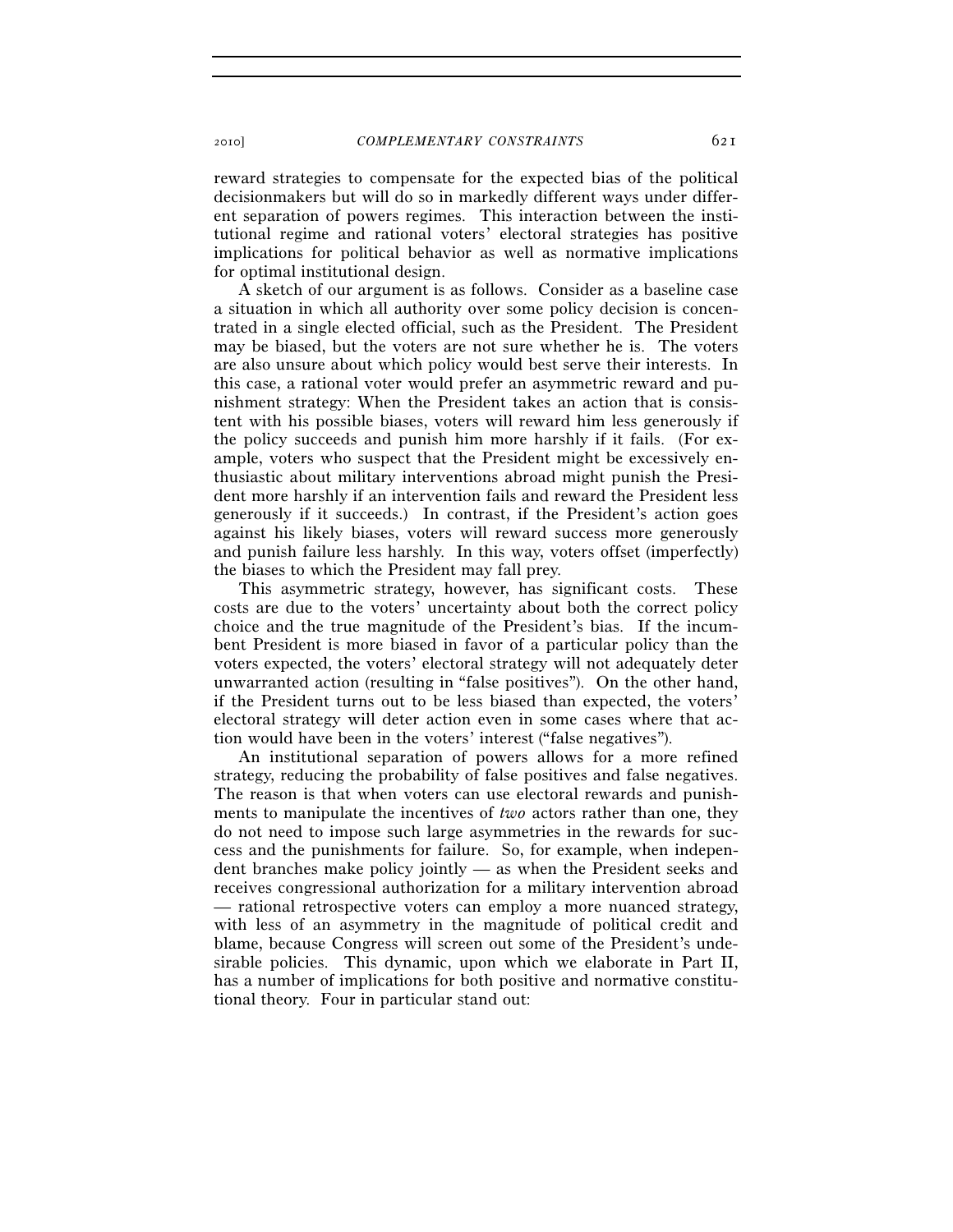*First*, our analysis casts doubt on the oft-repeated claim that presidents will usually oppose sharing power with Congress. On the contrary, presidents will often forego the opportunity to act unilaterally because doing so reduces their political risk.

*Second*, our analysis provides a rationalist account for forms of political behavior that are sometimes thought to derive from voter confusion or irrationality, such as the apparent ability of politicians to "shift responsibility" for unpopular or risky actions by involving other political actors in the decision. Whereas the more conventional responsibility-shifting explanations imply that the separation of powers tends to undermine electoral accountability, our alternative hypothesis suggests that behavioral patterns that superficially resemble responsibility shifting may actually indicate that the separation of powers is facilitating effective electoral control.

*Third*, contrary to conventional wisdom, we show that separation of powers does not necessarily increase "gridlock" or "status quo bias" — or at least that claims to this effect may be exaggerated. In a system in which one actor (say, the President) has authority to act unilaterally, the President has great formal flexibility to choose whatever policy he wants, but rational voters will punish the President's policy failures quite harshly in order to offset the President's possible bias. Adding another veto player — for example, by requiring congressional approval of presidential initiatives — has two effects. The first-order effect is to reduce the President's freedom of action because there are some policies an unconstrained President would prefer to enact that Congress would oppose. The second-order effect derives from rational voters' awareness of the first-order effect: because voters know that Congress will block some fraction of undesirable presidential initiatives, voters do not need to punish the President for policy failure as harshly in order to compensate for his possible bias. This second effect — the relaxation of the electoral deterrent to action — tends to increase the President's propensity to initiate policy change. While there is no guarantee that this second-order effect will fully offset the firstorder effect of adding a veto player, such a result is possible. Thus, claims that the separation of powers necessarily reduces the quantity or frequency of policy change may need to be reconsidered.

*Fourth*, and perhaps most importantly, our analysis suggests that voters may be better off under a system of separated powers in which the agenda-setting political actor (for example, the President) has the *option* to seek the approval of another branch (for example, Congress) than under a regime in which such joint approval is *required*. We also contend that a system of separated powers (whether mandatory or optional) is better for voter welfare than one in which all political authority in some policy domain is concentrated in one branch of government. The intuition for this result is that voters are better off when they can employ more nuanced electoral strategies. When one actor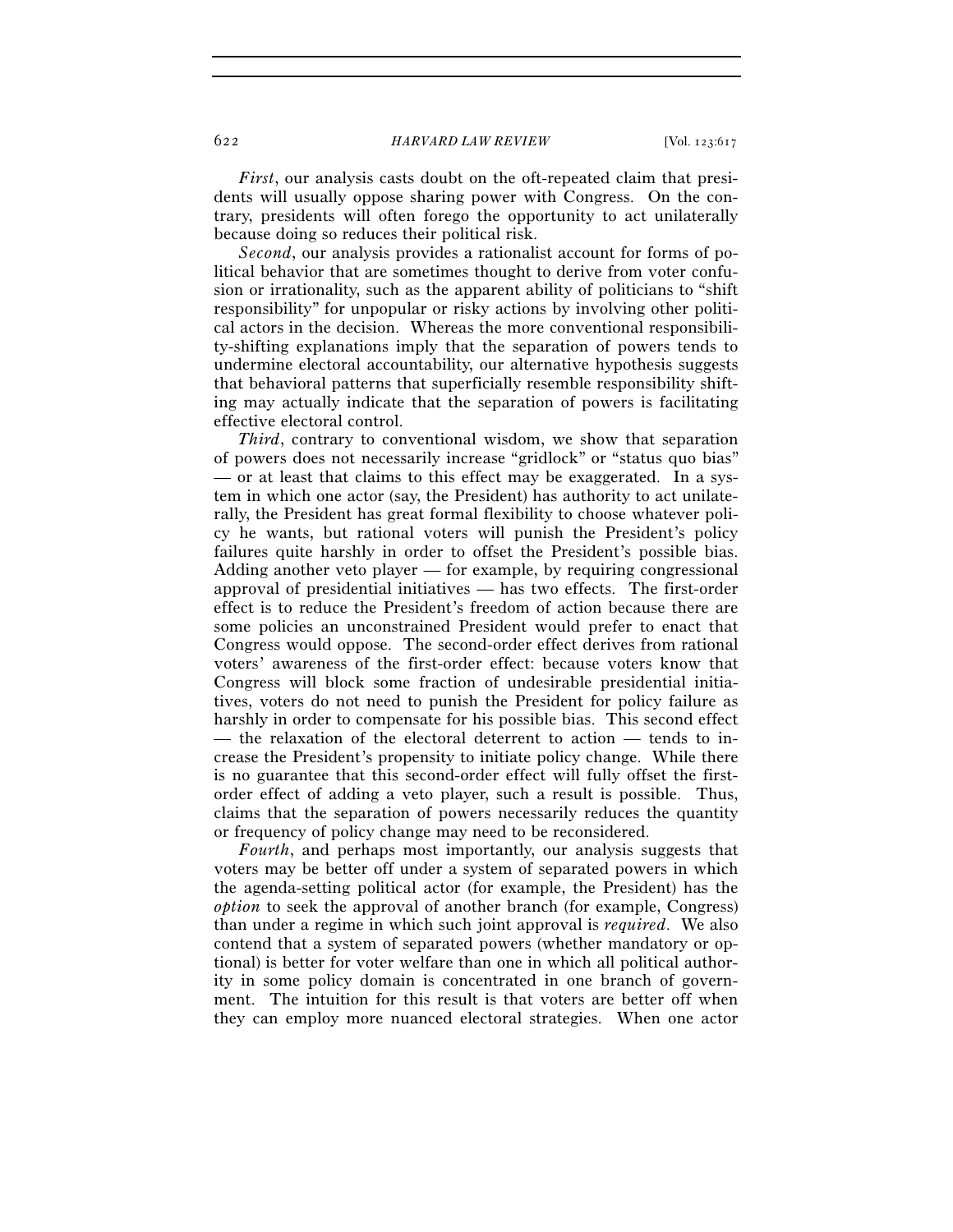(say, the President) has unilateral authority in some policy domain, the voters have only one lever at their disposal: their electoral support for the actor with authority over the policy decision. By contrast, under a mandatory separation of powers regime (for example, when both the President and Congress must agree to enact a new policy), the voters have two levers at their disposal: their electoral support for each of the two agents. In a regime where one branch (for example, the President) *may* seek the permission of another branch (for example, Congress), but may also act unilaterally, the voters can assign the primary decisionmaker different levels of electoral support depending not only on the ultimate outcome of the policy, but also on whether that branch acted unilaterally or with authorization from the other branch. Thus, an optional separated powers system gives the voters *three* levers with which to calibrate their electoral strategies: electoral support for the President in the case of unilateral action, electoral support for the President in the case of joint action, and electoral support for Congress.6

While our analysis focuses on the benefits to voters of increasing the number of ways a policy choice might be made, we recognize that this additional complexity also has costs. As institutional complexity increases, voters are likely to face greater difficulty in attributing responsibility for policy decisions. Thus, despite our central normative claim, we do not think that increasing the level of institutional complexity or power diffusion will always benefit voters. To put this point another way, adding more actors to the policymaking process has two effects on the efficacy of external electoral accountability, and these two effects cut in opposite directions. On one hand, the participation of a greater number of elected agents in a policy decision enables voters to use more refined electoral strategies, so long as voters can assess not only the ultimate policy outcome, but also the process that led to that outcome. On the other hand, the greater the complexity of the process and the larger the number of actors involved, the greater the informational burden on voters. If this burden becomes too great, voters might not be able to correctly attribute responsibility for different decisions, and this may undermine electoral discipline as a constraint on incumbents.

This latter "clarity-of-responsibility" effect has received more attention than the former effect, $\bar{z}$  which is the subject of our analysis.

 $6$  Our model employs the simplifying assumption that Congress cannot enact the new policy unilaterally. If it could, then voters would have a fourth lever of control — electoral support for Congress in case of unilateral (as opposed to joint) action. 7 *See, e.g*., Gersen, *Unbundled Powers*, *supra* note 4; Juan J. Linz, *The Perils of Presidential-*

*ism*, J. DEMOCRACY, Winter 1990, at 51; Powell & Whitten, *supra* note 2; Thomas J. Rudolph, *Institutional Context and the Assignment of Political Responsibility*, 65 J. POL. 190 (2003); Ethan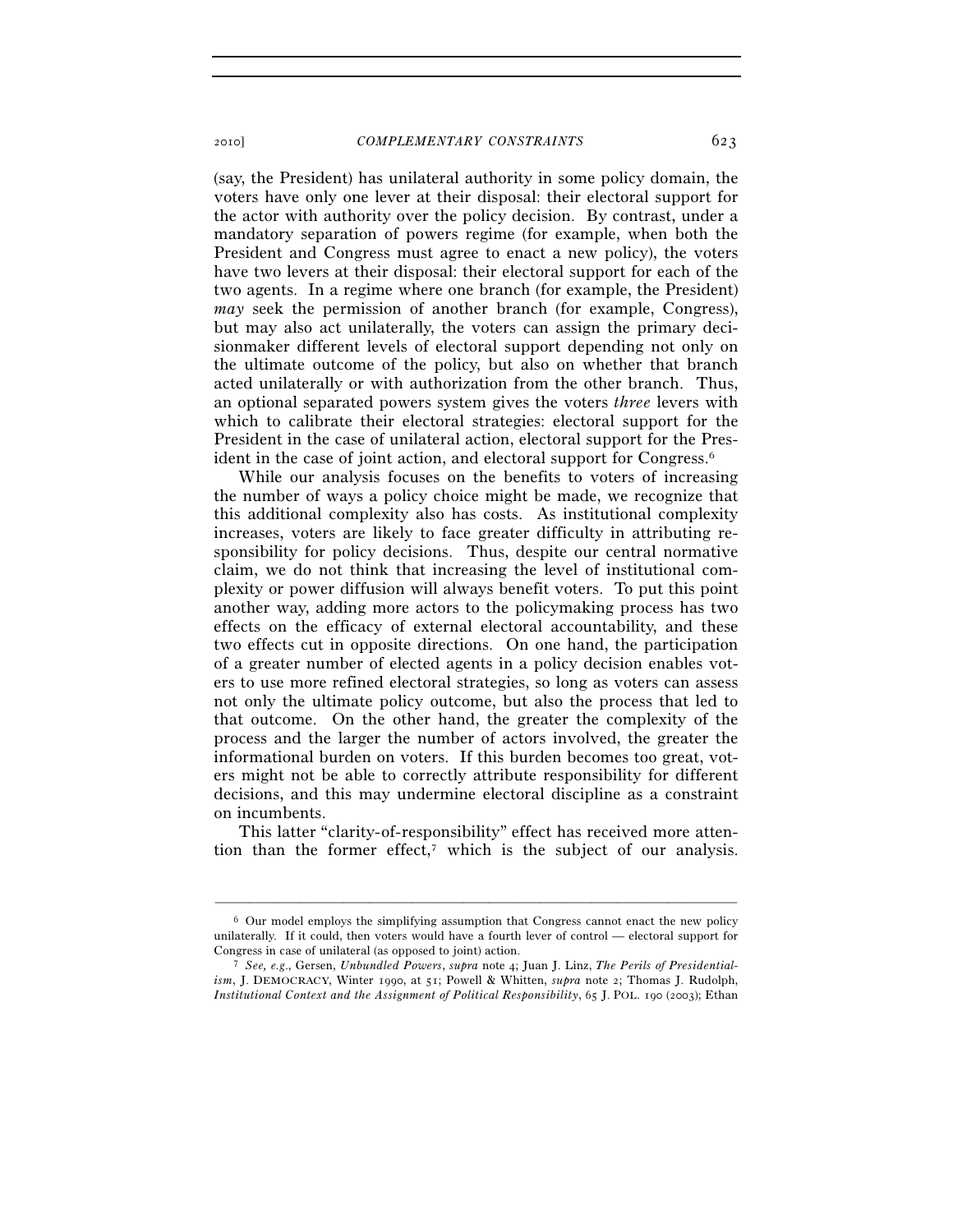While we acknowledge the clarity-of-responsibility problem — indeed, it is the principal reason why our analysis would *not* support the creation of an arbitrarily large number of government branches — we conjecture that this effect is not overwhelming in a simple separation of powers system with only two or three institutional actors. We suggest that, at least for high-salience policy issues, the benefits to voters of being able to employ a more refined reward and punishment strategy exceed the informational costs associated with the added institutional complexity.

This Article proceeds as follows. Part I briefly reviews the existing literature on how separation of powers interacts with electoral accountability. Part II elaborates our basic theoretical argument, and Part III outlines the argument's main positive and normative implications. Part IV discusses some of the key assumptions and limitations of the analysis. A brief conclusion follows.

## I. SEPARATION OF POWERS AND ELECTORAL ACCOUNTABILITY: AN OVERVIEW

Political leaders are supposed to use the power of the state to promote the welfare of the citizenry, yet leaders may be tempted to pursue their own agenda or to serve parochial interests at the expense of public welfare. Political systems may address this agency problem through two methods. The first is competitive elections. Elections can reduce agency slack in government in two ways. First, voters can try to select "good types."8 That is, voters may vote *prospectively* in order to put into office officials who are competent and who share the voters' values. Second, voters can try to sanction poor performance.<sup>9</sup> That is, voters may vote *retrospectively*, rewarding incumbents for good policy outcomes and punishing them for bad ones, in order to create stronger incentives for incumbent politicians to advance the voters' interests.

A second strategy for reducing political agency slack focuses on institutional separation of powers. The classic Madisonian justification for the separation of powers is that ambition will counteract ambition, with the institutional and political rivalries between the branches of government serving to check the excesses or abuses of any one branch.10 There are numerous modern variants on this line of argu-

<sup>–––––––––––––––––––––––––––––––––––––––––––––––––––––––––––––</sup> Bueno de Mesquita & Dimitri Landa, An Equilibrium Theory of Clarity of Responsibility (Jan. 22, 2008) (unpublished manuscript, on file with the Harvard Law School Library).

<sup>&</sup>lt;sup>8</sup> See Fearon, supra note 2, at 55–60.<br><sup>9</sup> See id. See generally Ferejohn, supra note 2.<br><sup>10</sup> See THE FEDERALIST NO. 51 (James Madison), supra note 3. *But cf.* Daryl J. Levinson, *Empire-Building Government in Constitutional Law*, 118 HARV. L. REV. 915, 950–53 (2005) (observing that electoral incentives of members of Congress often conflict with empire-building con-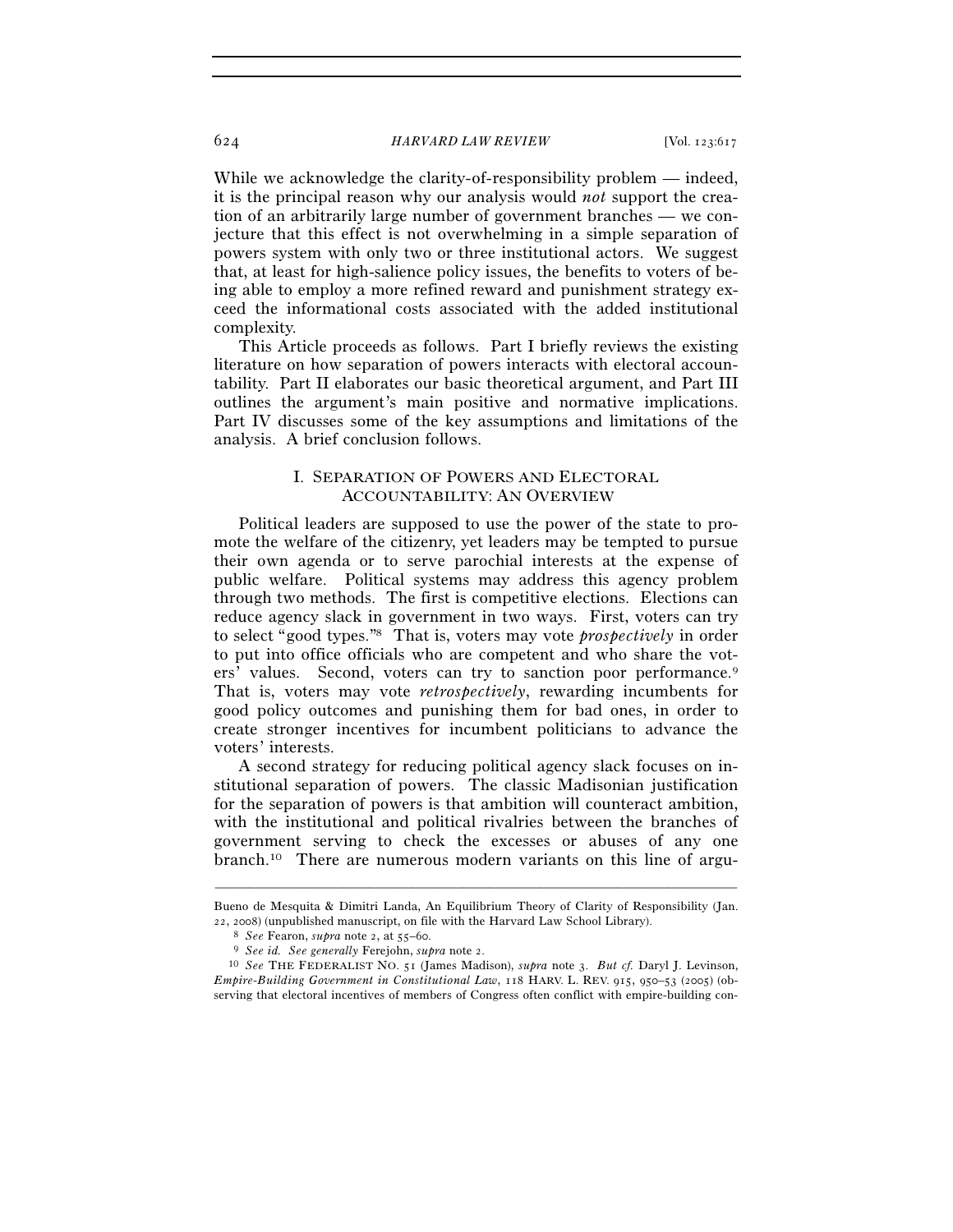ment, but the essential idea is that the "principals" (the citizens) can mitigate the political agency problem by employing multiple agents whose potential biases are at least partially uncorrelated.<sup>11</sup>

Separation of powers is sometimes characterized as a partial *substitute* for electoral accountability. That is, some contributions to constitutional theory (in both the legal and the political economy fields) suggest that robust electoral accountability obviates the need for an entrenched separation of powers, but reliance on separation of powers becomes necessary when electoral discipline is ineffective.12 Thus, James Madison argued in the *Federalist Papers* that although elections would be the "primary control" on government, separation of powers was an important "auxiliary precaution" in light of the imperfection of electoral control.13

While there are undoubtedly cases in which electoral accountability and separation of powers act as substitutes in this way, the separation of powers constraints and electoral constraints may also *complement* one another. Some strands of the literature have recognized this possibility. The existing claims regarding how the separation of powers regime might affect the efficacy of electoral discipline can be divided loosely into two lines of argument, one more pessimistic about the impact of separation of powers on electoral accountability, and the other more optimistic.

The more pessimistic view emphasizes the so-called "clarity-ofresponsibility" problem.14 According to this view, diffusion of authority among multiple government actors makes it difficult for voters to figure out whom to blame or reward, thereby weakening electoral incentives across the board. As a result, politicians may be excessively reluctant to undertake socially desirable policies because they will receive only a fraction of the credit. Leading constitutional scholars and comparative political scientists, at least as far back as Woodrow Wilson, have invoked a version of this argument to claim that the American-style separation of powers hinders effective governance.15 The clarity-of-responsibility problem may also make politicians more likely

<sup>–––––––––––––––––––––––––––––––––––––––––––––––––––––––––––––</sup> cerns); Jide Nzelibe, *A Positive Theory of the War-Powers Constitution*, 91 IOWA L. REV. 993, <sup>1000</sup> (2006) (same). 11 *See, e.g.*, Sunstein, *supra* note 3, at 42–44. 12 *See, e.g.*, James A. Gardner, *Democracy Without a Net? Separation of Powers and the Idea* 

*of Self-Sustaining Constitutional Constraints on Undemocratic Behavior*, 79 ST. JOHN'S L. REV. 293 (2005); Levinson, *supra* note 10, at 959–60; Persson et al., *supra* note 4.<br><sup>13</sup> THE FEDERALIST NO. 51 (James Madison), *supra* note 3, at 290.<br><sup>14</sup> See sources cited *supra* note 7.<br><sup>15</sup> See WOODROW WILSON, CONGRES

lishers 2002) (15th ed. 1900) ("Each branch of the government is fitted out with a small section of responsibility, whose limited opportunities afford to the conscience of each many easy escapes. Every suspected culprit may shift the responsibility upon his fellows.").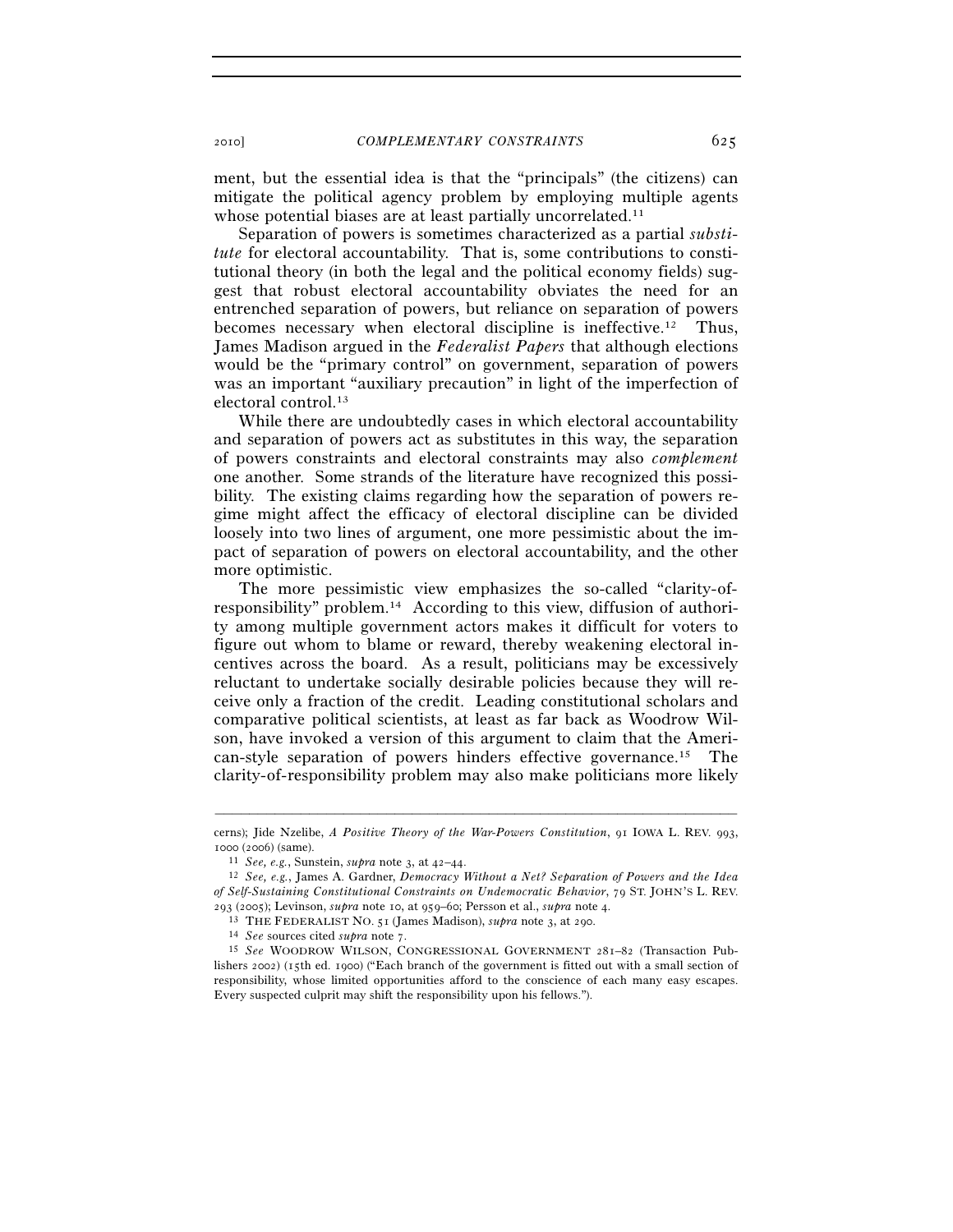to take actions that benefit parochial interests at the expense of a majority of voters. For example, Congress might delegate controversial or unpopular decisions to executive agencies, while continuing to influence these decisions behind the scenes, so as to deliver rents to special interest groups while blaming the agency for unpopular policies.16 Another alleged example of this sort of blame-shifting involves attempts by the federal government to induce or compel state governments to implement unpopular federal policies, thereby exploiting the federal structure of the government to evade electoral accountability for these decisions.17 Those who emphasize the clarity-ofresponsibility problem tend to prefer Westminster-style parliamentarianism or to welcome the ascent of strong political parties, or both.18

The more optimistic view is that the separation of powers can improve electoral accountability because the competition between the branches encourages disclosure of relevant information regarding the merits of different policy initiatives. This variant on the classic Madisonian argument emphasizes the ability of each branch of government to check the others by monitoring them and disclosing information to voters, thereby enhancing the efficacy of electoral discipline.19 Such monitoring and disclosure is especially likely when different branches are controlled by partisan political adversaries.20

Both of the above lines of argument emphasize how the separation of powers might affect the efficacy of electoral accountability by altering the amount of information available to voters. On the pessimistic account, separation of powers reduces information about true responsibility because voters cannot figure out which agents were responsible for adopting or blocking a given policy. On the optimistic account, separation of powers increases voter information because rival branches have an incentive to supply such information. Although these hypo-

<sup>16</sup> *See* Peter H. Aranson et al., *A Theory of Legislative Delegation*, 68 CORNELL L. REV. 1, 56–62 (1982); Morris P. Fiorina, *Legislative Choice of Regulatory Forms: Legal Process or Administrative Process?*, 39 PUB. CHOICE 33, 46–52 (1982); *see also* Alberto Alesina & Guido Tabellini,

<sup>&</sup>lt;sup>17</sup> See Michael S. Greve, *Against Cooperative Federalism*, 70 MISS. L.J. 557, 598 (2000) (arguing that cooperative federalism programs "reduce political transparency[,] obscure political responsibility[,] and facilitate political blame-shifting" because the public can never be sure which level of government is responsible for failures in government programs). 18 *See* James L. Sundquist, *Needed: A Political Theory for the New Era of Coalition Govern-*

*ment in the United States*, 103 POL. SCI. Q. 613, 616–31 (1988–1989) (summarizing the literature in support of united government); *see also* Linz, *supra* note 7; G. Bingham Powell, Jr., *Constitutional Design and Citizen Electoral Control*, 1 J. THEORETICAL POL. 107 (1989). 19 *See* Persson et al., *supra* note 4; *cf.* Steven G. Calabresi, *The Virtues of Presidential Gov-*

*ernment: Why Professor Ackerman Is Wrong To Prefer the German to the U.S. Constitution,* 18 CONST. COMMENT. 51, 56–57 (2001); John C. Yoo, *The Continuation of Politics by Other Means:* 

*The Original Understanding of War Powers*, 84 CAL. L. REV. 167, 300 (1996). 20 *See* Daryl J. Levinson & Richard H. Pildes, *Separation of Parties, Not Powers*, 119 HARV. L. REV. 2311 (2006).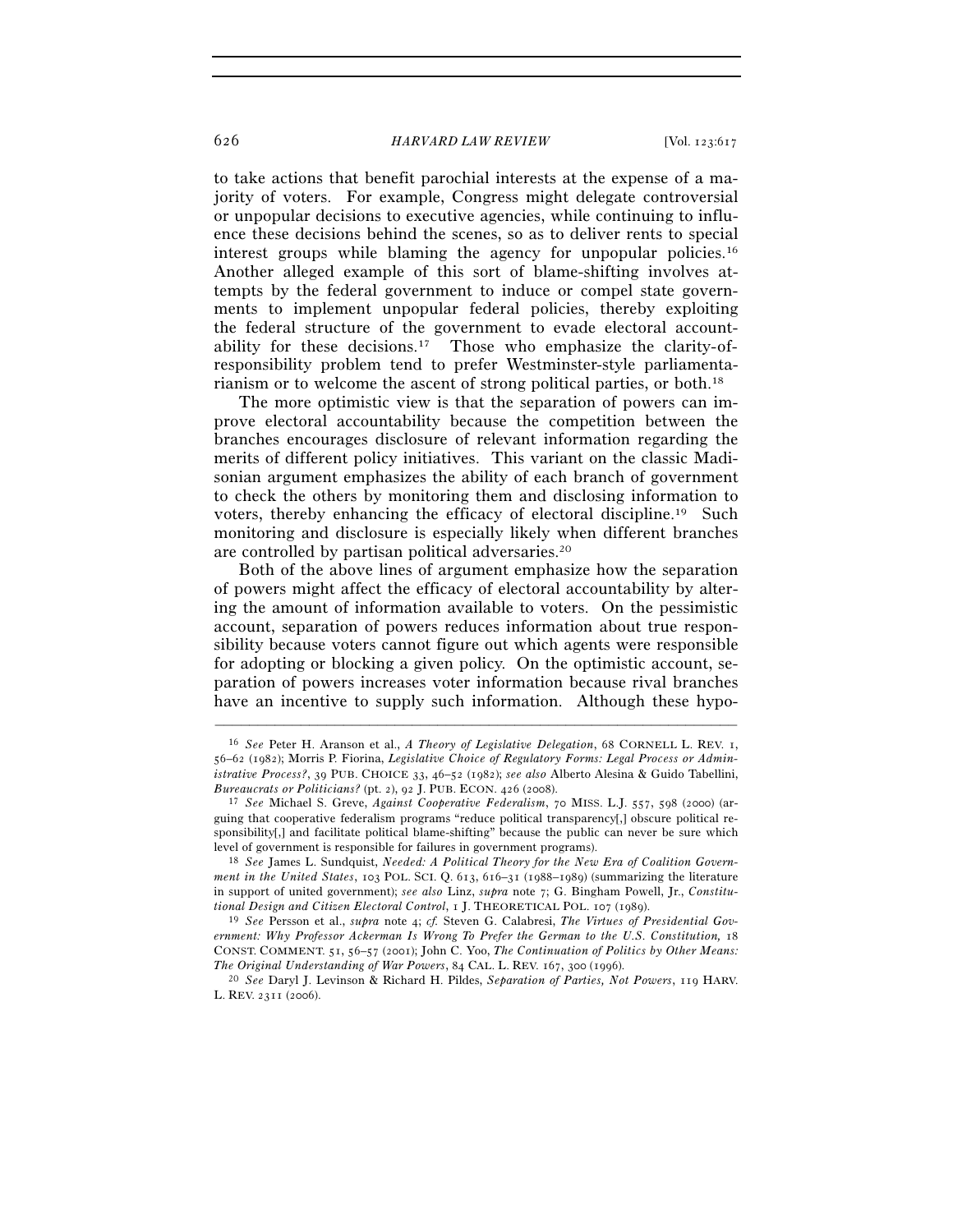theses are in tension with one another, both may capture important features of the real political world. Nonetheless, we argue that these analyses are incomplete because they neglect *another* way that the institutional separation of powers might affect the efficacy of electoral discipline in reducing political agency slack: separation of powers — in particular, the participation of multiple, independently elected actors in the decision to enact a new policy — expands the set of observable political decisions on which voters can condition their electoral responses. This institutional feature facilitates rational retrospective voting by enabling voters to fine-tune their reward and punishment strategies.

# II. HOW SEPARATION OF POWERS AFFECTS RATIONAL RETROSPECTIVE VOTING

When certain critical assumptions hold, voters can vary their ex post political-support level for incumbent government officials in order to induce better ex ante incentives with respect to policy choice. Furthermore, voters can exploit an institutional separation of powers to enhance the efficacy of this electoral strategy. In Part IV, we elaborate the most important and problematic of the necessary assumptions and explain how and why they limit the domain of our argument. Here, however, we lay out the basic theoretical argument, stating the key assumptions as we go. $21$ 

#### *A. The Baseline Case: A Single Elected Agent*

Consider a simple political system with a single elected agent — the President — who has the sole authority to make policy decisions. Elections supply the only external constraint on the President's choices; in this case, there is no separation of powers. We will represent the electoral check by considering the behavior of a single representative voter, who might be thought of as the median voter in the electorate or some other pivotal voting bloc.

Suppose that the President must decide whether to launch a military attack on an unfriendly nation. One might reasonably assume that the voter's view on the desirability of the attack depends crucially on its expected outcome. For simplicity, let us make the (unrealistic) assumption that the military intervention can lead to one of two possible outcomes: either the intervention is a "success" (a quick and decisive victory over an adversary that posed a substantial threat) or a "failure" (a prolonged and costly military entanglement with a target

<sup>21</sup> The discussion in this section is based on, and derived from, our more formal analysis in Stephenson & Nzelibe, *supra* note 4. Readers interested in formal statement and proof of our more general propositions should consult that paper. This Article illustrates our most important conclusions using numerical examples.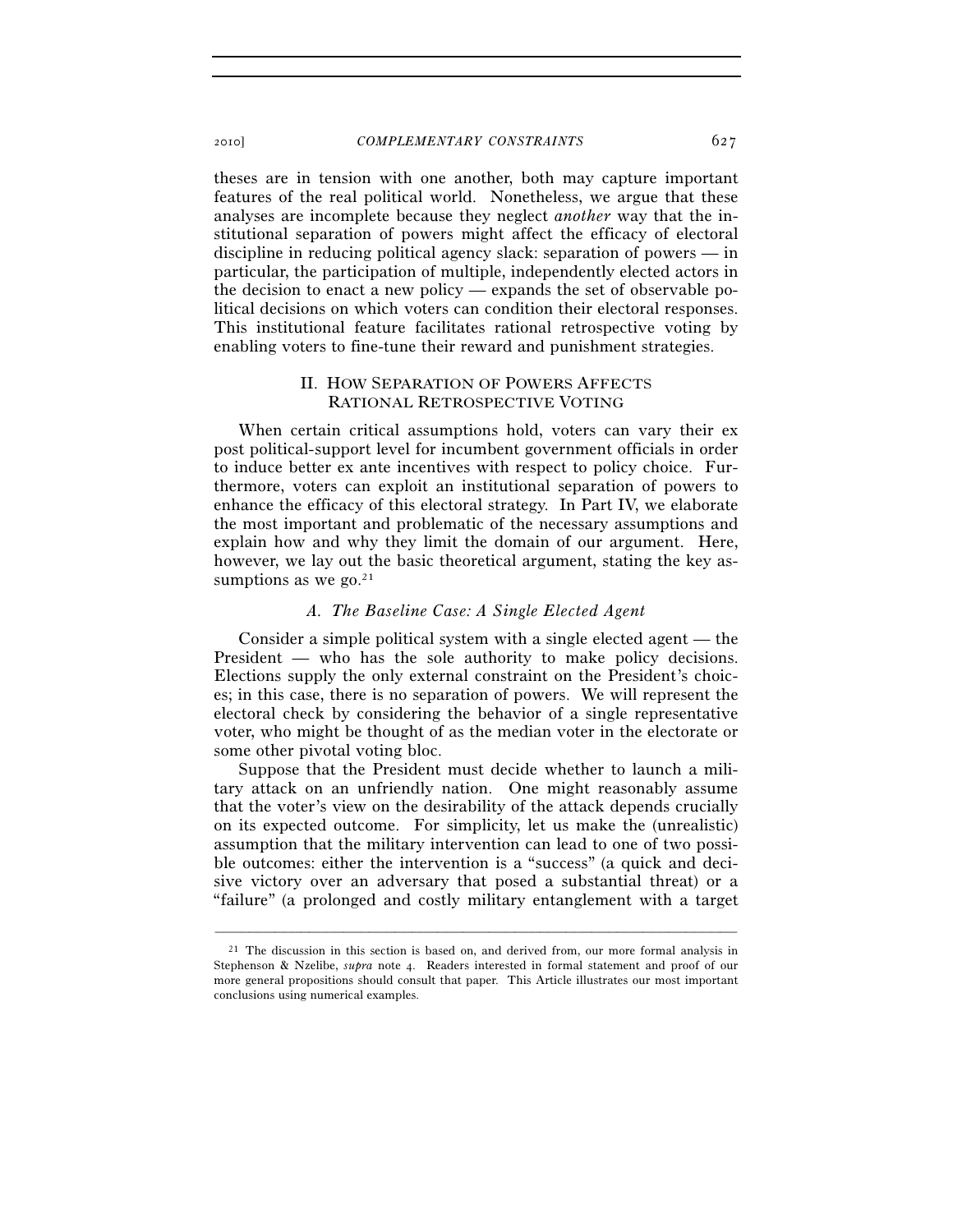that turns out to have posed little threat). Let us suppose, again arbitrarily and purely for expositional simplicity, that the voter would receive 1 unit of utility if the military intervention succeeds, 0 units of utility if the military intervention fails, and 0.5 units of utility if the government eschews military action.

If it were known in advance whether the intervention would succeed or fail, the decision would be a trivial one from the voter's perspective. But many policy decisions are more like lotteries: there is some probability they will succeed, but also some probability they will fail; so at the moment of decision, enacting the new policy is a gamble. Still, there are good gambles and bad gambles. Given the simplifying assumptions stated above, the voter would favor military intervention if and only if the probability of success were greater than  $50\%$ . Therefore, if the voter knew the probability that the intervention would succeed, the problem would again be trivial: the voter could demand that the President launch an attack if this probability exceeded 50%, demand that the President refrain from attacking if the probability of success were lower than 50%, and vote out of office any President who behaved inconsistently with these demands. Likewise, if the President and the voter had identical preferences, the voter could always trust the President's judgment.

Let us suppose, however, that the voter is confronted with an agency problem: the President has better information than the voter about the true probability of success, and the President's preferences might diverge from the voter's. We can incorporate the informational asymmetry in simplified form by assuming that the President knows the probability of success, but the voter does not. The voter, instead, views any probability between 0% and 100% as equally likely. Although this radical information asymmetry is unrealistic, it captures the idea that political leaders often have access to information that is unavailable to the general public as well as greater capacity to translate this information into something like a probability estimate.

To capture the fact that the President's policy preferences might diverge from those of the voter, let us suppose that there is some parochial interest group — say, arms dealers, oil companies, neoimperialists, or exiled dissidents from the potential target country that has a stronger "taste" for military intervention than does the voter. Let us further suppose (arbitrarily) that there is a  $25\%$  probability that this interest group will succeed in "capturing" the President. If the President is captured, then (again using arbitrary numbers) he gets  $1.4$ units of utility from a successful intervention, 0.4 units of utility even from a failed intervention, and 0.5 units of utility from staying out. If the interest group does not capture the President — if the President is "unbiased" — then the President's utility payoffs are the same as the voter's: 1 for success, 0.5 for nonintervention, and 0 for failure.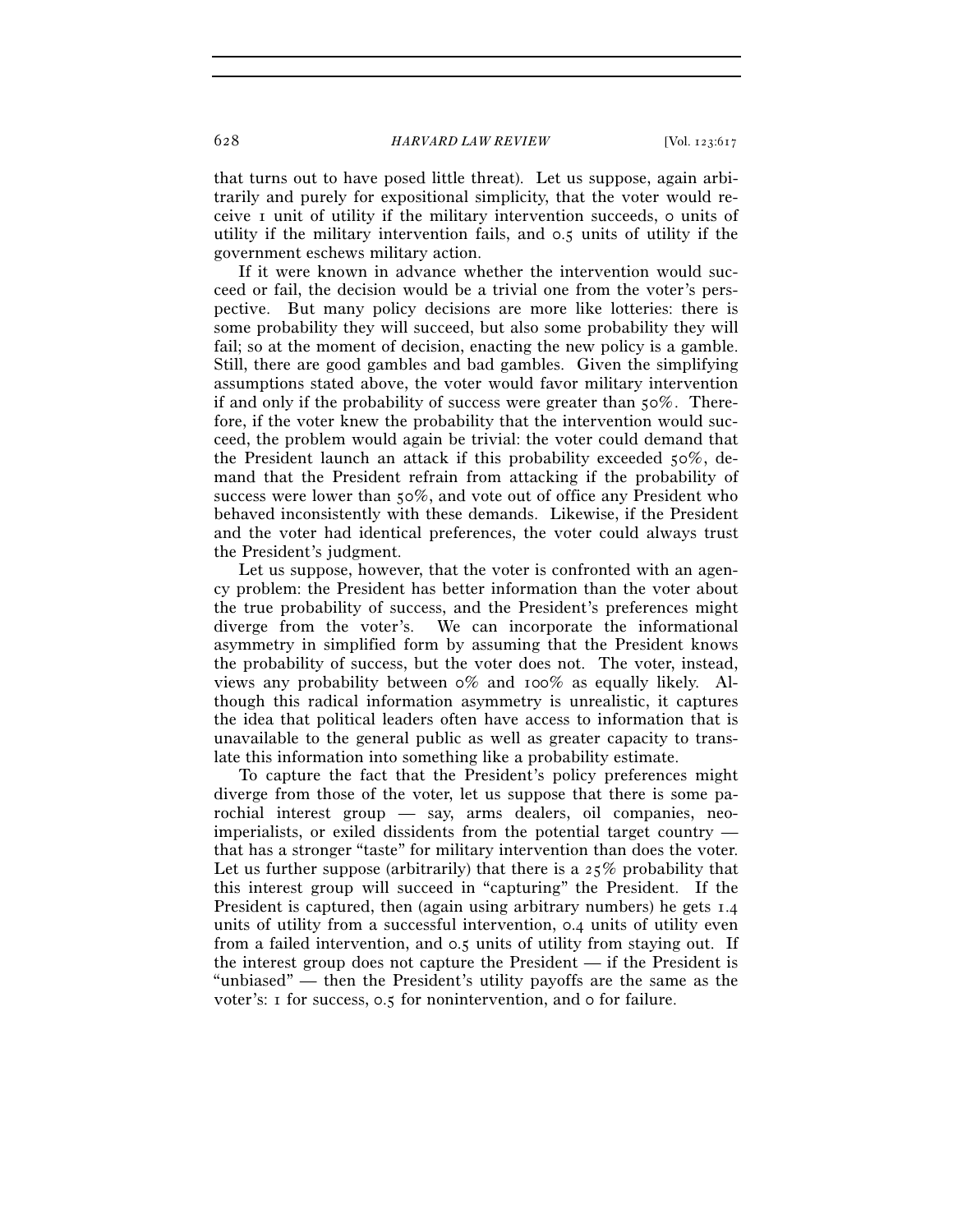Let us next assume that after the President decides whether to attack, and after the voter observes the outcome of any such attack, there is an election that pits the incumbent against some challenger. The benefit to the President of remaining in office is 1 unit of utility. A crucial assumption of our analysis is that the voter employs a rational retrospective voting strategy designed to induce optimal ex ante incentives for the President.<sup>22</sup> In particular, the voter will reelect the President with some probability that depends entirely on the President's prior policy choice and the observed outcome. The voter thus uses the election as a way to reward or punish the President. For instance, suppose that a voter who observes a military success always reelects the President. That strategy is equivalent to the voter rewarding the President with 1 unit of utility when the intervention succeeds. Alternatively, suppose that if the President opts for nonintervention, the voter's probability of supporting the President's reelection is 60%. That strategy is equivalent to the voter offering the President 0.6 units of utility if the President abstains from military action.

What electoral strategy would be optimal for the voter under these assumptions? If the voter knew for sure that the President was unbiased, she could simply reelect the President regardless of the decision or outcome, since the President's utility payoffs would be the same as the voter's. If the voter knew for certain that the President had been captured by the pro-war faction, she could ensure that the President takes the correct action by adopting the following electoral strategy: if the President launches a successful military intervention, always reelect the President; if the President launches a military intervention that fails, always replace the President; if the President takes no action, reelect the President 90% of the time. If the voter adopts this strategy, the President's expected utility from nonintervention is 1.4 units of utility: 0.5 units from the policy outcome and 0.9 units from the expected outcome of the election. Further, the (captured) President's utility from launching the invasion is the probability that the policy will succeed (expressed as a value between 0 and 1) times the total utility payoff from success (2 units, one from the success itself and the other from the guaranteed reelection), plus 0.4. So, the President in this case will launch an invasion if, but only if, the ex ante probability of success exceeds  $50\%$  — exactly what the voter would want.<sup>23</sup>

<sup>&</sup>lt;sup>22</sup> See *infra* section IV.A, pp. 647–49, for a discussion of this assumption.<br><sup>23</sup> Other voter strategies would also yield a similar result in this case, as all the voter needs to do is ensure that the biased President's probability of reelection is forty percentage points lower if the President launches an invasion than if the President takes no action. So, for example, the voter could achieve the same result by reelecting the President with a  $70\%$  probability if the President takes no action and reelecting the President with a 30% probability if the President launches an attack, regardless of the outcome. We focus in the main text on the case in which the voter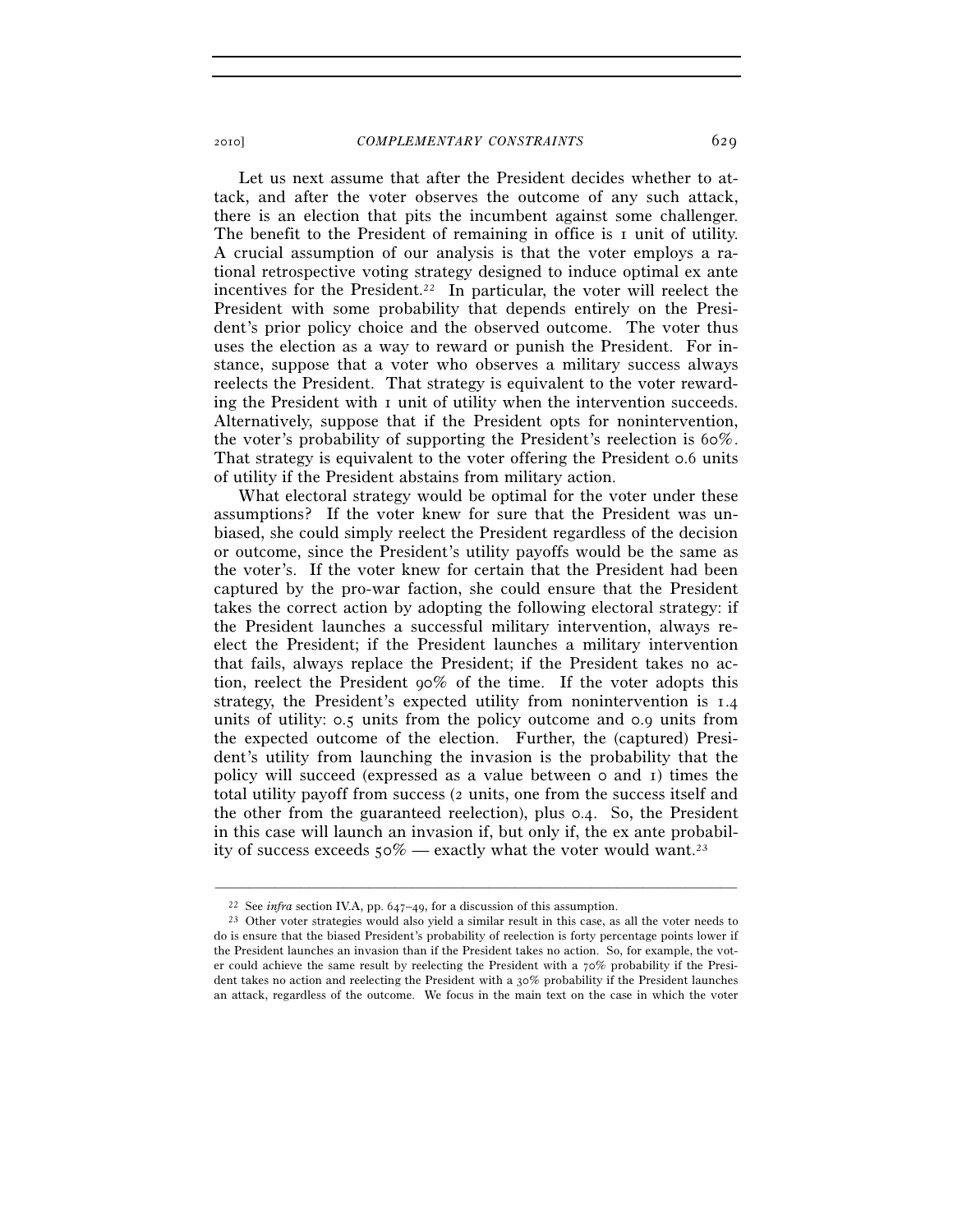The problem for the voter, though, is that she is unsure whether the parochial interest group has succeeded in biasing the President in favor of war. Let us continue to assume that the probability of capture is 25%. If the voter were to reelect the President no matter what (the optimal strategy when the President is unbiased), then if the President is captured (an event with a 25% likelihood) and the probability of success is between 10% and 50% (which the voter anticipates will occur 40% of the time), the result is a "false positive": the President launches a war even though a fully informed voter would prefer no action. In contrast, if the voter were to adopt the electoral strategy that is optimal in those cases in which the President is *definitely* captured, then in those cases where the President is in fact unbiased (true 75% of the time) and the probability of success is between 50% and 70% (true 20% of the time), the voter's aggressive electoral strategy will induce a "false negative," deterring a military intervention that a fully informed voter would have favored.

What should the voter do in this case? It turns out that, under these simplifying assumptions, the voter would maximize her expected utility by adopting the following strategy: always reelect a President who launches a successful military intervention; never reelect a President who launches a failed military intervention; and reelect a President who takes no action 60% of the time.<sup>24</sup> This electoral strategy means that an unbiased President will launch the attack if the ex ante probability of success exceeds 55%, while the captured President will launch the attack if the ex ante probability of success exceeds 35%. This strategy is not perfect: when the President is captured and the probability of success is between 35% and 50%, there will still be a false positive (that is, an unjustified invasion), and when the President is unbiased and the probability of success is between  $50\%$  and  $55\%$ , there will still be a false negative (that is, unjustified inaction). But this is the best the voter can do under the circumstances.<sup>25</sup>

rewards success with reelection and punishes failure with replacement because, as we will see, these features characterize the voter's optimal electoral strategy once we introduce some voter uncertainty about whether the President has been captured by the special interest faction. 24 The idea that the voter would *always* reelect a President whose policy initiative is success-

ful, and *always* throw out a President whose policy initiative is unsuccessful, may appear unrealistic — which it is. This result derives principally from the fact that in our simplified analysis, there is only one policy choice, and the decision to enact the new proposal results in an unambiguous success or failure. In the real world, the basic dynamic we describe would be attenuated by the voter's need to balance results on multiple issues and to assess conflicting evidence about policy performance. The basic dynamic we outline, though, is still likely to be present.

<sup>&</sup>lt;sup>25</sup> More formally, we can define  $p$  as the President's ex ante estimate of the probability (expressed as a value between 0 and 1, rather than in percentage points) that military intervention will succeed; define *q* as the probability that the President is biased; and define *b* as the additional utility units a biased President derives from initiating military action. In the numerical example given in the text,  $p$  is drawn from a uniform distribution between 0 and 1,  $q = 0.25$ , and  $b = 0.4$ .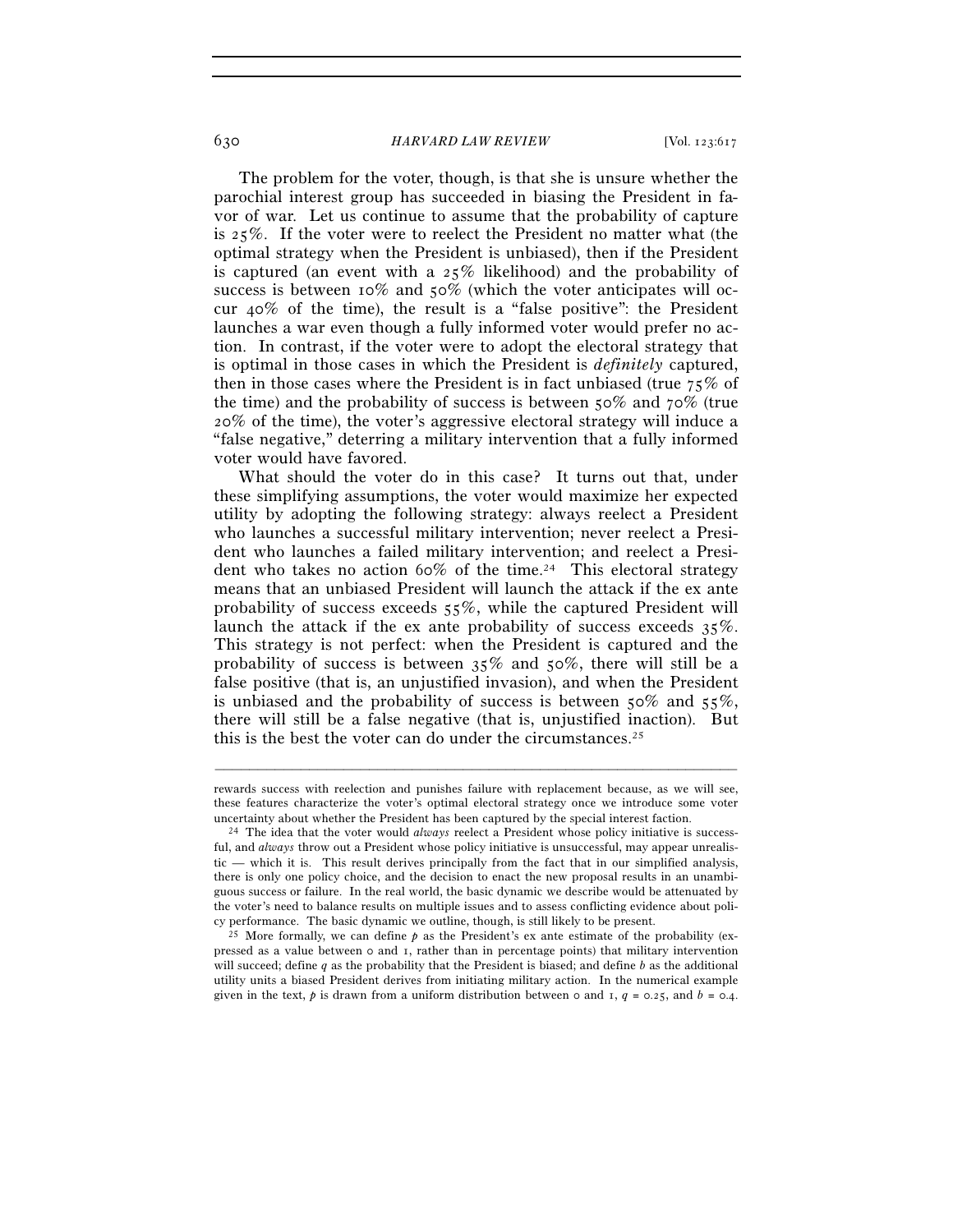Observe that the voter's electoral strategy is *asymmetric*, in that the political "blame" for failure (defined as the difference between the President's probability of winning reelection in the case of inaction and his probability of winning reelection in the case of policy failure) is greater than the political "credit" for policy success (defined analogously as the difference between the President's probability of winning reelection after policy success and the probability of winning reelection following inaction). Thus defined, the magnitude of "blame for failure" (in utility units) is 0.6 (0.6 minus 0), while "credit for success" is 0.4 (1 minus 0.6). The reason for this asymmetry is that the voter knows the President may be biased in favor of intervention, and the voter partially offsets this risk by increasing the relative attractiveness to the President of inaction.26

# *B. The Impact of Separation of Powers on Electoral Strategies and Political Behavior*

The voter's behavior in the case of a unitary policymaker establishes a baseline case. What if there is a separation of powers? Let us suppose that Congress must approve any proposed military intervention in order for it to go forward. (We bracket collective choice complications by representing Congress as a single entity, which we might think of as the pivotal member of Congress.) Let us further suppose that the parochial pro-war interest group will try to capture both the President and Congress. The effect of capture is the same — the value to a captured branch of going to war increases by 0.4 units of utility and the probability that the interest group will capture either branch is 25%. However, we will assume that these probabilities of capture are statistically independent, such that the probability the faction captures *both* the President and Congress is 6.25%.27 Our model thus incorpo-

As we show in Stephenson & Nzelibe, *supra* note 4, the median voter's optimal electoral strategy in this case is to reelect the President if the intervention succeeds, replace the President if the intervention fails, and reelect the President with probability  $0.5 + qb$ , which in this example is equal to 0.6. The *unbiased* President's optimal strategy, in response to this anticipated behavior by the voters, is to take military action if, but only if, *p* (the probability of success) is greater than 0.5 + (*qb*/2), which in this example is equal to 0.55. The *biased* President, by contrast, launches the invasion if the probability of success is greater than  $0.5 - ((1 - q)b/2)$ , here equal to 0.35. We further show that the median voter's expected utility in this case, when all players use their optimal strategies, can be expressed as  $5/8 - q(1 - q)b^2/8$ , which in this numerical example yields an expected utility to the voter of 0.62125.<br><sup>26</sup> If the voter fears that the incumbent President might be too dovish rather than too hawkish,

the asymmetry would run in the other direction. Our discussion here focuses on the case where the President may be too hawkish, but the analysis is basically the same in the opposite case.  $27$  The assumption of complete statistical independence is obviously a simplification, but as

long as the probabilities of capture are not perfectly correlated, our central qualitative results will hold. Because our model considers only the capture of both political branches by an interest group in favor of the policy, we do not discuss issues related to the distinctions between unified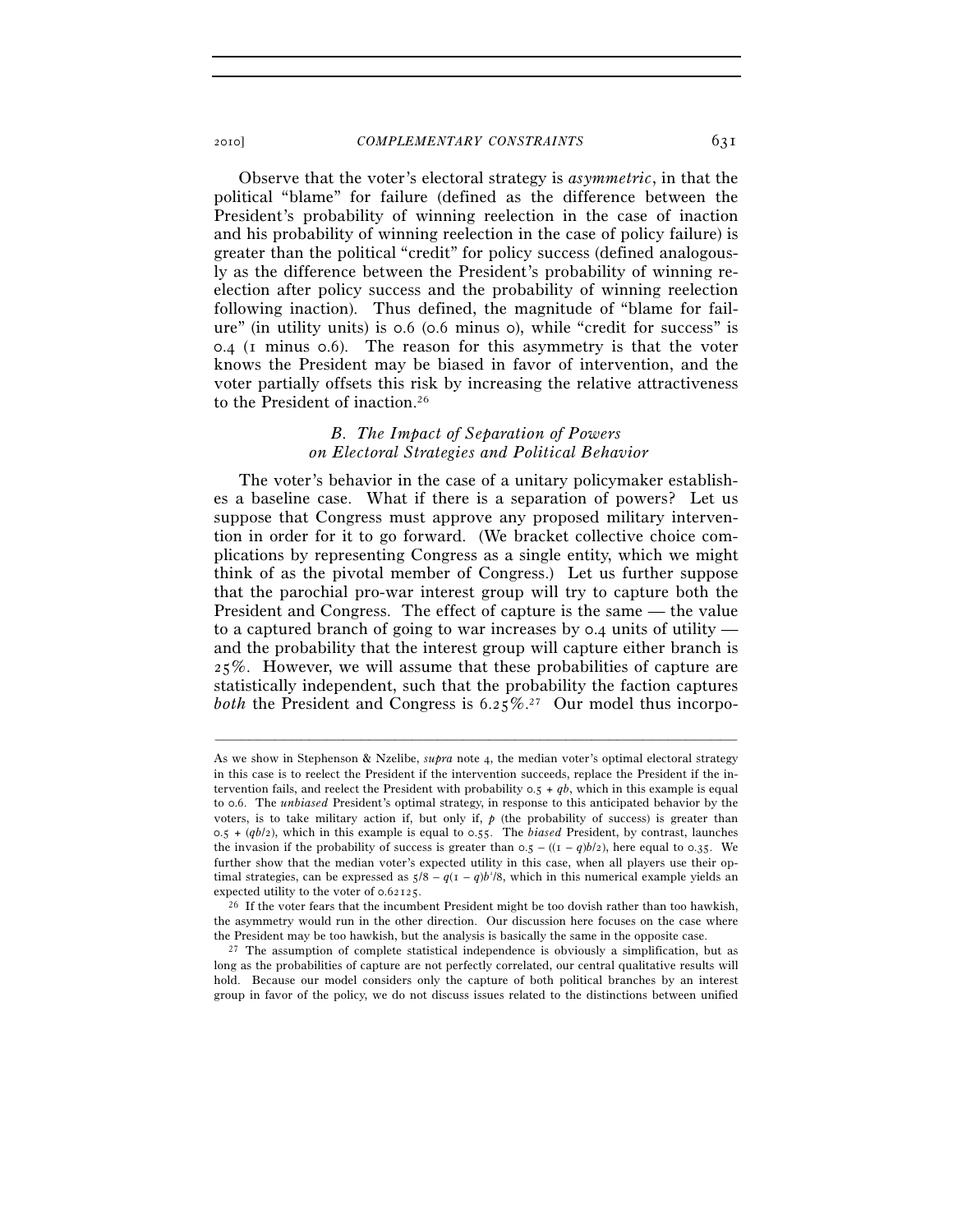rates, in stylized form, a classic Madisonian argument in favor of the separation of powers: it is more difficult for a faction to capture two branches of government than to capture only one. Finally, we assume that although voters are uncertain whether a politician has been captured, each politician is aware of the preferences and motives of other politicians.28

How would a rational voter behave under these conditions? First, the voter would impose asymmetric punishments and rewards on the President in order to partially offset the risk of a hawkish bias, but this asymmetry would be less pronounced than in the baseline case of unilateral presidential authority. Specifically, the probability the voter reelects the President remains 100% when the intervention succeeds and 0% when the intervention fails, but the probability of reelection in the case of inaction is now (approximately)  $53\%$  (down from 60% in the baseline unilateral authority case). Thus, political blame for failure is now 0.53, while credit for success is now  $0.47$  — still asymmetric, but less so than the 0.6–0.4 difference in the unilateral case. Meanwhile, the voter does not introduce any asymmetry with respect to Congress's rewards and punishments for policy success or failure. That is, the voter would let Congress make whatever decision it wants, without using electoral incentives to influence Congress's decision. This electoral strategy yields a higher expected utility for the voter than in the unilateral authority case.29

and divided government. If we assume, however, that because of divided government Congress and the President may be biased in opposite directions, then it would be important to know which party controlled which branches of government. The working paper version of our companion piece considers such an extension, but the results in that paper do not alter our main conclusion. *See* Matthew C. Stephenson & Jide Nzelibe, *Political Accountability Under Alternative Institutional Regimes* 20–23 (John M. Olin Ctr. for Law, Econ. & Bus., Harvard Law Sch., Discussion Paper No. 615, 2008), *available at* http://papers.ssrn.com/sol3/papers.cfm?abstract\_id=1152452. 28 Like many of our other assumptions, this simplification is unrealistic, but we think it cap-

tures in stark form an important feature of the real political world. As participants in the policymaking process, politicians from both branches of government have the opportunity to acquire information about each other's true preferences. Voters, by contrast, often do not have the resources or incentives to observe closely the complexities and intricacies of the behind-the-scenes bargaining that drives policy output. 29 More precisely, as we show in Stephenson & Nzelibe, *supra* note 4, in this regime the me-

dian voter's optimal strategy is to reelect the incumbent President and Congress with certainty if the intervention succeeds; to replace both of them if the intervention fails; and if no intervention occurs (that is, if the President does not propose it or if Congress blocks it), to reelect Congress with probability 0.5 and to reelect the President with probability  $1/2 + q^2b/(q^2 - q + 1)$ , which in this example (where  $q = 0.25$  and  $b = 0.4$ ) is approximately equal to 0.53. Given this anticipated electoral behavior by the voter, the unbiased President launches the invasion if and only if  $p > 1/2 + q^2 b/[2(q^2 - q + 1)]$  (here approximately equal to 0.515). Conversely, the biased President invades if and only if  $p > 1/2 - (1 - q)b/[2(q^2 - q + 1)]$  (here approximately equal to 0.315); an unbiased Congress approves a presidential proposal to invade if  $p > 1/2$ , while a biased Congress approves such a proposal if  $p > (1 - b)/2$  (here equal to 0.3). When the voter uses this electoral strategy and the President and Congress respond rationally, then the voter's expected utility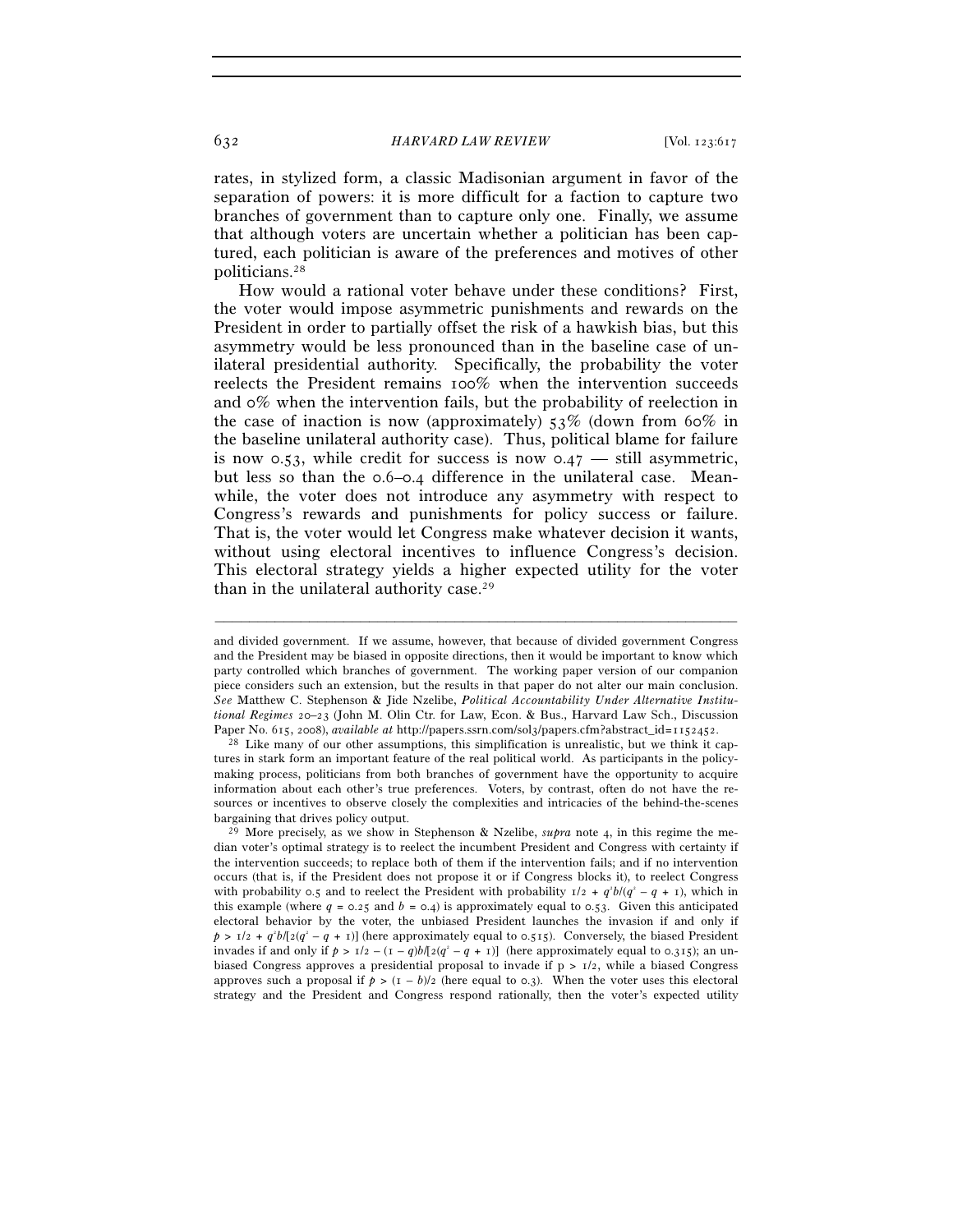The reason the voter relaxes the asymmetry in the President's electoral rewards and punishments is that the voter expects Congress to screen out some of the President's undesirable policy initiatives. More specifically, if the President is biased but Congress is not, the voter is better off under a separation of powers, as Congress will block all initiatives that the captured President would favor but a fully informed voter would oppose. In this scenario, distortions in the voter's electoral strategy are not necessary to check the President. Of course, if the President and Congress are both captured, the voter is worse off than she would have been with a more asymmetric electoral strategy, but this dual capture occurs relatively infrequently. If the President is unbiased, then the modest asymmetry in voter rewards and punishments will overdeter the President from taking action in some cases, but this overdeterrence problem is less acute than in the case of unilateral presidential authority because the asymmetry in the voter's electoral strategy is less extreme.

Now, consider what happens in the case in which the President may seek congressional approval for the military intervention but may also choose to act unilaterally.30 What is the voter's optimal strategy in this case? As was true in the preceding cases, a rational voter would use electoral rewards and punishments to offset the risk that the parochial interest group has biased the government in favor of war. In this case, though, there are two ways that the government might reach the decision to go to war. First, the President might propose military intervention to Congress, which Congress then approves. Second, the

payoff can be expressed as  $5/8 - q^2(1 - q)b^3/[8(q^2 - q + 1)]$ , which in this example is equal to approximately 0.62385, which is greater than the voter's expected utility in the baseline case of unilateral authority by approximately 0.00260 units. The magnitude of this difference may appear small, but it is worth keeping in mind that these numerical values are arbitrary, as are the assumptions about the values and distributions of the other variables in the example, so it is hard to interpret things like voter utility payoffs as "small" or "large" in absolute terms. What matters is the *relative* expected utility payoff under different regimes.<br><sup>30</sup> This "optional" separation of powers model corresponds to a number of real-world situa-

tions, such as our running military intervention example. While the Constitution vests the power to declare war in Congress, it makes the President the Commander in Chief. As a practical matter, this means that while the President can seek congressional authorization for his initiatives, he sometimes initiates military action unilaterally, and for a variety of reasons it is difficult for Congress to constrain such unilateral initiatives. *Cf.* Nzelibe, *supra* note 4, at 913–14 (elaborating on the "electoral disincentives that members of Congress might face in constraining the President's military initiatives," *id.* at 913). An optional separation of powers may also capture certain aspects of domestic policy, as when the President can advance his policy agenda by pushing legislation through Congress, but can also initiate administrative agency action in ways that do not require congressional authorization (and which are practically difficult for Congress to overturn). *See* Elena Kagan, *Presidential Administration*, 114 HARV. L. REV. 2245, 2341 (2001). More broadly, Professors Terry Moe and William Howell have highlighted numerous ways in which the President can advance his policy agenda unilaterally. *See* Terry M. Moe & William G. Howell, *The Presidential Power of Unilateral Action*, 15 J.L. ECON. & ORG. 132 (1999).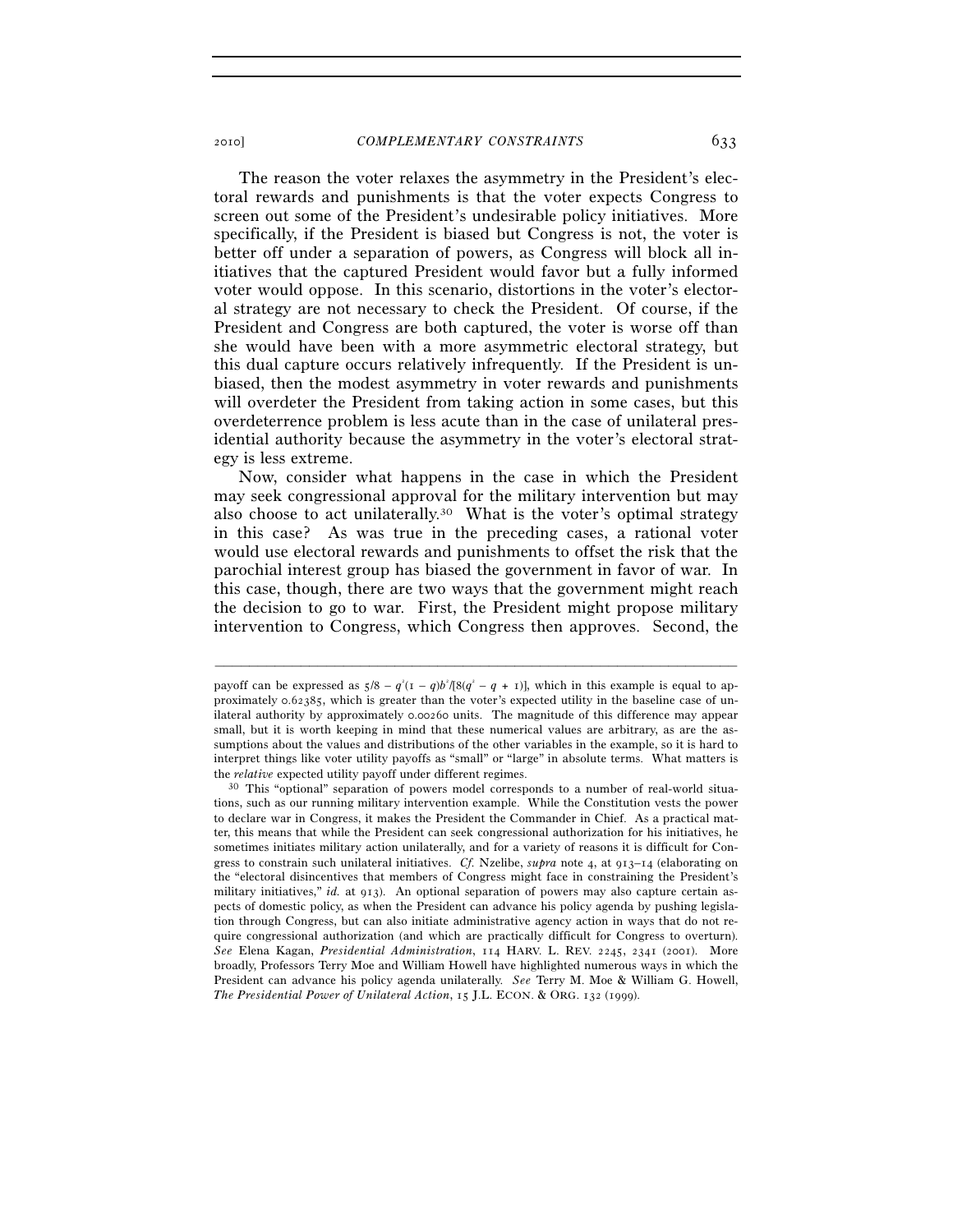President might authorize military intervention unilaterally, without going to Congress or (equivalently for purposes of this analysis) over congressional objection. Likewise, there are two ways the government might reach the decision *not* to go to war. First, the President might decline to propose military action. Second, the President might propose intervention to Congress, face congressional opposition, and back down.

The fact that there are different ways that the government might select each of the two possible policy decisions is important because it enables the voter to condition her electoral support for the President and Congress not only on the policy choice (war/no war), but also on the manner in which that policy was selected. Thus, using the (arbitrary) numbers from the previous examples, the voter's optimal electoral strategy is as follows: if the government initiates a military intervention that succeeds, reelect both the President and Congress with certainty; if the government initiates a military intervention that fails, replace both the President and Congress with certainty; if the President declines to propose military action, reelect the incumbent President and Congress with 50% probability; if the President proposes military action, Congress opposes it, and the President then backs down, reelect the President with 90% probability and reelect Congress with 54% probability. The voter's expected utility in this example is higher than in the baseline case of unilateral presidential authority, and it is also higher than in the case in which congressional approval was required.31 The voter's strategy under this "optional" separation of powers regime has several notable features:

 $31$  Formally, the voter under this regime would adopt the following strategy: if the President initiates military action unilaterally, without congressional assent or over congressional objection, reelect the President if the intervention succeeds and replace the President if the intervention fails; if the President and Congress jointly approve military action, reelect both if the intervention succeeds and replace both if the intervention fails; if the President does not propose military intervention, reelect the President with 50% probability; if the President proposes military intervention to Congress, Congress disapproves, and the President relents, reelect the President with probability  $1/2 + b$  (here equal to 0.9) and reelect Congress with probability  $1/2 + q^2b/(q^2 + (1 - q)^2)$  (here equal to 0.54). If the voter uses this electoral strategy, an unbiased Congress would approve a proposed military intervention if  $p > 1/2 + q^2b/[2(q^2 + (1 - q)^2)]$  (here equal to 0.52), while a biased Congress would approve a military intervention if  $p > 1/2 - (I - q)^2 b/[2(q^2 + (I - q)^2)]$  (here equal to 0.32). An unbiased President, anticipating this behavior by the voter and by Congress, proposes the policy to Congress if  $p > 1/2$  and Congress is expected to approve the policy, or if Congress is expected to veto the policy and  $p \leq (1 + b)/2$  (here equal to 0.7). The unbiased President refrains from proposing military action if Congress is expected to approve such a proposal but  $p < 1/2$  and the unbiased President unilaterally initiates military intervention if Congress would veto a proposal but  $p > (1 + b)/2$  (here equal to 0.7). The biased President proposes the policy to Congress if Congress is expected to approve and  $p > (1 - b)/2$  (here equal to 0.3) or if Congress is expected to veto the proposal and  $p \leq 1/2$ . The biased President takes no action if Congress would approve a proposal but  $p < (1 - b)/2$  (here equal to 0.3), and the biased President acts unilaterally if Congress is expected to veto a proposal but  $p > 1/2$ .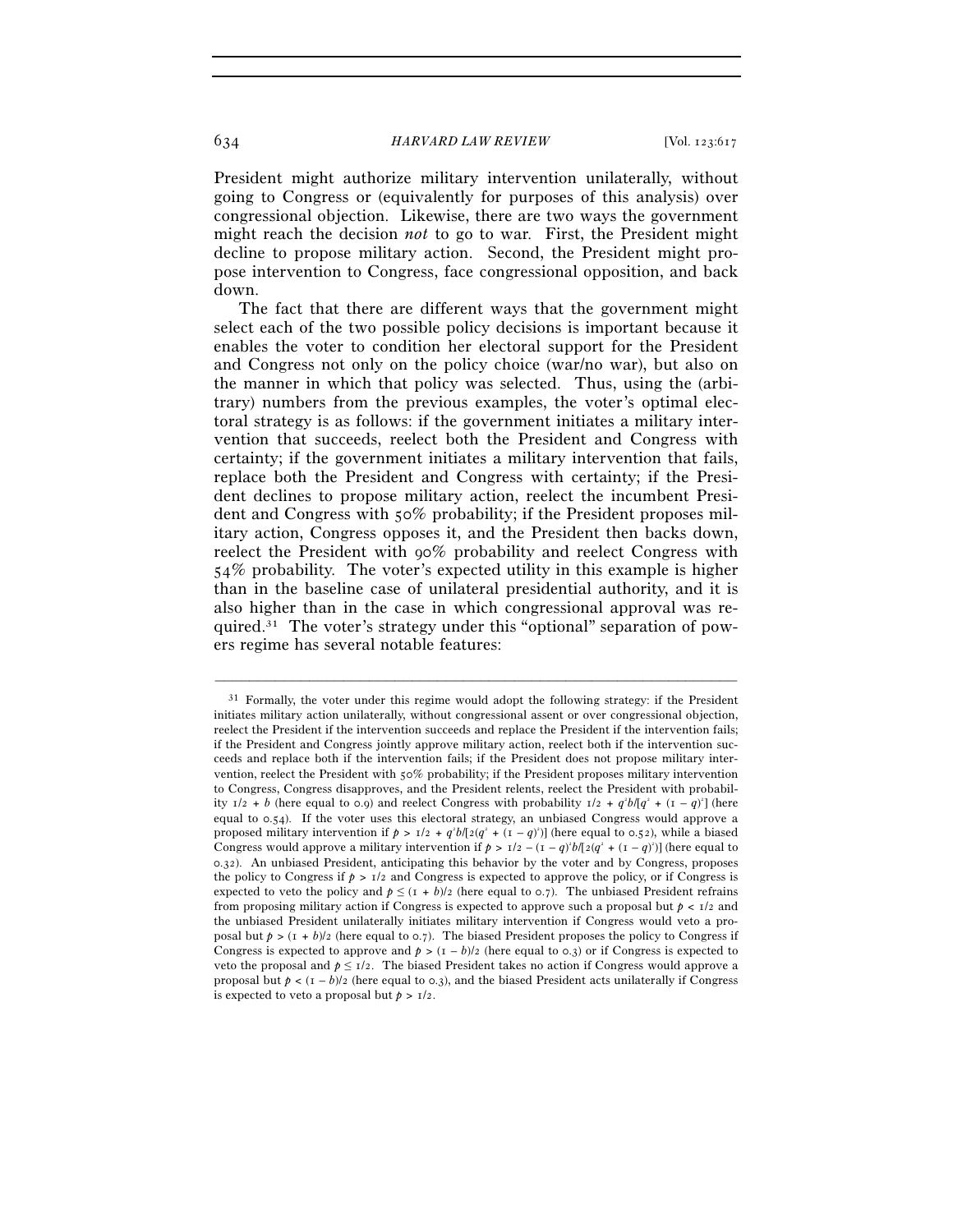*First*, it guarantees that if the President prefers not to intervene, and knows that Congress also opposes intervention, the President will "posture" by proposing military action, provoking congressional opposition, and then "respecting" that opposition by eschewing unilateral action. Perhaps nonintuitively, this sequence of decisions substantially increases the President's reelection probability over the baseline in which the President makes no proposal (from 50% to 90%). Note that a corollary to this observation is that if the President prefers not to intervene but anticipates Congress would approve a proposed intervention, the President would not propose intervention. Otherwise, he would be stuck between a rock and a hard place, having either to launch a military attack that he views as too militarily or politically risky, or to back down from his own proposal without the political "cover" of congressional opposition.

*Second*, the strategy outlined above makes the President's political rewards and punishments for unilateral action *extremely* asymmetric, while there is no asymmetry at all if the President secures congressional approval: if the President acts unilaterally or over congressional opposition, a policy success increases the President's probability of reelection by only 10 percentage points over the baseline case in which the President acquiesces in the face of congressional opposition (from 90%) to 100%), while a policy failure causes the President's reelection probability to plummet from the baseline probability of  $90\%$  to  $0\%$ . By contrast, if the President secures congressional approval for a military intervention, then the political rewards and punishments for success and failure are symmetric: if the President acts with congressional approval, a success increases the President's probability of reelection by 50 percentage points over the baseline case in which the President refrains from military action (from 50% to 100%), while a policy failure causes the President's reelection probability to decrease by an equivalent amount (from  $50\%$  to  $0\%$ ).

*Third*, in addition to manipulating the President's incentives, the voter in this scenario also manipulates Congress's incentives, using an

Given these strategies, the voter's expected utility is  $5/8 - q^2(1 - q)^2b^2/[8(q^2 + (1 - q)^2)]$ , which in this example is equal to 0.62388. This expected utility payoff is higher than the payoff under either the unilateral authority regime or the regime in which congressional approval of the President's proposal was mandatory. This optional separation of powers regime is always the best of the three for the voter, as we demonstrate formally in Stephenson & Nzelibe, *supra* note 4, and as we discuss further in section III.D. In our numerical example, the expected utility difference between the optional and mandatory separation of powers regimes seems very small — only about 0.00003 units of expected utility — but as noted earlier, *see supra* note 29, the artificial assumptions used to simplify the numerical example make it difficult to interpret this difference as "large" or "small" in real-world terms. In our view, what is more interesting is the *relative ranking* of these different regimes in terms of expected voter utility. For a more general and formal treatment, see Stephenson & Nzelibe, *supra* note 4*.*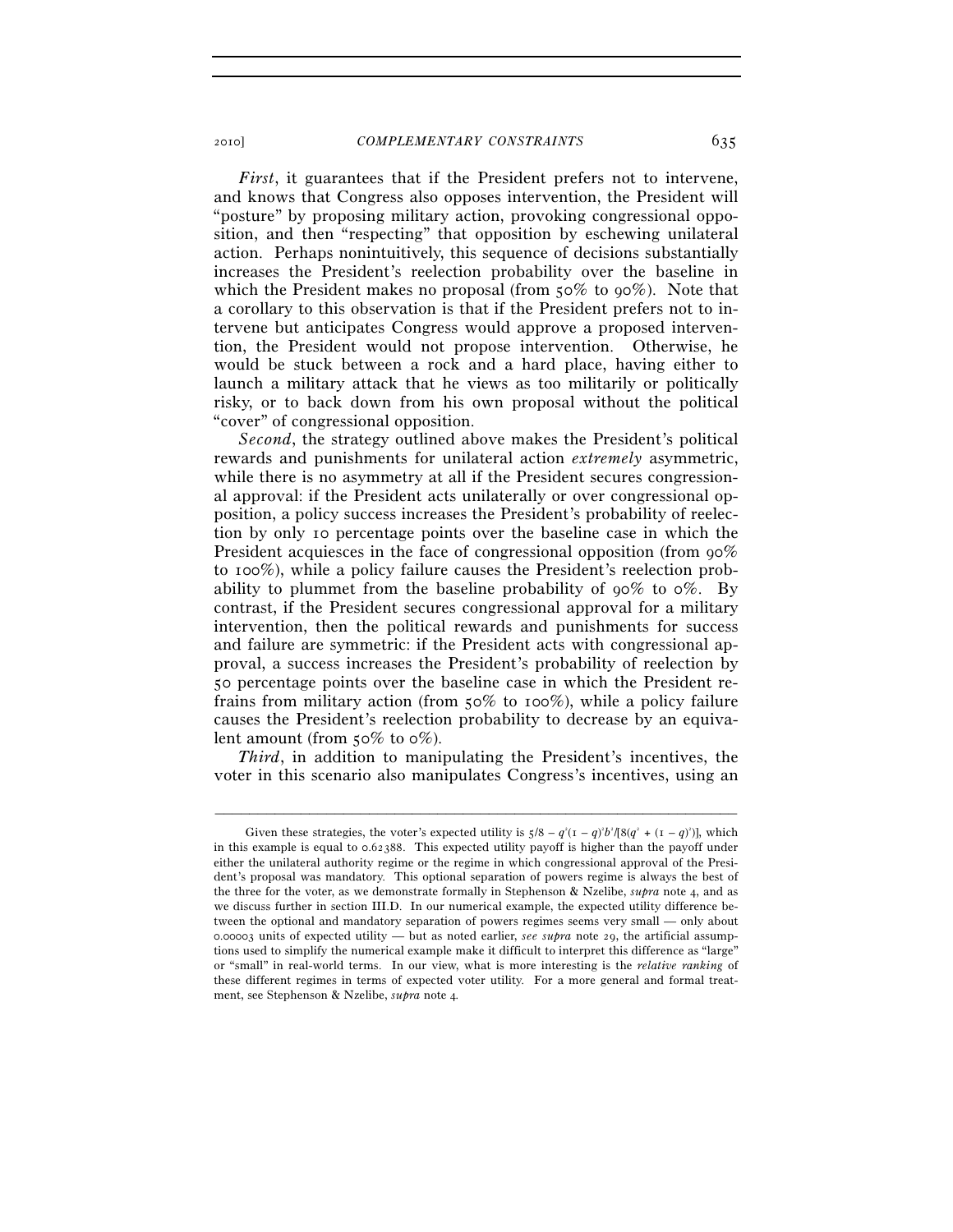asymmetric electoral strategy to make congressional opposition to a presidential proposal more attractive. This asymmetry, however, is relatively mild: if Congress approves a successful military intervention, Congress's reelection probability increases by 46 percentage points over the baseline reelection probability of 54% that would obtain if Congress opposed the President's proposal; if Congress approves a failed military intervention, Congress's reelection probability drops 54 percentage points (from  $54\%$  to  $\circ\%$ ). The voter imposes this asymmetry because the voter is concerned that Congress might be biased in favor of military intervention. The asymmetry is relatively mild because congressional bias matters only if the hawkish interest group succeeds in capturing *both* the President *and* Congress — something that the voter expects to occur relatively infrequently (only 6.25% of the time).

#### III. IMPLICATIONS OF THE ANALYSIS

The preceding discussion is based on a highly simplified (though not, alas, simple) model of political behavior. The purpose of this stylized analysis is not to provide a nuanced or comprehensive account of real-world political behavior — if it were, it would be a hopeless failure. Rather, this abstract analysis is meant to sharpen and refine our intuitions about strategic political behavior, as well as to suggest novel hypotheses, which we can then carry with us when we turn to consideration of real-world cases. In this Part, we examine the implications of our analysis for several ongoing debates in the literature on constitutional theory and institutional design. We focus on four salient questions: (1) whether presidents relentlessly seek to expand their own power when they have the ability to do so; (2) whether separation of powers induces undesirable responsibility shifting by the political branches; (3) whether separation of powers produces gridlock (or "status quo bias"); and (4) what form of separation of powers best advances voter welfare. For each of these questions, our stylized theoretical analysis suggests novel conclusions that run against the grain of much of the received wisdom on these topics.

Although we lack the evidence we would need to test our hypotheses, we illustrate several of our arguments with real-world examples, drawn principally though not exclusively from decisions regarding the use of military force. Use-of-force decisions are appropriate test cases for our hypotheses for three reasons. First, the role of Congress often varies across conflicts. Second, use-of-force decisions are highly salient policy decisions, and their outcomes often affect the po-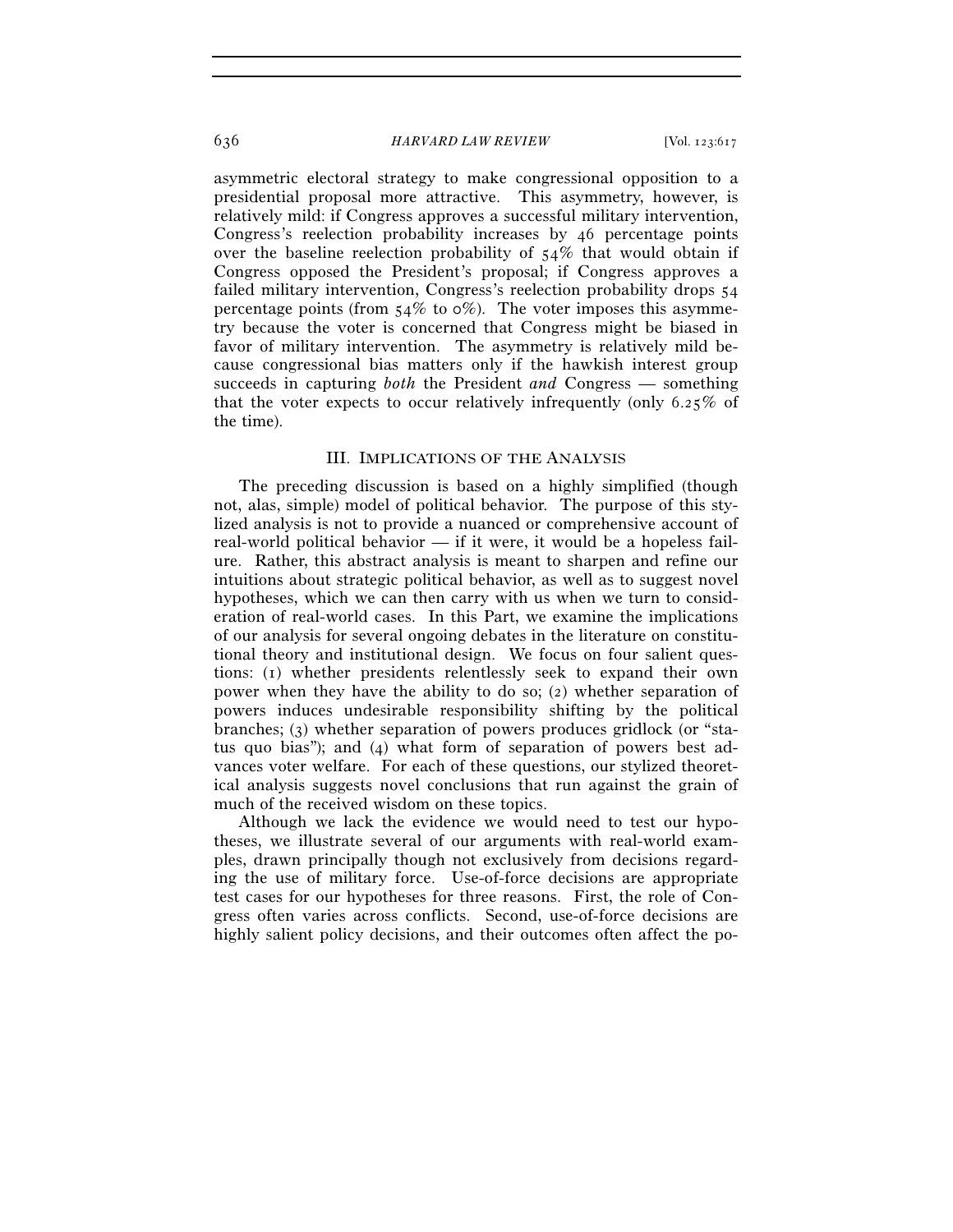litical survival of presidents.32 Third, presidential military engagements are rife with speculation about political bias, including concerns that presidents might deploy high-minded nationalist rhetoric to cloak risky military initiatives that serve narrow partisan, parochial, or personal interests.33 While our analysis of selected examples is far from conclusive, these examples suggest that our stylized theoretical arguments may capture important aspects of real-world political behavior.

## *A. Presidential Empire Building*

Contemporary critics of Madison's vision of institutional balancing often argue that presidents undermine this balance by pressing for expansions of their power, which Congress is unwilling or unable to restrain.34 On this view, presidents are "empire builders" who resist sharing power with Congress unless forced to do so. Others have expressed skepticism about this empire-building hypothesis.35 Our analysis lends further support to the skeptical view by highlighting the fact that presidents will sometimes see power-sharing with Congress as a valuable mechanism for reducing political risk. The logic is simple: because of the voter's asymmetric strategy, the President faces different, and more severe, electoral risks when he acts unilaterally or otherwise pushes the boundaries of his authority. Thus, we should expect presidents to prefer collaborating with Congress on highly visible issues that entail a significant risk of policy failure. Such collaboration comes at a cost, of course, especially since Congress might reject the President's initiatives. Our analysis is sensitive to this cost, and indeed our analysis predicts that presidents will sometimes prefer unilateral action because of it. But our analysis also predicts that because presi-

<sup>32</sup> *See* Bruce Bueno de Mesquita & Randolph M. Siverson, *War and the Survival of Political Leaders: A Comparative Study of Regime Types and Political Accountability*, 89 AM. POL. SCI. REV. 841 (1995); *see also* Timothy Y.C. Cotton, *War and American Democracy: Electoral Costs of the Last Five Wars*, 30 J. CONFLICT RESOL. 616, 619, 632 (1986) (finding that unpopular wars have had a detrimental effect on elected officials from the initiating President's party).<br><sup>33</sup> For instance, President Clinton was accused of using attacks against alleged al Qaeda tar-

gets in Sudan in 1998 to deflect attention from scandals concerning his personal life. Similarly, President Bush has been blamed for embarking on the 2003 invasion of Iraq to benefit political allies in the oil industry, or simply to avenge personal grievances. 34 *See* Moe & Howell, *supra* note 30, at 134–35 ("[P]residents have strong incentives to push

this [constitutional] ambiguity relentlessly . . . to expand their own powers, and . . . for reasons rooted in the nature of their institutions, neither Congress nor the courts are likely to stop them."); *see also* ARTHUR M. SCHLESINGER, JR., THE IMPERIAL PRESIDENCY (1973); Kagan, *supra* note 30, at 2341; Eric A. Posner & Adrian Vermeule, *The Credible Executive*, 74 U. CHI. L. REV. 865 (2007); Kevin M. Stack, *The President's Statutory Powers To Administer the Laws*, 106 CO-

<sup>&</sup>lt;sup>35</sup> For a leading, thoroughgoing critique, see Levinson, *supra* note 10. *See also* JOHN HART ELY, WAR AND RESPONSIBILITY (1993).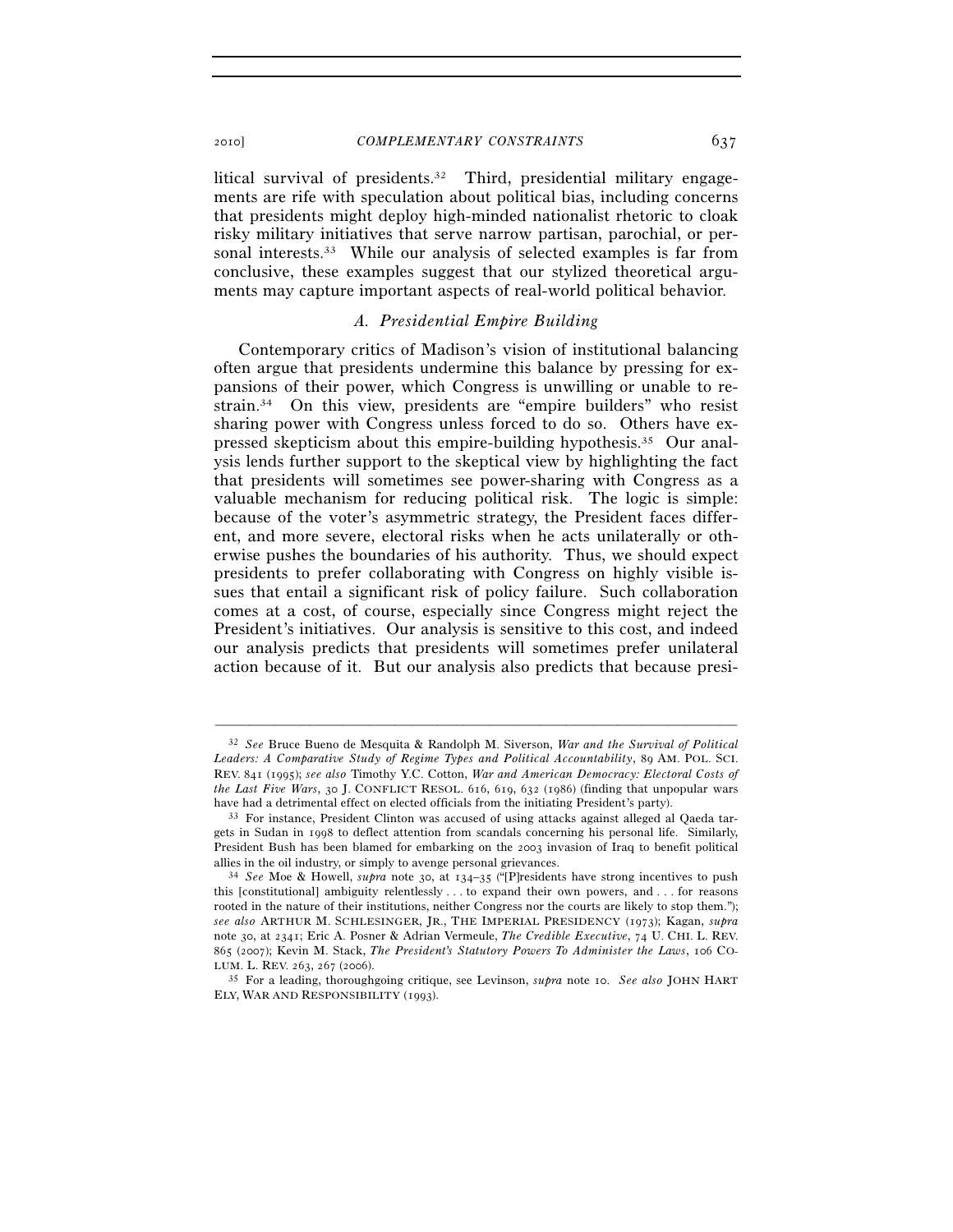dents have a powerful political incentive to seek congressional acquiescence, they will often do so.

Of course, the hypothesis that presidents will voluntarily share power is difficult to evaluate empirically because it is hard to tell whether presidential consultation with Congress is truly "voluntary" (and for purposes of reducing political risk), or whether it is due to externally imposed institutional constraints. Nevertheless, apparent selfconstraint by the executive branch occurs frequently enough to raise questions about the assumption that presidents invariably prefer unilateral action if given the choice. For example, although there is widespread agreement that presidents have considerable latitude to act unilaterally in national security matters,<sup>36</sup> presidents have routinely sought congressional authorization for their military initiatives even when they were not legally compelled to do so.<sup>37</sup> Furthermore, modern presidents continue to avail themselves of the Article II treaty procedure, which requires a two-thirds majority vote from the Senate for binding international commitments, even though as a practical matter this procedure is both unnecessary and increases the chance of legislative defeat.38

Professors David Samuels and Matthew Shugart's comparative study of presidentialism lends further support to the view that presidents often have strong electoral incentives to share power. Samuels and Shugart find that strong presidents tend to seek broad coalition cabinets in order to link legislators with policy programs.39 Such coalition-building, they argue, "is a means of making congress more coresponsible for national governance than would otherwise be the case, given the high presidential legislative authority."40 Although Samuels and Shugart emphasize the President's need to diffuse responsibility, presidents in such systems may benefit politically from coalition cabinets because such cabinets are likely to screen out policy initiatives that are biased against the voters' interests, which in turn reduces the political consequences of policy failure.

<sup>36</sup> *See* Moe & Howell, *supra* note 30, at 161–62. 37 *See* Nzelibe, *supra* note 4, at 919; *see also* David P. Auerswald & Peter F. Cowhey, *Ballotbox Diplomacy: The War Powers Resolution and the Use of Force*, 41 INT'L STUD. Q. 505, 507 (1997) (finding that since the passage of the War Powers Resolution, presidents rarely deploy troops for more than sixty days without congressional authorization). 38 *See* Lisa L. Martin, *The President and International Commitments: Treaties as Signaling* 

*Devices*, 35 PRESIDENTIAL STUD. Q. 440, 445–47 (2005) (describing other strategic reasons why the President may seek to use treaties rather than executive agreements); John K. Setear, *The President's Rational Choice of a Treaty's Preratification Pathway: Article II, Congressional-Executive Agreement, or Executive Agreement?*, 31 J. LEGAL STUD. S5 (2002) (same). 39 *See* Samuels & Shugart, *supra* note 4, at 51. 40 *Id.*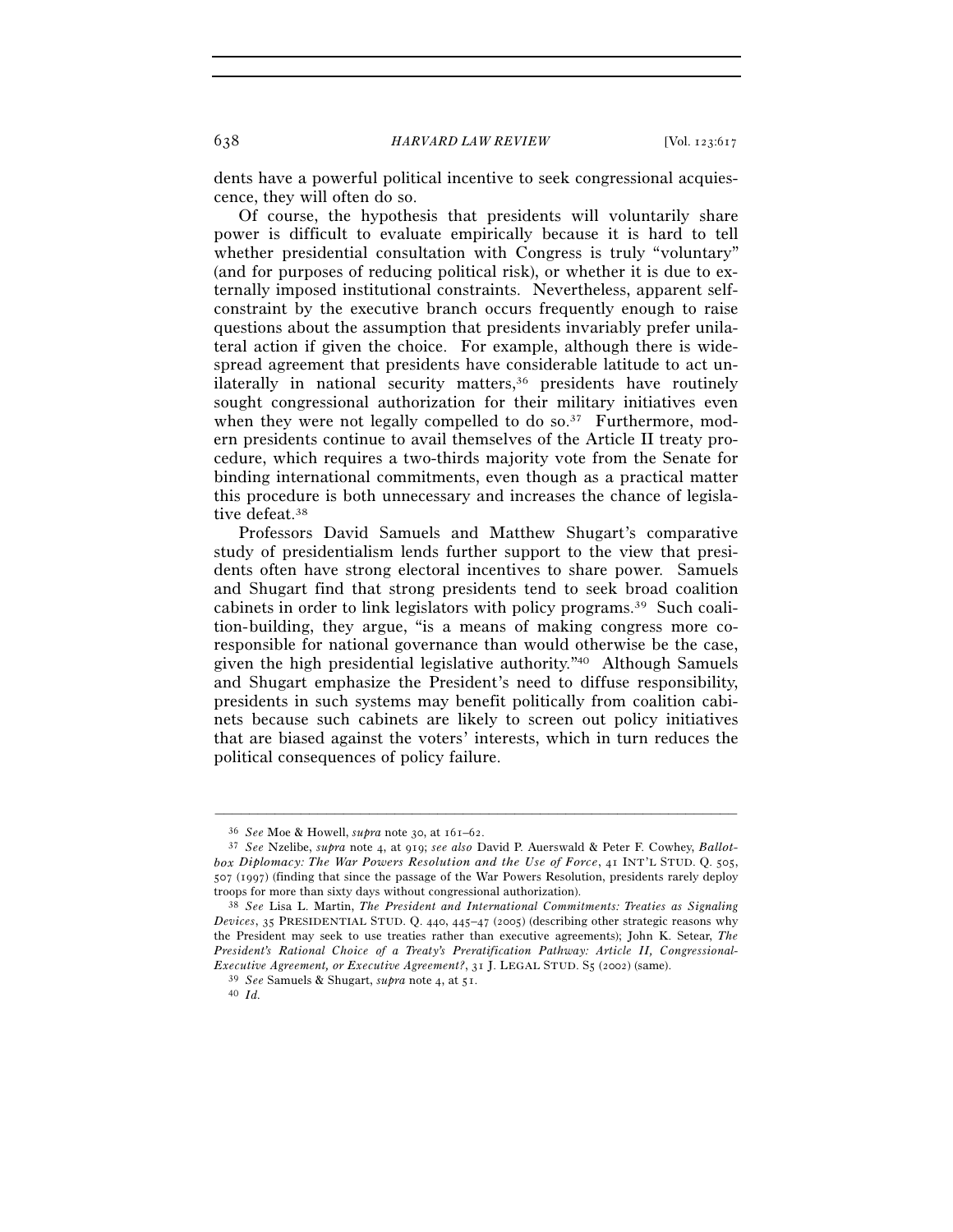If electoral incentives often motivate presidents to share authority with Congress, what normative or doctrinal implications follow? One tentative conclusion is that giving the President some flexibility perhaps by creating some ambiguity as to whether or when the President must seek congressional approval — is less likely to result in excessive concentration of decisionmaking authority in the President than the traditional empire-building view would predict. That said, we do not mean to advance the naïve suggestion that judicial or congressional intervention is never appropriate in the context of separation of powers disputes. Exclusive reliance on electoral sanctions will often fail to generate the correct mix of incentives for the President. Our more modest argument is that mindfulness of the electoral deterrent to presidential concentration of power may, in some important subset of cases, alter our conclusions about the necessity or advisability of strict, externally enforced limits on the President's power to act unilaterally.

## *B. Responsibility Shifting*

The preceding section focused on one critique of the separation of powers: that it is ineffective because presidents have both the ability and the incentive to arrogate more power to themselves. Our analysis suggests that concern may be exaggerated because rational voters can give presidents an electoral incentive to share decisionmaking authority with Congress. That observation, though, might raise a different concern about the separation of powers that is also prominent in the literature: that U.S.-style separation of powers undermines democratic accountability by obscuring responsibility for policy outcomes.41 According to one variant of this hypothesis, politicians have both the opportunity and the incentive to exploit the separation of powers to confuse or obscure responsibility for difficult decisions, enabling the politicians to claim credit for policy successes and to avoid blame for policy failures.42 Thus, Congress might seek to delegate to the courts or to administrative agencies, $43$  or (as suggested in the preceding sec-

<sup>41</sup> *See supra* pp. 625–26. 42 *See* Powell & Whitten, *supra* note 2; Rudolph, *supra* note 7, at 196; R. Kent Weaver, *The Politics of Blame Avoidance*, 6 J. PUB. POL'Y 371, 372, 387–88 (1986); *see also* Charles O. Jones, *The Diffusion of Responsibility: An Alternative Perspective for National Policy Politics in the US*, 4 GOVERNANCE 150 (1991). Some commentators have argued that such blame-evasion strategies become particularly pronounced during periods of divided government. *See, e.g.*, Sundquist, *supra* note 18, at 630 (observing that the President will tend to blame the opposition during divided government for policy failures like the deficit whereas the majority party in Congress will tend to

blame the President). 43 *See* Aranson et al., *supra* note 16 (discussing strategic legislation delegation to agencies); Alberto Alesina & Guido Tabellini, *Why Do Politicians Delegate?* (Nat'l Bureau of Econ. Research, Working Paper No. 11531, 2005), *available at* http://www.nber.org/papers/w11531 (same); *cf.* Eli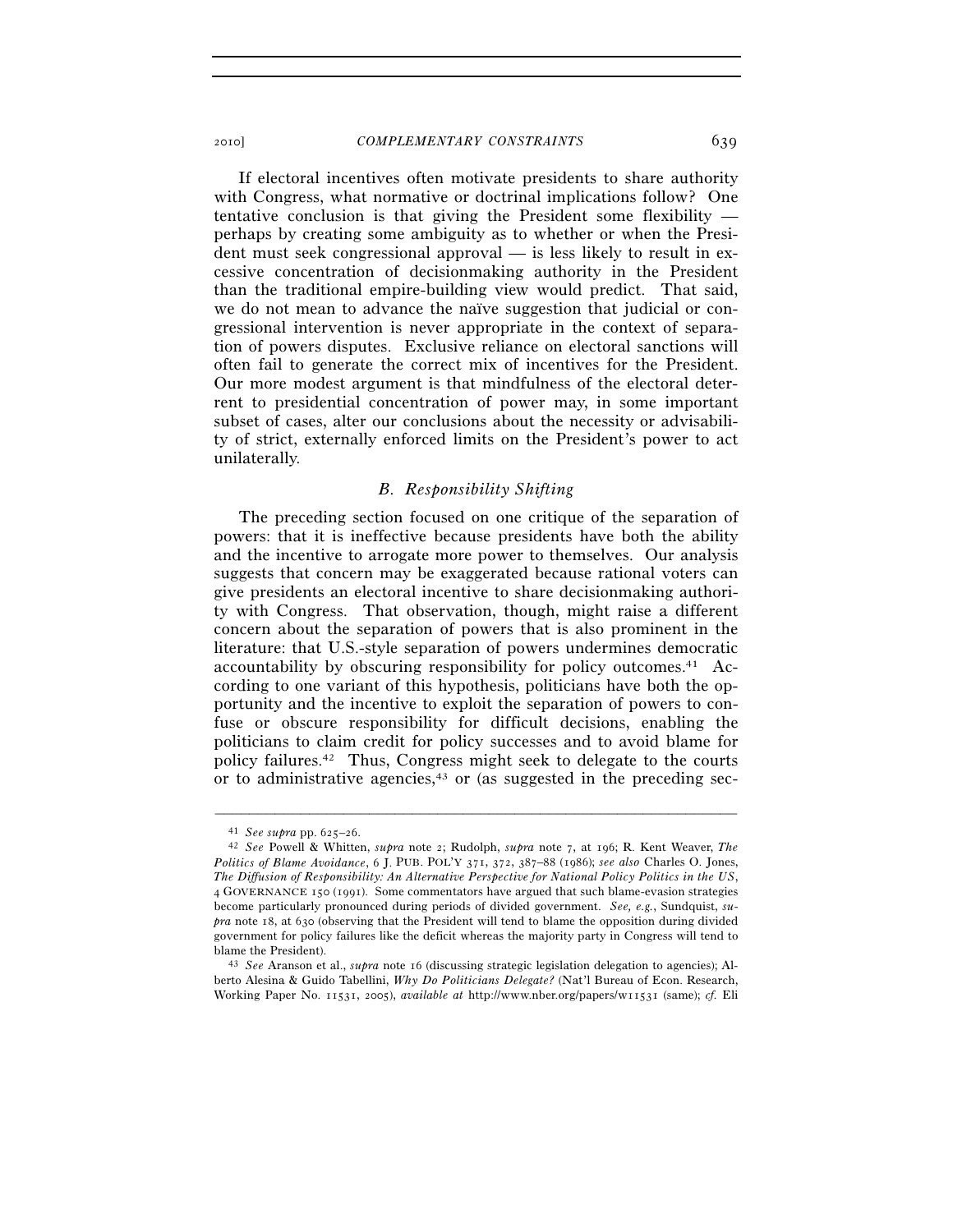tion) the President might seek congressional authorization as political insurance for some of his high-risk policy initiatives.44

Our analysis suggests an alternative, and more optimistic, explanation for behavior that superficially looks like "responsibility shifting" or "blame avoidance." Rather than being the result of voter confusion or uncertainty about political responsibility, such behavior may in fact reflect a rational political response to voters' electoral strategies. In our framework, voters manipulate the incentives of an agenda setter (like the President) to discourage excessive unilateral action and to encourage the agenda setter to seek the assent of other agents before undertaking controversial policy initiatives. Politicians who respond to these incentives by sharing power are not "fooling" the voters about responsibility for policy; on the contrary, they are responding to voter strategies designed to reduce political agency slack. Understood this way, our framework helps explain (1) why the President (or other agenda setter) can reduce his political risk by seeking and obtaining the approval of another government branch, but will dramatically increase his political risk if he acts unilaterally;<sup>45</sup> and (2) why the President (or other agenda setter) may sometimes "posture" by proposing actions he does not actually want to take, compelling another branch to state its opposition.46

As an empirical matter, presidential use-of-force decisions, and the political response to them, are broadly consistent with our argument. Although presidents sometimes act unilaterally, they frequently seek congressional approval, and when they do, the adverse political fallout from interventions that go bad is lessened. Of course, seeking congressional authorization does not ensure that a President and his party will not suffer any backlash from a failed military engagement; the President is the agenda setter in national security issues and bears the bulk

M. Salzberger, *A Positive Analysis of the Doctrine of Separation of Powers, or: Why Do We Have an Independent Judiciary?*, 13 INT'L REV. L. & ECON. 349 (1993) (discussing strategic legislative delegation to courts). However, a significant weakness in the blame-deflection theory of delegation to courts and independent agencies is that it assumes an electorate sophisticated enough to recognize the delegation, but not sophisticated enough to recognize the delegator's complicity in it. *See* Matthew C. Stephenson, "*When The Devil Turns . . .": The Political Foundations of Indepen*dent Judicial Review, 32 J. LEGAL STUD. 59, 62–63 (2003).<br>
<sup>44</sup> See Nzelibe, *supra* note 4.<br>
<sup>45</sup> See Jones, *supra* note 42, at 150–55.<br>
<sup>46</sup> The latter observation is broadly consistent with the claim by Professors Tim

and Nolan McCarty that an agenda setter can improve its standing by proposing policies that are vetoed, because doing so makes the agenda setter look moderate and the veto player look more extreme. *See* Groseclose & McCarty, *supra* note 4. The causal mechanism in our framework is different, however. Voters in our analysis do not acquire additional information about the President's type. Rather, in our analysis voters provide greater support in order to offset the President's incentives to embark on unilateral action.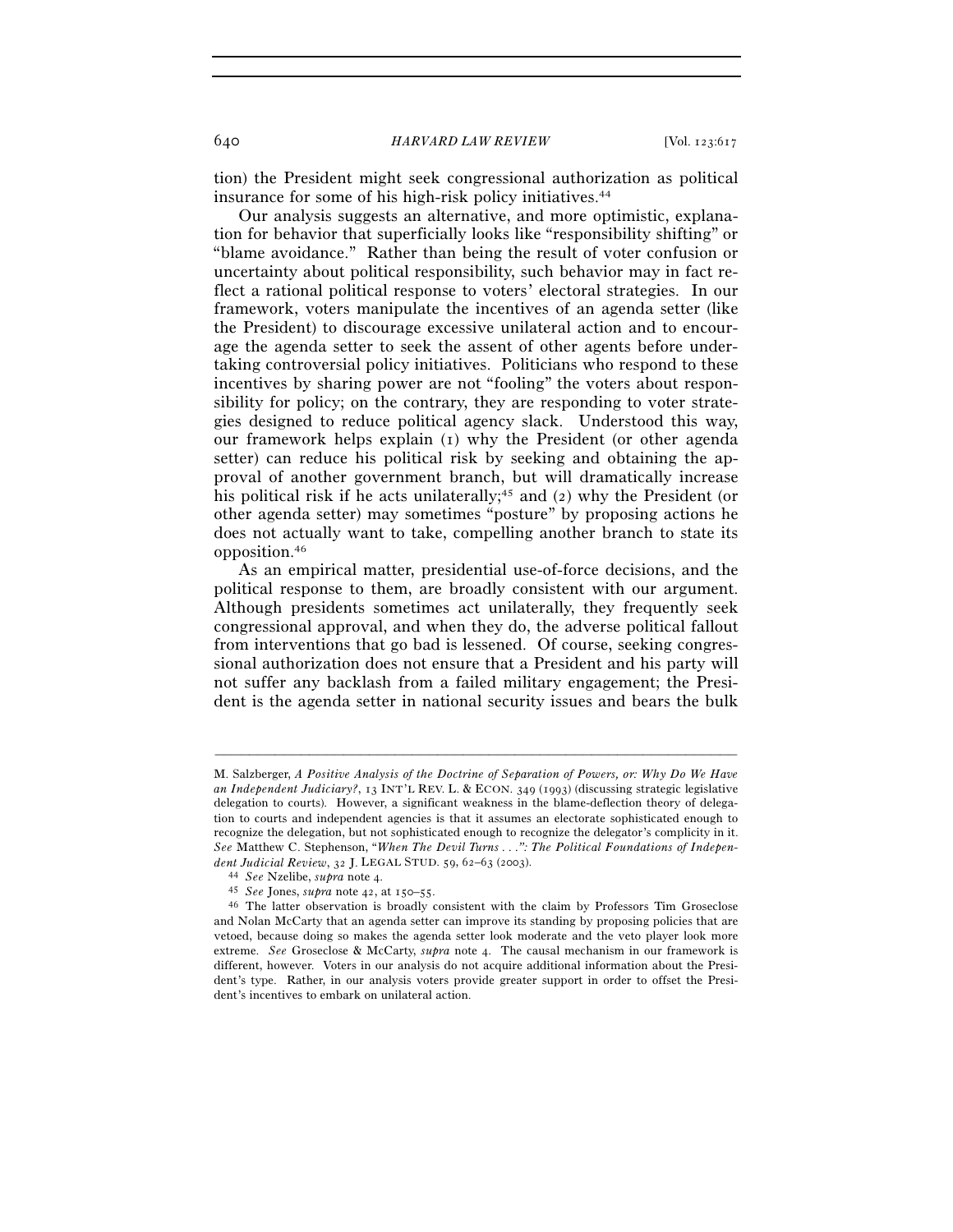of the blame for military failure.47 Nonetheless, presidents typically suffer much more adverse political consequences from unpopular military engagements when the President initiated the engagement without congressional support.48 That said, the fact that presidents can reduce their exposure to political risk is only marginally helpful in comparing our hypothesis about voter-induced decisionmaking to the more conventional clarity-of-responsibility argument, since with respect to the political consequences to the President of policy failure, these competing hypotheses make observationally equivalent predictions. How can we assess whether seeking the involvement of another branch is a way for politicians to *evade* voter discipline, as the conventional clarity-ofresponsibility hypothesis suggests, or whether this responsibilityshifting behavior is actually *induced* by voter discipline, as our alternative framework suggests?

The short answer is that we cannot, at least not with the existing data, but we can find some suggestive evidence by looking at the political consequences to the President when the President acts unilaterally and the policy outcome is generally viewed as a success. If the clarityof-responsibility hypothesis is correct, the President's increased downside risk when a unilateral intervention fails ought to be offset by political rewards of roughly equivalent magnitude when a unilateral intervention succeeds. In contrast, if the reduction in political blame is due to a rational voter strategy designed to increase incentives for joint as opposed to unilateral action, then the President's political benefit from unilateral policy success ought to be relatively modest compared to the blame the President would suffer in the event of unilateral policy failure.

While we are cautious about making any broad conclusions, there are at least some cases that seem to conform more closely to the latter prediction. Take, for instance, President Clinton's NATO-led intervention in Kosovo in March 1999. 49 Congress never formally ap-

<sup>47</sup> *See* Cotton, *supra* note 32, at 630–33 (observing that voters punished Democratic presidential candidates more than they punished Democratic members of Congress during the Vietnam and Korean wars); Nzelibe, *supra* note 4, at 924.<br><sup>48</sup> Contrast, for example, the Democrats' rather tepid response to the unpopular, but congres-

sionally authorized Iraq occupation in 2004, with President Truman's experience during the unauthorized Korean War. Once that war started to become unpopular, Truman was besieged by the political opposition and saw his public approval ratings slip to the twenties. *See* WILLIAM G. HOWELL & JON C. PEVEHOUSE, WHILE DANGERS GATHER: CONGRESSIONAL CHECKS ON PRESIDENTIAL WAR POWERS 12-13 (2007) (describing congressional reaction to Truman's decision to intervene in Korea). Moreover, voter disillusionment with Truman's war efforts also contributed in part to Eisenhower's dramatic electoral landslide in 1952. *Id*.<br><sup>49</sup> For a brief factual background of the Kosovo intervention, in which President Clinton or-

dered air strikes against Serbian forces in Kosovo in order to protect ethnic Albanians from Serbian aggression, see *Campbell v. Clinton*, 203 F.3d 19, 20 (D.C. Cir. 2000). For an analysis of the international law and constitutional implications of the Kosovo intervention, see John C. Yoo, *Kosovo, War Powers, and the Multilateral Future*, 148 U. PA. L. REV. 1673 (2000).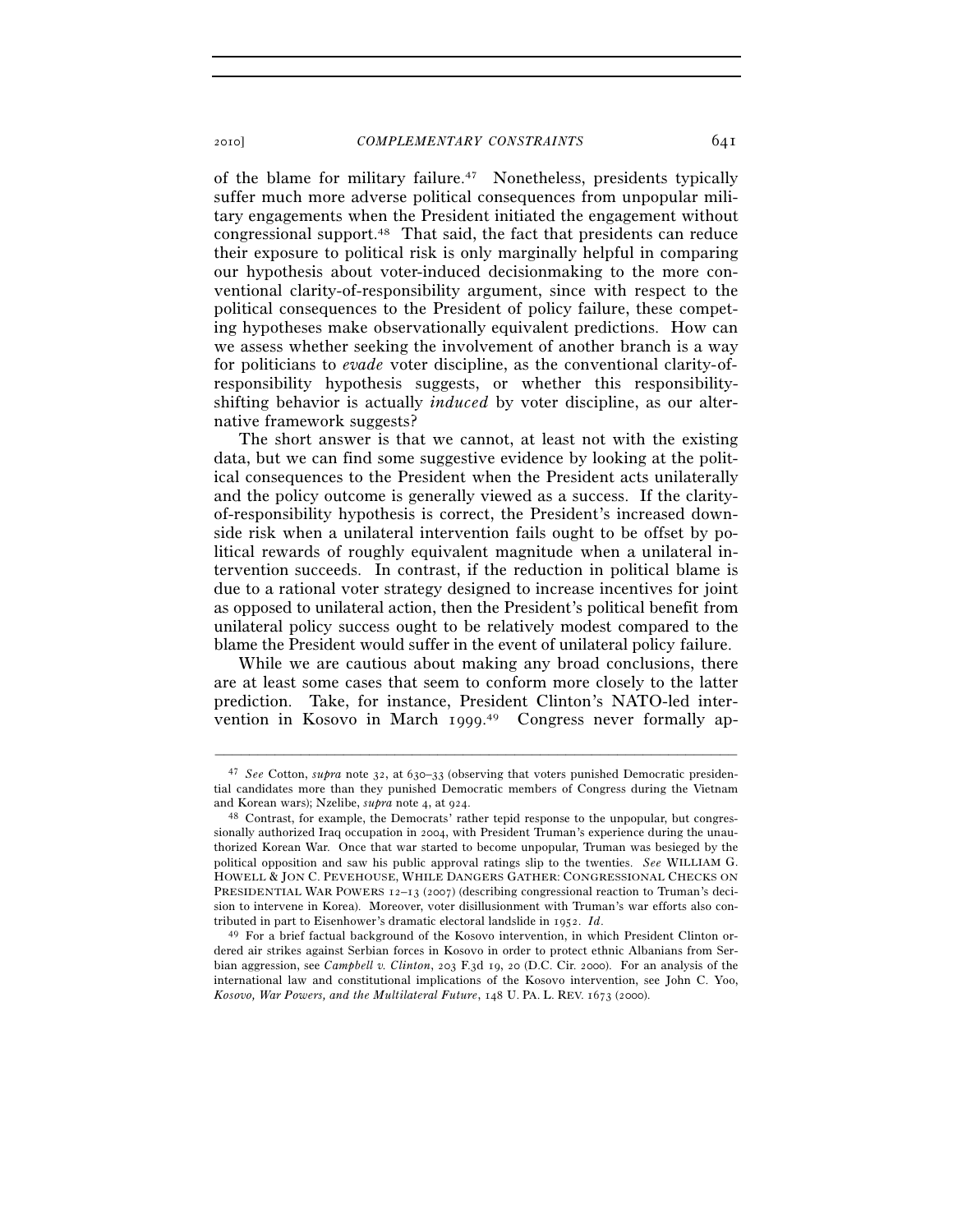proved the Kosovo operation, and President Clinton justified his unilateral action as an exercise of his constitutional authority as chief executive and Commander in Chief.50 But while the Kosovo intervention was largely judged a success by the popular media,<sup>51</sup> Clinton's approval ratings did not budge, and President Clinton failed to reap any palpable political benefits from the intervention.52 While we cannot observe the counterfactual world in which the result differed, public commentary during the period suggests that President Clinton's approval ratings would have declined dramatically had the intervention ended in a stalemate or failure.53

Even when presidents enjoy popular support from successful unilateral interventions, such support is often short-lived and rarely transferable to their other foreign policy initiatives. President Reagan's unilateral intervention in Grenada is a case in point. President Reagan ordered the intervention on the Caribbean island on October 25, 1983, approximately two days after the bombing of the Marine barracks in Lebanon — a tragedy that left 241 U.S. servicemen dead and dozens injured.54 Given the unfavorable domestic political climate surrounding the Beirut bombings, initial congressional criticism of the Grenada intervention was pronounced, with even key congressional Republicans publicly expressing strong misgivings.55 But as the spectacle of rescued American medical students filled television screens in the wake of the intervention, President Reagan's favorable opinion polls tempo-

<sup>50</sup> *See* Letter to Congressional Leaders Reporting on Airstrikes Against Serbian Targets in the Federal Republic of Yugoslavia (Serbia and Montenegro), 1 PUB. PAPERS 459 (Mar. 26, 1999). President Clinton received some congressional political insurance when the Senate (but not the House) passed a resolution the day before he ordered the attack authorizing the President to conduct military air operations in conjunction with other NATO forces. S. Con. Res. 21, 106th Cong. (1999). The House rejected the Senate resolution authorizing the conflict by a tie vote of  $213-213$ . *Campbell*, 203 F.3d at 20. Moreover, the House also rejected a resolution providing for the decla-<br>ration of war by a vote of  $427-2$ . *Id.*; see H.R.J. Res. 44, 106th Cong. (1999).

<sup>&</sup>lt;sup>51</sup> See, e.g., Javier Solana, *NATO's Success in Kosovo*, FOREIGN AFF., Nov.-Dec. 1999, at 114.<br><sup>52</sup> MATTHEW A. BAUM, SOFT NEWS GOES TO WAR 328 n.8 (2003) ("President Clinton's public approval remained flat following NATO

<sup>&</sup>lt;sup>53</sup> See, e.g., *The Capital Gang* (CNN television broadcast June 5, 1999) (statement of Margaret Carlson) ("[The potential benefit of a NATO victory is] not as big a plus as it would have been a minus [if the intervention had failed]."); *see also* Jane Perlez, *Clinton's Quandary: No Approach To End War Is Fast or Certain of Success*, N.Y. TIMES, Apr. 29, 1999, at A16. Also, after sidestepping staunch Republican opposition in Congress, the Clinton Administration went to great lengths to forestall any political fallout from the Kosovo intervention by making casualty avoidance a political priority. *See* BAUM, *supra* note 52, at 286–87; *see also* WESLEY K. CLARK, WAG-ING MODERN WAR 419 (2001) (observing that the Kosovo intervention was characterized by "the exclusive reliance on [high-tech] airpower, the reluctance to accept friendly casualties, the horror

of civilian casualties on any side, . . . and the impact of the media"). 54 Joel Brinkley, *House Study Finds Officers at Fault in Beirut Bombing*, N.Y. TIMES, Dec.

<sup>&</sup>lt;sup>55</sup> Nzelibe, *supra* note 10, at 1037 (discussing the opposition to the Grenada invasion by certain Republican legislators).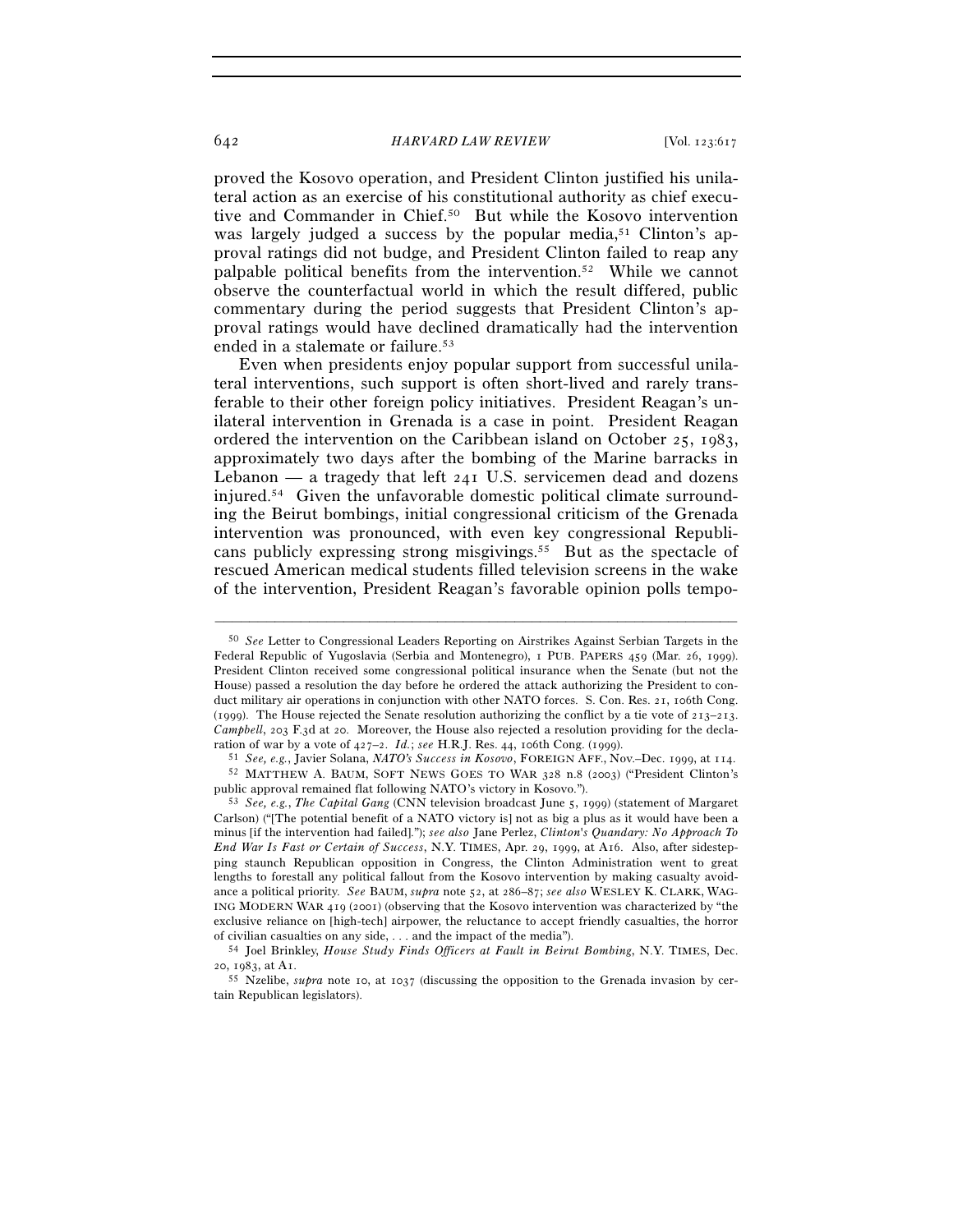rarily soared.56 The intervention also had a brief spillover effect: President Reagan enjoyed a bump in the polls for the Lebanon deployment. But the euphoria surrounding the intervention fizzled by early 1984. 57 Any illusions that the successful Grenada intervention would help shore up support for the Lebanon deployment were put to rest shortly thereafter.58

Again, we are not suggesting that presidents will never obtain substantial political credit for their unilateral military initiatives. Indeed, our stylized analysis in Part II implies that the President *will* sometimes act unilaterally, over congressional opposition, when he has the option to do so, and will receive some political benefit when he does so and the outcome is deemed a success. That said, our analysis implies that, given the increased political risks associated with unilateral military initiatives, presidents are unlikely to embark on such initiatives unless they involve relatively low-stakes situations in which the public has little interest, or the President anticipates both congressional opposition and a very high likelihood of military success.59 While the existing evidence does not clearly distinguish our hypothesis from the more familiar versions of the responsibility-shifting argument, our analysis does offer a different — and more optimistic — account for behavior patterns that look like responsibility shifting.

## *C. Gridlock*

We have shown how our analysis suggests a guardedly optimistic response to two common critiques of the separation of powers — that separation of powers is *ineffective*, because the President has incentives to expand his own authority that cannot be effectively checked, and that separation of powers *undermines accountability* by enabling political actors to obscure responsibility for policy decisions. We now consider yet a third common critique of U.S.-style separation of powers: that additional checks and balances — in the lingo of contempo-

 $^{56}$   $\emph{Id.}$  at 1038.  $^{57}$  In a January 1984 Gallup poll, about 52% of the respondents said they thought it was a mistake for the United States to send the Marines to Lebanon, in contrast to 45% in the immediate aftermath of the Grenada intervention. *See* THE GALLUP POLL: PUBLIC OPINION 1984, at 21– <sup>22</sup> (1985). 58 By early 1984, Democratic members of Congress started introducing legislation that would

ostensibly cut off funding for the deployment in Lebanon. *See* Nzelibe, *supra* note 10, at 1031–32; *see also* Steven V. Roberts, *House Democrats Draft Resolution on Beirut Pullout*, N.Y. TIMES, Feb. 1, 1984, at A1. Under congressional pressure, President Reagan formally ended the American deployment in Lebanon in March 1984. Richard Halloran, *U.S. Withdrawing Its Military Force on Lebanon Coast*, N.Y. TIMES, Mar. <sup>31</sup>, <sup>1984</sup>, at 1. 59 In this respect, President Truman's unilateral foray into Korea was something of a historical

anomaly. For the most part, as public awareness of an international crisis becomes more pronounced, we would anticipate presidents to be leery of escalating the crisis unless they are assured of either formal congressional support or a relatively quick and easy victory.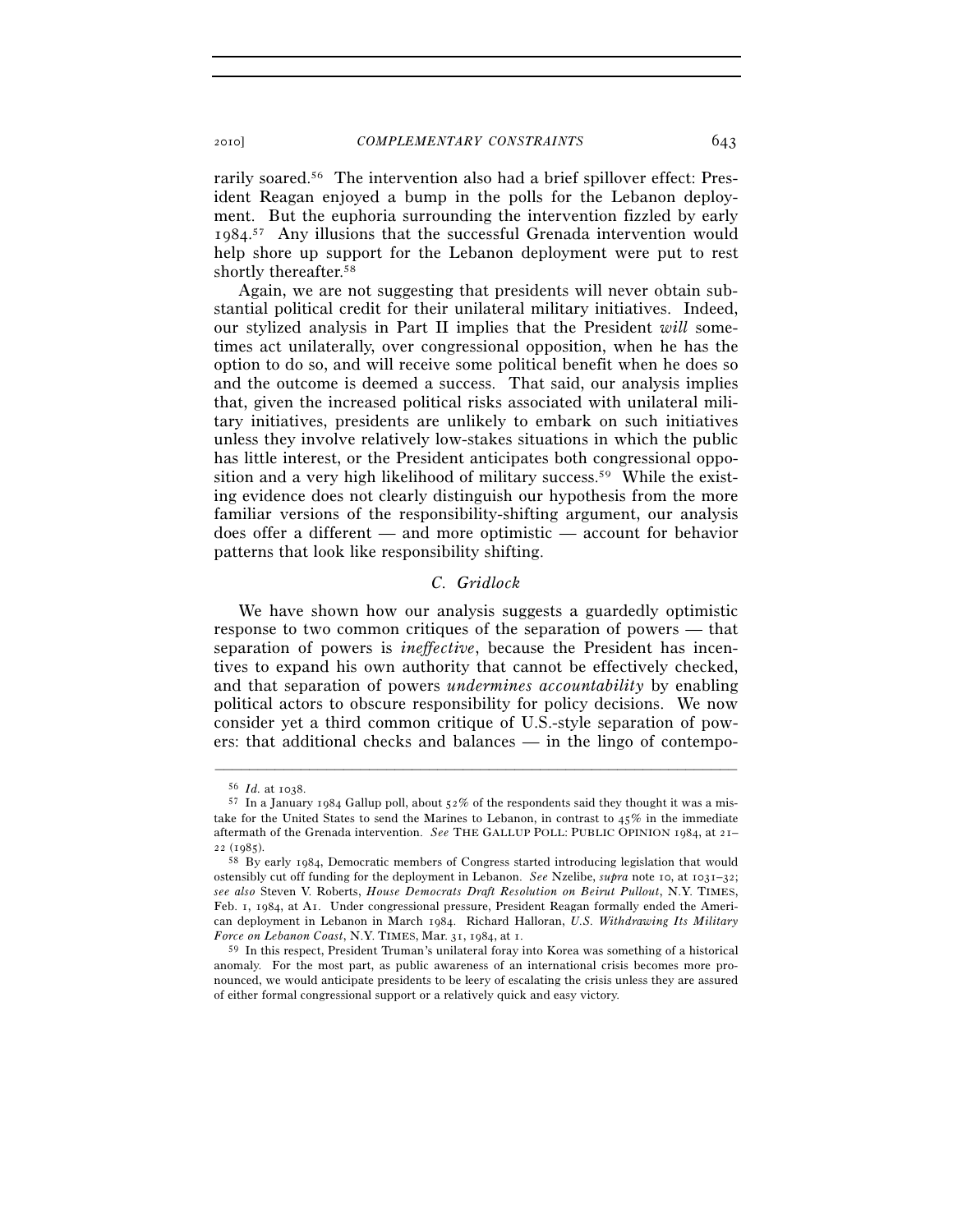rary political science, additional "veto players" — tend to create "gridlock" or "status quo bias."<sup>60</sup> The prevailing positive account of policy gridlock is straightforward: multiple veto points increase constraints on policy change because the veto players (for example, the median member of Congress and the President) will often have conflicting preferences.61 Thus, all else equal, we should expect more frequent policy change when power is concentrated in one institution, or when the government is unified under a disciplined political party.62 Yet again, our theoretical analysis suggests conclusions that are different from and more optimistic than — the conventional wisdom: the addition of another veto player need not substantially increase status quo bias indeed, under some conditions, it may not increase status quo bias at all.

Although adding a veto player (for example, Congress) has the straightforward first-order effect of blocking some initiatives that the agenda setter (for example, the President) would otherwise have preferred to adopt, which reduces the frequency of policy change all else equal, all else is *not* equal. The voters are aware that Congress will screen out some presidential initiatives, and as a result, the voters will rationally readjust their electoral strategies. Recall that in the case of unilateral presidential authority, voters partially compensate for the risk that the President may be biased by using an asymmetric electoral strategy that makes the new policy less attractive. In a separation of powers regime, the voters reduce this asymmetry, which in turn increases the frequency of policy change, all else equal. This secondorder effect — the change in voter strategy — may partially or fully offset the first-order effect of the additional veto player.

It is therefore difficult to state with confidence whether the addition of a veto player reduces the ex ante expected level of policy output, which means that relying on either divided government or the se-

<sup>60</sup> Traditionally, commentators have viewed policy gridlock as one of the prominent failings of both the United States's constitutional structure and its weak political parties. One such early example is SIDNEY GEORGE FISHER, THE TRIAL OF THE CONSTITUTION (Philadelphia, J.B. Lippincott & Co. 1862). For a detailed analysis of Fisher's thesis and its shortcomings, see William H. Riker, *Sidney George Fisher and the Separation of Powers During the Civil War*, 15 J. HIST. IDEAS 397 (1954). Perhaps the classic statement of this problem can be found in WOOD-ROW WILSON, CONSTITUTIONAL GOVERNMENT IN THE UNITED STATES 54-81 (Transaction Publishers 2002) (1908). 61 *See* Gary W. Cox & Mathew D. McCubbins, *The Institutional Determinants of Economic* 

*Policy Outcomes*, *in* PRESIDENTS, PARLIAMENTS, AND POLICY 21, 61–63 (Stephan Haggard & Mathew D. McCubbins eds., 2001); Tsebelis, *supra* note 3, at 296–97. *See generally* GIOVANNI

SARTORI, COMPARATIVE CONSTITUTIONAL ENGINEERING (2d ed. 1997). 62 *Cf.* MARK TUSHNET, THE NEW CONSTITUTIONAL ORDER <sup>8</sup>–10 (2003) (arguing that we now live in an era of divided government in which radical policy initiatives by the political branches are unlikely); Levinson & Pildes, *supra* note 20, at 2340–41 (suggesting that divided government will make it more difficult for a government to implement significant legislation).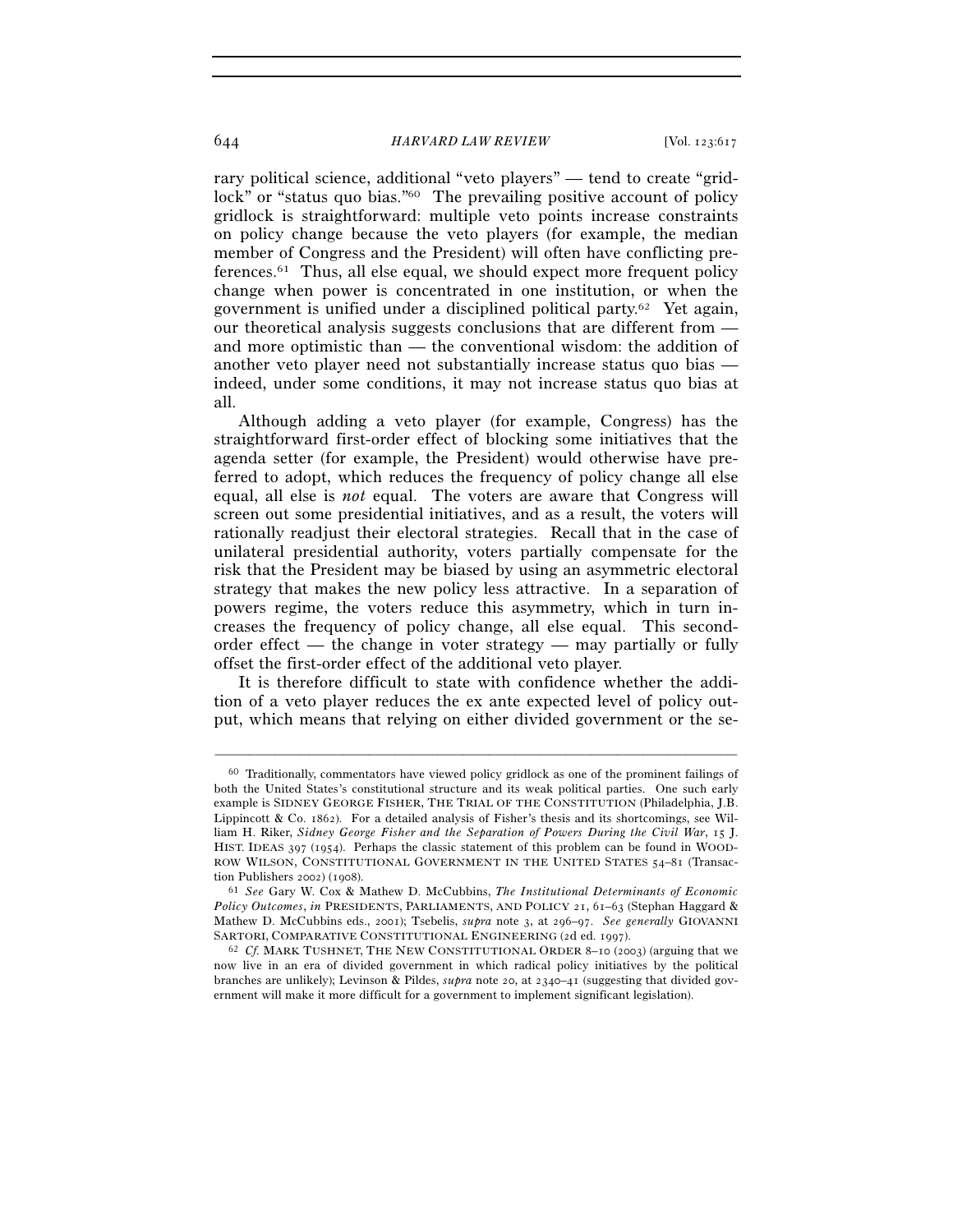paration of powers as a predictor for lower policy output might be misguided. We do not have the data that would allow us to conduct rigorous comparative empirical tests of the hypothesis that voters offset the addition of veto players by changing their electoral strategies. That said, our theoretical conjectures are broadly consistent with some of the findings in the literature exploring the effects of divided government on legislative output. In a sweeping review of legislation passed by Congress since 1946, Professor David Mayhew evaluated and rejected the received wisdom that certain features of the separation of powers — such as divided government — hinder legislative productivity.<sup>63</sup> Another piece of suggestive evidence is that, during periods of divided government, presidents suffer less blame for policy failure.<sup>64</sup> While this evidence is broadly consistent with the notion that elected politicians engage in responsibility shifting, it is also consistent with the hypothesis that voters do not need to rely as extensively on asymmetric political punishments to constrain the President during times of divided government. Either way, the implication is that a meaningful separation of powers reduces the President's downside electoral risks from policy initiatives, which should lead, all else equal, to a greater willingness to pursue such policies.

### *D. Voter Welfare*

One traditional justification for the separation of powers asserts that separation of powers benefits voters by limiting the degree to which politicians cater to narrow interest groups.<sup>65</sup> Our analysis builds on this argument, showing another advantage of the separation of powers: it allows voters more levers to influence the conditions under which new policies can be adopted. Our analysis differs from the traditional argument in one crucial respect: in our model, voters are best off under a regime in which the agenda setter has the *option* to

<sup>63</sup> DAVID R. MAYHEW, DIVIDED WE GOVERN 1–7 (2d ed. 2005) (arguing that there is no correlation between the passage of major legislation and the existence of one-party or divided government); *cf.* LOUIS FISHER, THE POLITICS OF SHARED POWER, at xi (4th ed. 1998) (observing that permanent impasses in the American system are exceedingly rare). *But see* William Howell et al., *Divided Government and the Legislative Productivity of Congress, 1945*–*94*, 25 LE-GIS. STUD. Q. 285, 300 (2000) (concluding that divided government depresses "landmark" legislation, has no effect on important nonlandmark legislation, and has a positive effect on trivial legislation). 64 *See* Stephen P. Nicholson, Gary M. Segura & Nathan D. Woods, *Presidential Approval and* 

*the Mixed Blessing of Divided Government*, 64 J. POL. <sup>701</sup>, <sup>703</sup> (2002). 65 *See, e.g*., THE FEDERALIST NO. <sup>51</sup> (James Madison), *supra* note 3, at 290 ("[T]he constant

aim is to divide and arrange the several offices in such a manner as that each may be a check on the other — that the private interest of every individual may be a sentinel over the public rights."); *cf.* KEITH KREHBIEL, PIVOTAL POLITICS 84-85 (1998) (arguing that large, bipartisan coalitions tend to have greater success breaking through the divisions inherent to U.S. lawmaking).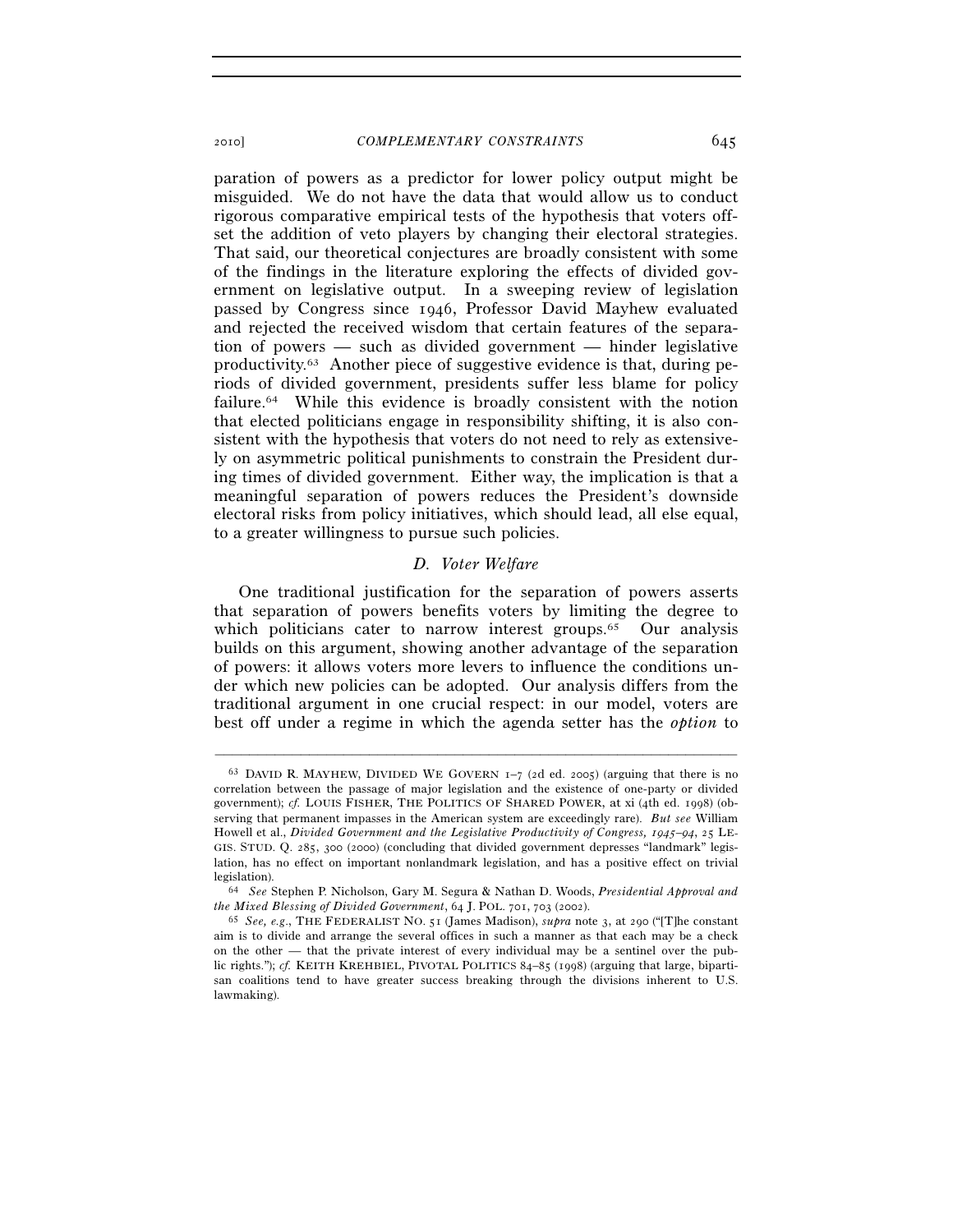seek the approval of another branch, rather than a regime in which such joint approval is *required*.

At first glance, the notion that an "optional" separation of powers might be better than a mandatory one for controlling agency slack seems counterintuitive. After all, one would expect that increasing the number of mandatory veto points would decrease the opportunities for politicians to be captured by interest groups. But as our analysis shows, there are two types of costs associated with agency slack: (1) those costs associated with adopting policies that create private benefits for politicians but hurt the median voter (false positives) and (2) those costs associated with preventing policy changes that benefit the median voter but create private harms for politicians (false negatives). An optional separation of powers is more effective at minimizing these costs than is a mandatory separation (and both are more effective than a unilateral regime).

The basic intuition for this proposition is as follows: When voters are able to observe not only the policy outcome, but also the decisions that led to the adoption of the final policy, the structure of the separation of powers affects the number of degrees of freedom voters have to influence government decisions. Imperfectly informed voters can adopt more refined strategies when they can condition their voting strategies on a larger number of observed paths to a policy outcome. In the unilateral authority case, voters only have one lever — the relative credit and blame assigned to the President for policy success and failure, respectively. In the mandatory separation of powers regime, voters have two levers at their disposal: the relative credit and blame assigned to the President, and the relative credit and blame assigned to Congress. Finally, in the voluntary separation of powers regime, voters can assign the President different levels of relative credit and blame depending on whether the President acted unilaterally or with congressional authorization. This gives the voters more flexibility to "fine-tune" the conditions under which a new policy will be adopted.

To illustrate, consider the decision of a President to embark on a foreign military initiative. In a unilateral system, voters can mediate the risks of false positives (unjustified military interventions) through an asymmetric sanctioning strategy. However, such a strategy will not completely eliminate the risk of false positives and will increase the risk of false negatives. By contrast, in a mandatory separation of powers system, an unbiased Congress will screen out false positives voters need only worry about false positives in situations in which *both* the President *and* Congress are biased in favor of war, which occur with lower frequency than do situations in which the President alone is biased. Voters can therefore reduce the asymmetry in their electoral sanctioning strategy, which in turn reduces the risk of false negatives. In an optional system of separated powers, the institutional dynamics are more complex, but also more advantageous to the voters.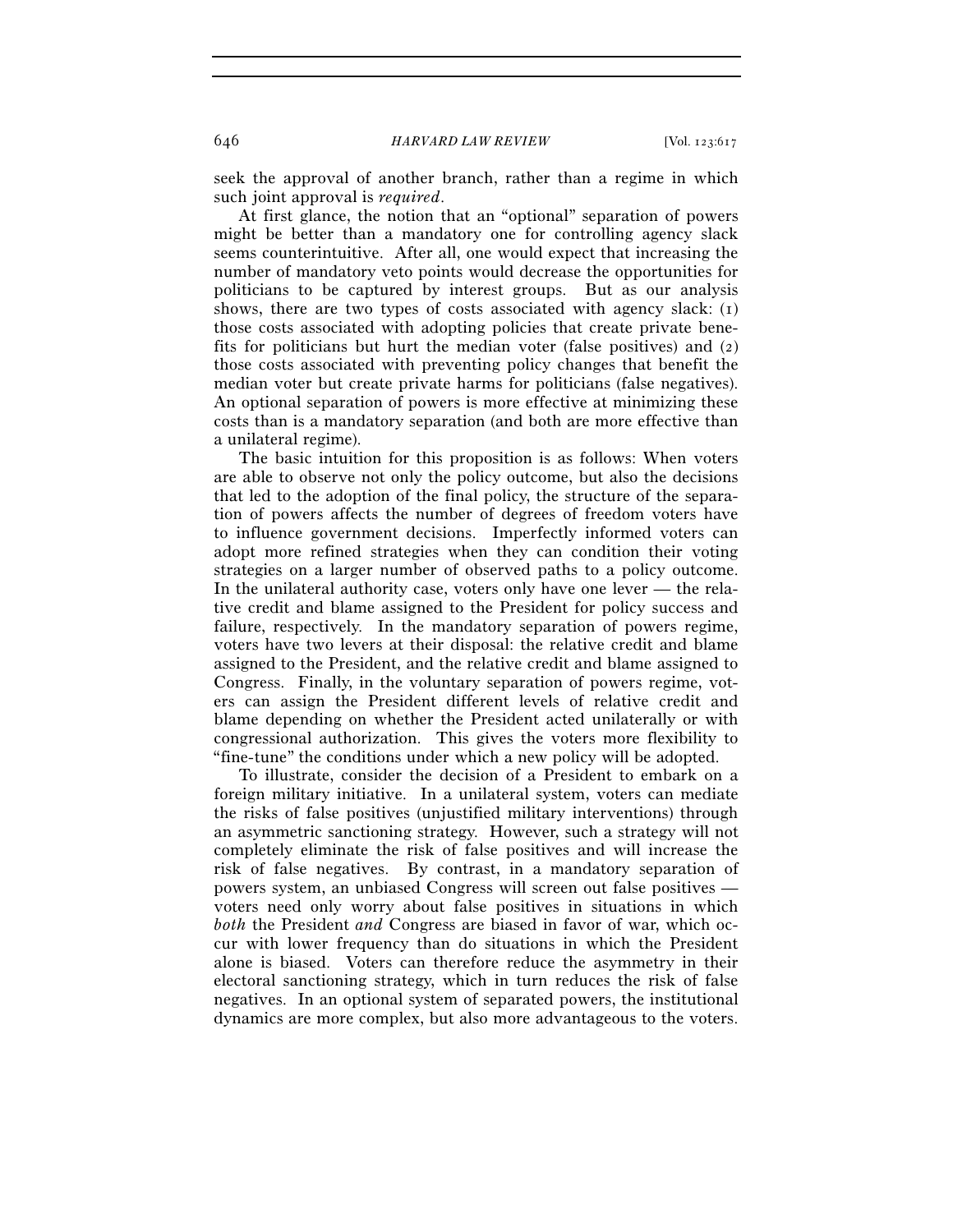Under mandatory separation of powers, voters' main costs are those from false positives, which occur when both the President and Congress are captured by the pro-war faction, and from false negatives, which occur when the President is unbiased but the voters' asymmetric punishment strategy deters the President from acting. When the President has the option of acting unilaterally *or* going to Congress, the voters can use a *different* sanctioning strategy in each of these circumstances. The voters can make joint decisionmaking relatively attractive to the President, which in turn allows the voters to use an asymmetric sanctioning strategy in order to offset Congress's possible bias without causing an excessive increase in the frequency of false negatives. The optional system thus enables the voter to encourage the President to adopt consensual decisionmaking procedures when such procedures are likely to pull policy toward the voter's preferred outcome. The President *may* act unilaterally, but since the President's choice to act unilaterally is costly from an electoral perspective, he will likely choose to act unilaterally only in those rare circumstances in which he is relatively sure of an outcome favored by voters. In sum, our central normative conjecture is that, when circumstances consistent with the principal assumptions of our analysis obtain, increasing the number of levers through which voters can influence policy outcomes will decrease the risks of policy abuse, all else equal.

#### IV. LIMITATIONS OF THE ARGUMENT

The analysis in Part II relied on a number of strong assumptions. Many of these assumptions, while unrealistic, are benign simplifications. Other assumptions, however, are more substantive. In this Part, we elaborate three of the most important assumptions that undergird our theoretical analysis: (1) the rationality of retrospective electoral sanctioning; (2) the efficacy of electoral incentives in disciplining politicians; and (3) voters' capacity to observe not only what policy was chosen, but also how (that is, through what institutional pathway) that policy was chosen. Our objectives in elaborating these assumptions are twofold. First, we want to delineate carefully the conditions under which our theoretical argument may apply — and, correlatively, the conditions under which it would *not* apply. Second, we want to suggest why these conditions, while not universal, are sufficiently common that our theoretical argument has real-world applicability.

#### *A. Rational Retrospective Voting*

We assume that voters are rational and that they vote retrospectively, rewarding or punishing incumbent politicians on the basis of their past behavior in office. Furthermore, we assume that voters adopt whatever retrospective voting strategy will induce the best achievable ex ante incentives for incumbent politicians. The assump-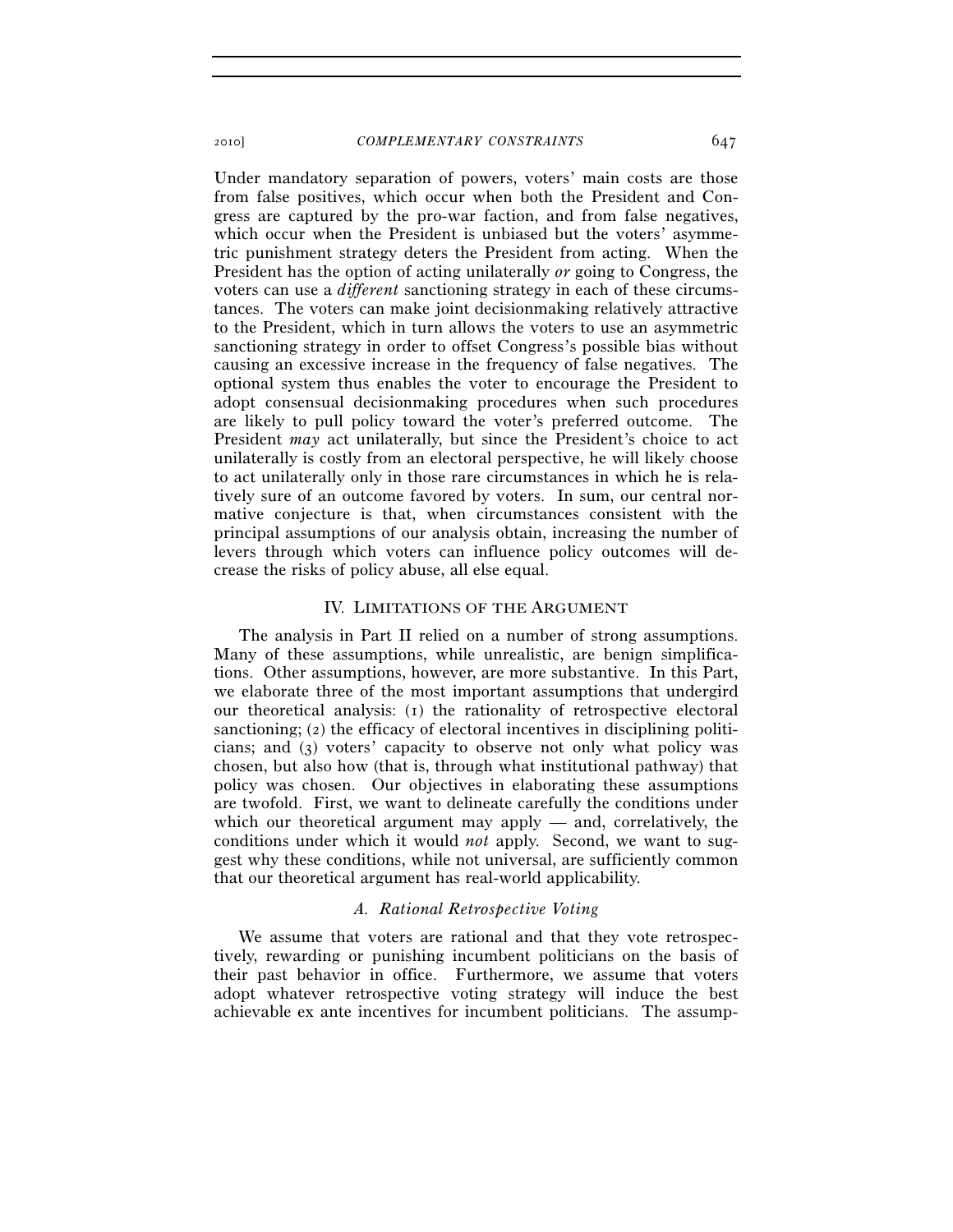tion that voters vote retrospectively rather than prospectively has significant empirical and theoretical support.66 The assumption that voters' retrospective voting strategies are tailored to induce optimal ex ante incentives, however, is more problematic and controversial. An important contrary argument holds that voters' electoral behavior is driven principally by a desire to "elect good types," rather than to punish poor performance, and that what looks like retrospective sanctioning actually derives from the fact that voters learn important information about likely future behavior from past performance in office.67 This contrary argument draws support from a powerful theoretical critique of our assumption, which we want to acknowledge and make as transparent as possible. That critique points out that our assumption requires a rational voter to make an electoral decision — retaining or rejecting an incumbent — in order to affect behavior that, at the time of the voter's electoral decision, has already occurred. But if a rational voter prefers one candidate to the other at the time of the election, how could that voter follow through on her threat (or promise) to punish (or reward) the incumbent on the basis of past performance?

There are three main lines of response to this critique. First, there may be conditions under which it is plausible to assume that some critical mass of voters is *indifferent* between the incumbent and the challenger with respect to expected future performance. (Any voter who is indifferent between the incumbent and the challenger at the moment of the election can vote any way she wants without violating the axioms of rational behavior.) This indifference might arise, for example, if the median voter thinks that all politicians are basically the same — that they all have some susceptibility to venality, incompetence, or capture, but that this propensity is basically constant across politicians. Further, at least for a subset of the electorate (probably at or near the median), the ideological differences between the candidates may not matter, because although the candidates may differ ideologically, they may diverge from the centrist voters by the same amount. It is more plausible to expect that such voters would adopt a voting strategy that maximizes their ex ante expected welfare.

Second, it might be possible for voters to commit to particular electoral strategies in advance. If such precommitment is possible, then as long as the incentives to deviate ex post are not too strong, retrospective voting may be consistent with rational behavior. It is not entirely

<sup>66</sup> *See* FIORINA, *supra* note 2, at 6, 20–43; POWELL, *supra* note 2, at 47–51. Professor John Ferejohn has also argued that since politicians tend to have an informational advantage over voters in understanding the political landscape, voters economize by relying heavily on a politician's actual performance rather than his campaign promises. *See* Ferejohn, *supra* note 2, at 13. 67 *See* Fearon, *supra* note 2, at 69.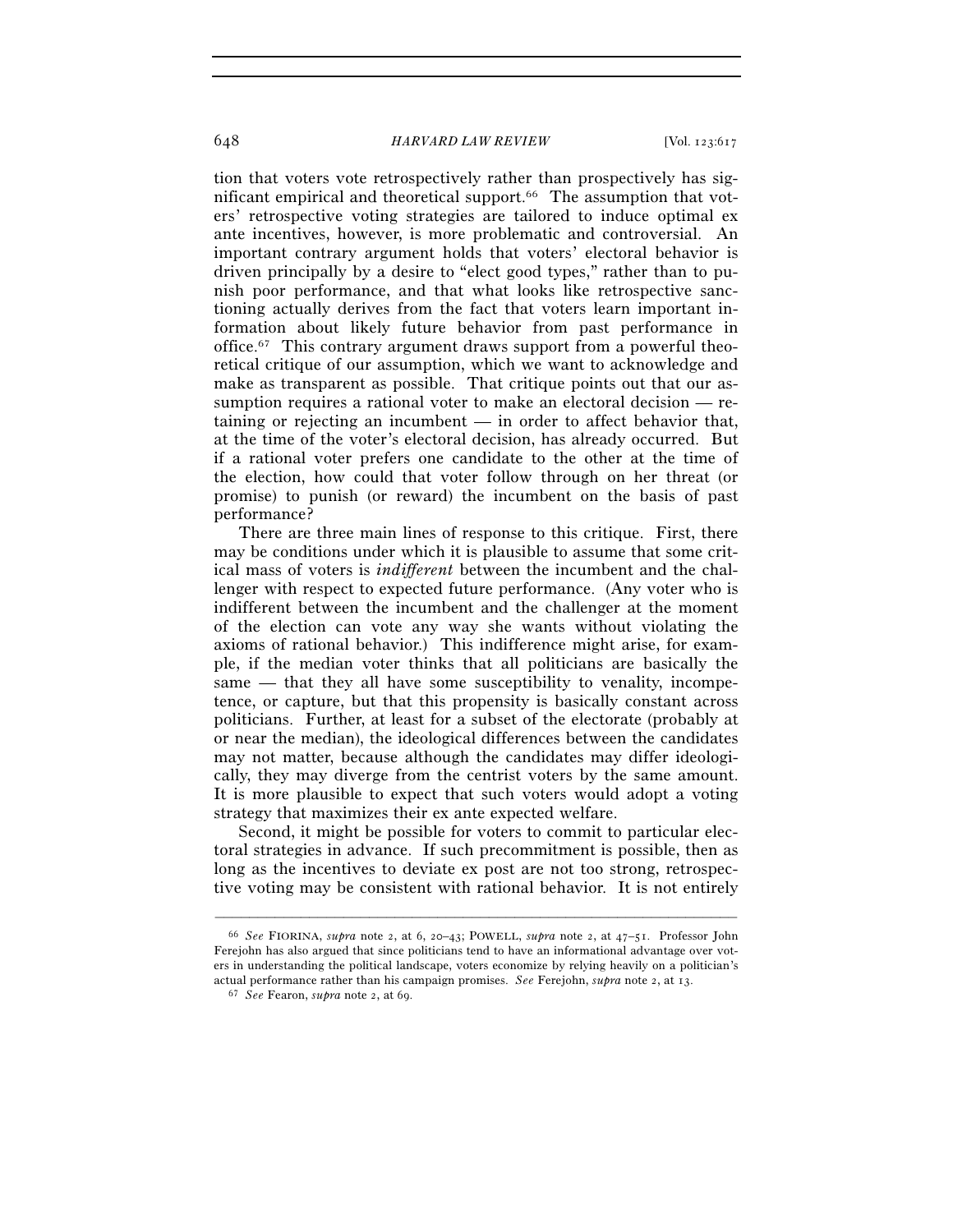clear, however, what devices voters might use to precommit themselves to an electoral strategy that is suboptimal ex post. Perhaps voters can condition themselves psychologically to follow through on their precommitment. Or perhaps organized interest groups can rely on reputational mechanisms by declaring in advance — in some way that would be costly to ignore later on — how they will react to various outcomes. We are skeptical about the plausibility of these sorts of commitment mechanisms, but we note that they are possible.

The third response is less theoretical than empirical. There does seem to be some degree of observed retrospective sanctioning behavior in actual elections. Some of this retrospective voting may in fact be prospective, in that voters may be using past performance to predict future performance, but there are some cases in which some voters appeared willing to vote against their interests in order to punish an incumbent for performance in office. Consider Democratic voters in 1968 who stayed home rather than vote for Hubert Humphrey, despite their clear preference for Humphrey over Richard Nixon, in order to punish the incumbent Democratic administration for the Vietnam War.<sup>68</sup> A more recent example might be Republicans and conservative independent voters who either stayed home or supported Barack Obama, despite a prospective preference for John McCain, in order to punish the Republican party for perceived incompetence and malfeasance under the George W. Bush Administration.69 It is of course possible that this sort of retrospective voting, when it occurs, is emotional rather than rational, which raises legitimate questions about whether it is appropriate to study such behavior using a rational choice framework. While we acknowledge this concern, we think that one could alternatively interpret this phenomenon as evidence that a subset of rational voters have found some way, psychologically or institutionally, to overcome their commitment problem.

In the end, while we are aware of the problems with the assumption of rational retrospective voter sanctioning and the limits it imposes on our analysis, we nonetheless think that the pure sanctioning assumption is a reasonable starting point for exploring how alternative political institutions interact with voter behavior.

<sup>68</sup> *See* E.M. Schreiber, *Vietnam Policy Preferences and Withheld 1968 Presidential Votes*, 37 PUB. OPINION Q. 91, 91 (1973) ("D isaffected Vietnam doves insisted in arguing that ... the best vote for those of dovish persuasion would be no vote at all.").<br><sup>69</sup> Sarah Baxter, *Republicans Defect to the Obama Camp*, SUNDAY TIMES (London), May 6,

<sup>2007</sup>, at 1-27 ("Disillusioned supporters of President George W. Bush are defecting to Barack Obama.").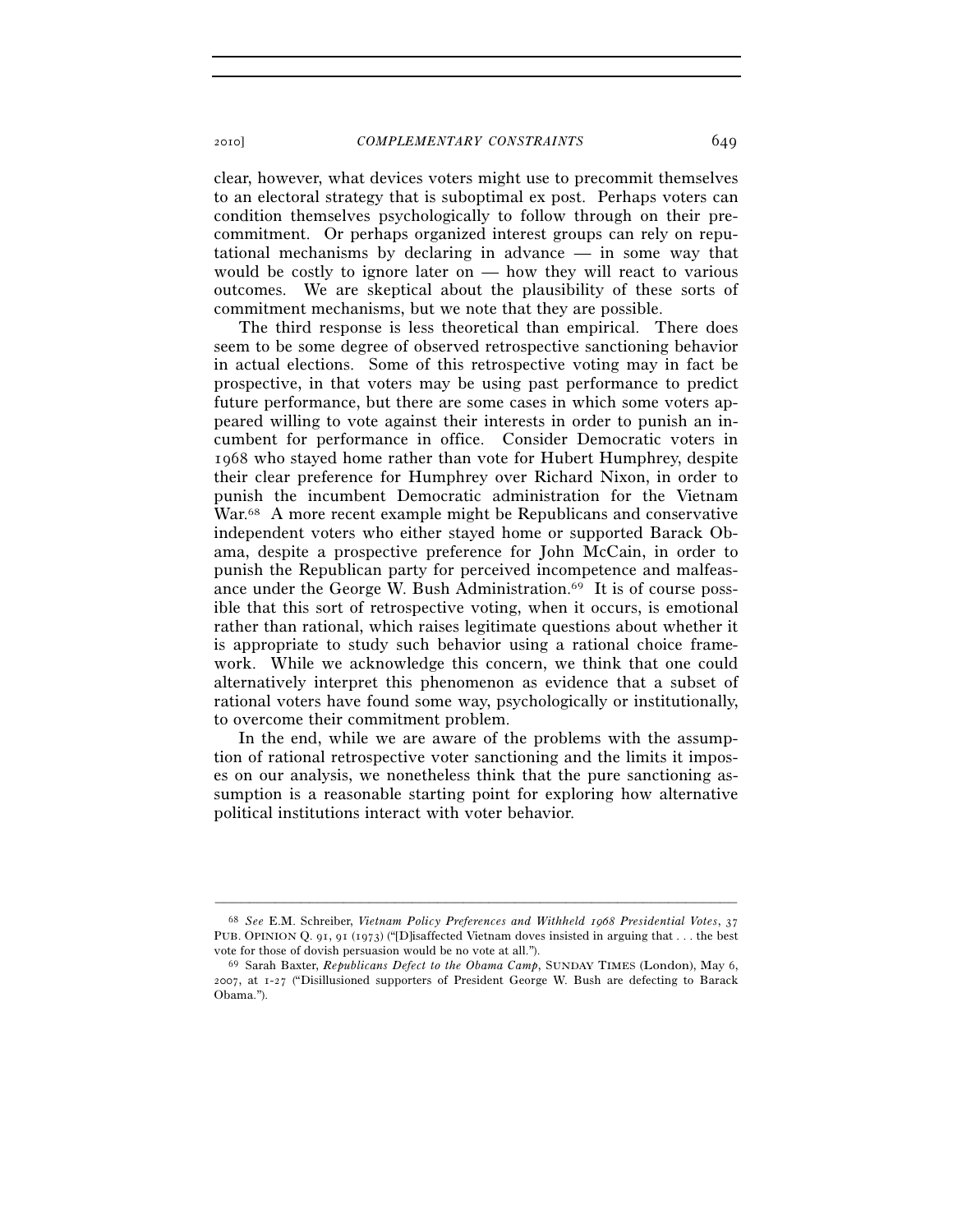## *B. Effective Electoral Discipline*

Our analysis is premised on the idea that voters' anticipated electoral behavior can influence incumbents' policy choices. Several potential problems, however, might undermine the effectiveness of the electoral constraint. One obvious difficulty is that elections often involve a multitude of issues but only present the voter with a binary choice. Because voters have to base their decisions on a bundle of policy issues, an elected official might have some latitude to ignore the voters' preferences on some of those issues without significant risk of punishment.70 This problem, though real, should not be overstated. Any politician who anticipates a close election will care about the political consequences of all her decisions. More importantly, in light of our key assumption (discussed further in section C) that voters can observe the decisions of each institutional actor involved in the policymaking process, our analysis will pertain principally to a relatively small number of high-profile, high-stakes issues where such voter attentiveness is plausible.71 Those issues are likely to be particularly salient to voters' electoral decisions, so it will be harder for politicians to get away with bad policy choices on these issues by performing well on other issues.

The second possible problem with our assumption that elections are an effective constraint on incumbent politicians is that some incumbents might not seek, or might not be eligible for, reelection (for example, second-term presidents). But this concern should also not be overstated. As Professors Charles Ostrom and Dennis Simon have pointed out, "the [President's] need for public support never abates," even in his second term.<sup>72</sup> There are a number of reasons for this. First, presidential approval is very important for the success of the President's domestic and foreign policy initiatives.<sup>73</sup> Second, presi-

<sup>70</sup> Professors Christopher Berry and Jacob Gersen suggest that one way to address this problem would be to create a plural executive in which discrete authority for each policy area is taken from the President and given exclusively to a directly elected executive official. *See* Berry & Gersen, *supra* note 4; *see also* Gersen, *supra* note 4 (taking this argument a step further by suggesting unbundling of authority across issue areas ought to be augmented by combining functional authority within issue areas into a single decisionmaker).<br><sup>71</sup> To be sure, it is likely that politicians care not only about those issues that are contempora-

neously salient to voters, but also about those issues that are likely to be salient during the next election. But since politicians may not always anticipate correctly all the potentially salient issues, it is plausible that they may err on the side of caution and be overinclusive in their judgments with respect to such issues. If so, the scope of issues affected by our analysis may actually be more extensive than we suggest.<br><sup>72</sup> Charles W. Ostrom, Jr. & Dennis M. Simon, *Promise and Performance: A Dynamic Model of* 

*Presidential Popularity*, 79 AM. POL. SCI. REV. <sup>334</sup>, 335 (1985). 73 *See* Robin F. Marra, Charles W. Ostrom, Jr. & Dennis M. Simon, *Foreign Policy and Presidential Popularity: Creating Windows of Opportunity in the Perpetual Election*, 34 J. CONFLICT RESOL. 588, 589–91 (1990) (summarizing literature on how presidential popularity affects legislative productivity).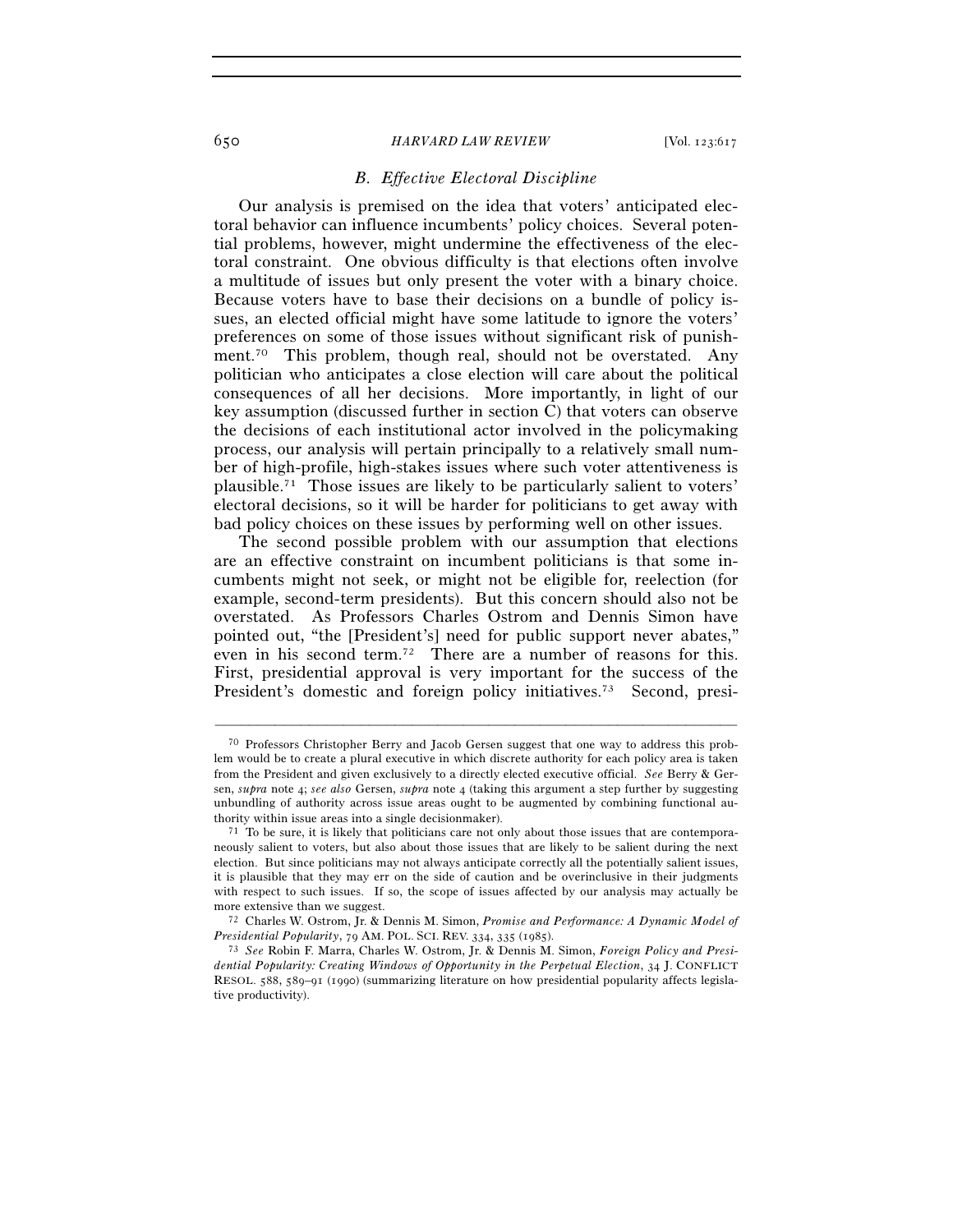dents are motivated by legacy concerns and thus have an incentive to maintain legislative and personal influence during their waning days in office.74 Finally, presidents have an interest in the electoral fortunes of their copartisans, including the fortunes of the party's successorcandidate.75

The third potential problem with the assumption that electoral discipline constrains incumbents concerns the assumption that voters have information about policy success or failure prior to the election. If there are significant lags between a policy decision and its observable effects, however, political leaders might be able to manipulate the institutional environment to avoid electoral punishment, at least in the short run. Thus, a President might decide to embark on an imprudent policy decision right before or after an election because he realizes that the consequences of the policy will not be observed before the election or will be forgotten by the time the next election occurs.

Our claims about the effect of different separation of powers regimes on voter behavior and incumbent incentives apply only in those cases where meaningful information about a policy's success or failure will become available before the election. That requirement does not mean that voters have to be able to observe the full effect of the policy — something that may never be completely known. (As the Chinese Premier Zhou Enlai reportedly remarked when asked in 1972 about the effects of the French Revolution, "It's too early to tell.") What it does mean is that there must be some meaningful feedback that the voters can use to decide whether to punish or reward the incumbent for example, whether the war is going well or badly, whether the financial system has recovered or collapsed, and so forth.

Finally, it is worth observing that when electoral discipline is ineffective, questions about the degree to which different separation of powers regimes *complement* electoral discipline are rendered largely irrelevant. In such cases, the relevant questions about institutional design will likely turn on which separation of powers arrangements will best *substitute* for electoral discipline as a check on political agency slack. The institutional structures that may be most effective in complementing electoral discipline (when such discipline can impose meaningful constraints on politicians) may look quite different from the institutional structures that provide the most effective substitute constraints. Because this Article is concerned principally with exploring the former issue, we do not pursue this observation further, but we note that the possible distinction, or even tension, between institutions

<sup>74</sup> *See* Levinson, *supra* note 10, at 956–57. 75 Alberto Alesina & Stephen E. Spear, *An Overlapping Generations Model of Electoral Competition*, 37 J. PUB. ECON. 359, 361 (1988).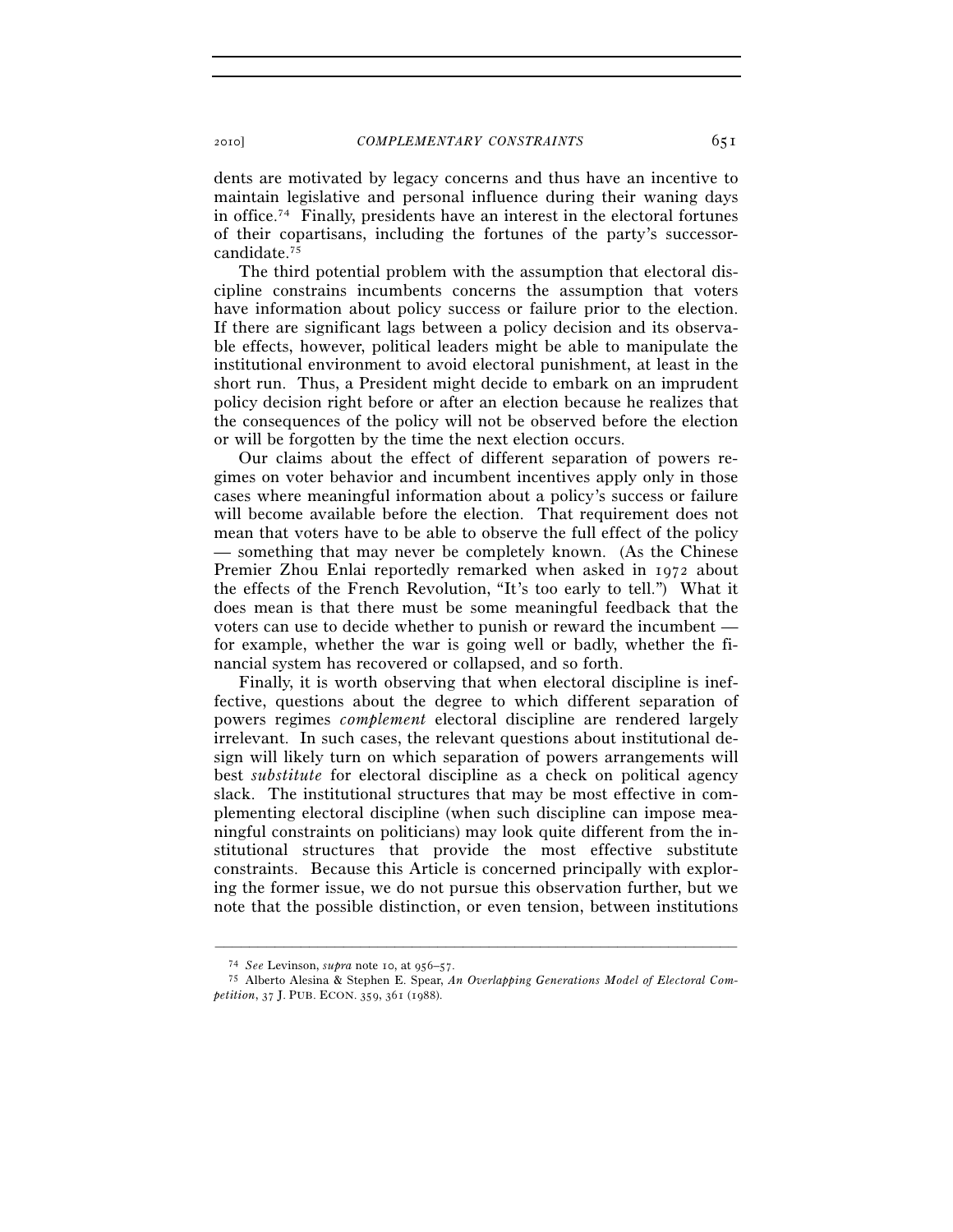designed to complement and institutions designed to substitute for electoral control is an important and underexplored issue in the separation of powers literature.

## *C. Clarity of Responsibility*

A crucial assumption of our analysis — indeed, the assumption that drives our most important results — is that voters observe not only the policy choice and the policy outcome, but also the way in which the policy was adopted: which institutions supported it, which opposed it, whether the President acted unilaterally or with congressional support, whether the proposal died due to lack of presidential support or due to congressional opposition, and so forth. But one might reasonably question whether, or under what conditions, a sufficient portion of the electorate is able to make such careful distinctions.

We acknowledge this limitation, and we make two observations about its implications for our conclusions. First, we do not think that our assumption that voters can observe how the policy choice was made is too stringent, at least for high-salience policy decisions. While the empirical evidence on voter confusion in attributing accountability under various institutional arrangements is mixed,<sup>76</sup> recent comparative studies regarding the effects of economic policy and outcomes on electoral choice tend to support our conjecture. For instance, Professor Christopher Anderson's study of the politics of blame in five European democracies found that voters tend to take a nuanced view of the institutional context when sanctioning political actors for economic outcomes.77 Likewise, Professor Thomas Rudolph's more recent empirical study concludes that "citizens have the capacity to act as discriminating and sensible consumers of contextual information when making judgments of political responsibility."78 We recognize, however, that our current knowledge about how voters attribute responsibility for policy outcomes under different institutional contexts remains imperfect, and thus our assumption here is necessarily speculative.

Second, we embrace the observation that adding too many participants to the decisionmaking process would make that process so complex that rational voters could not implement the kind of tailored electoral strategy we propose. (Without this consideration, our theoretical

<sup>76</sup> *Compare* Bernard Manin et al., *Elections and Representation*, *in* DEMOCRACY, ACCOUN-TABILITY, AND REPRESENTATION, *supra* note 2, at 29, 47 (explaining that accountability is more difficult under coalition governments and divided government), *with* Helmut Norpoth, *Divided Government and Economic Voting*, 63 J. POL. 414, 426 (2001) ("There is no evidence that the American electorate is incapable of assigning responsibility for the economy because the ex-

<sup>%</sup> ecutive and legislative branches of government are in different partisan hands.").<br>The CHRISTOPHER ANDERSON, BLAMING THE GOVERNMENT 199–211 (1995).<br>The Thomas J. Rudolph, Who's Responsible for the Economy? The Formation *of Responsibility Attributions*, 47 AM. J. POL. SCI. 698, 710 (2003).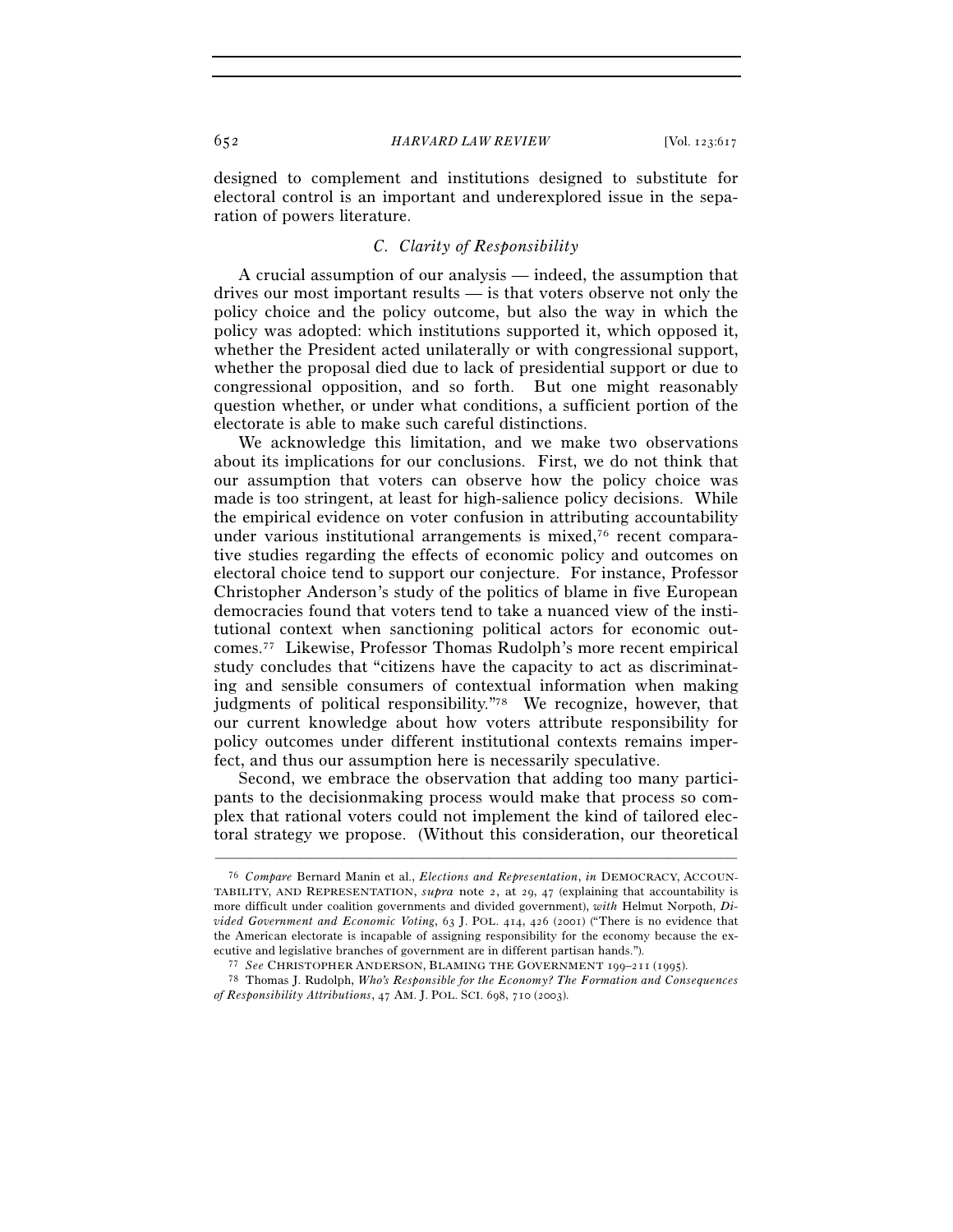analysis would imply the seemingly absurd hypothesis that arbitrarily increasing the degree of power diffusion and complexity in the policy process would always increase voter welfare.) Very few voters, regardless of their sophistication, would be able to make much headway in assigning blame or credit in a system in which a dozen or more government branches participated in proposing or vetoing policy initiatives. These complexity costs mean that the optimal number of policymaking pathways is finite and probably relatively small. That said, we do not think this consideration necessarily undermines the significance of our central normative claim regarding the benefits of an optional system of separated powers with only two branches.

### **CONCLUSION**

Public law scholarship generally, and American constitutional law scholarship in particular, has not adequately explored how institutional factors such as the separation of powers influence voter behavior. Existing commentary tends to focus on the limitations or strengths of either electoral accountability or the separation of powers, but not on how these two regime characteristics interact. And, the extant scholarship that does focus on the relationship between these two control mechanisms has emphasized (and evaluated) the degree to which they are substitutes.

This Article suggests that rational voter behavior is shaped by how institutions diffuse political authority. When faced with an institutional context that affords elected officials more opportunities to pursue private or partisan objectives at the expense of the public welfare, voters will compensate by adopting a sanctioning and reward strategy that discourages the abuse of power. For example, voters will punish presidents more (and reward them less) for their policy decisions when they act unilaterally, but adopt a more refined strategy when presidents act jointly with Congress. Thus, this Article is intended as a contribution to a small but growing literature that considers the ways in which separation of powers institutions and elections might function as complements.

Our analysis has implications for ongoing debates in both positive and normative constitutional theory. In contrast to the claim that avaricious presidential empire building will undermine the separation of powers regime, our analysis suggests that electoral constraints will often lead presidents to share power with Congress. In contrast to the claim that responsibility-shifting behavior in separation of powers systems shows that such systems undermine electoral accountability, our analysis suggests that rational voter strategies may induce behavior that looks like responsibility shifting, meaning that such behavior may be evidence that electoral accountability is working well, not poorly. In contrast to the claim that separation of powers induces status quo